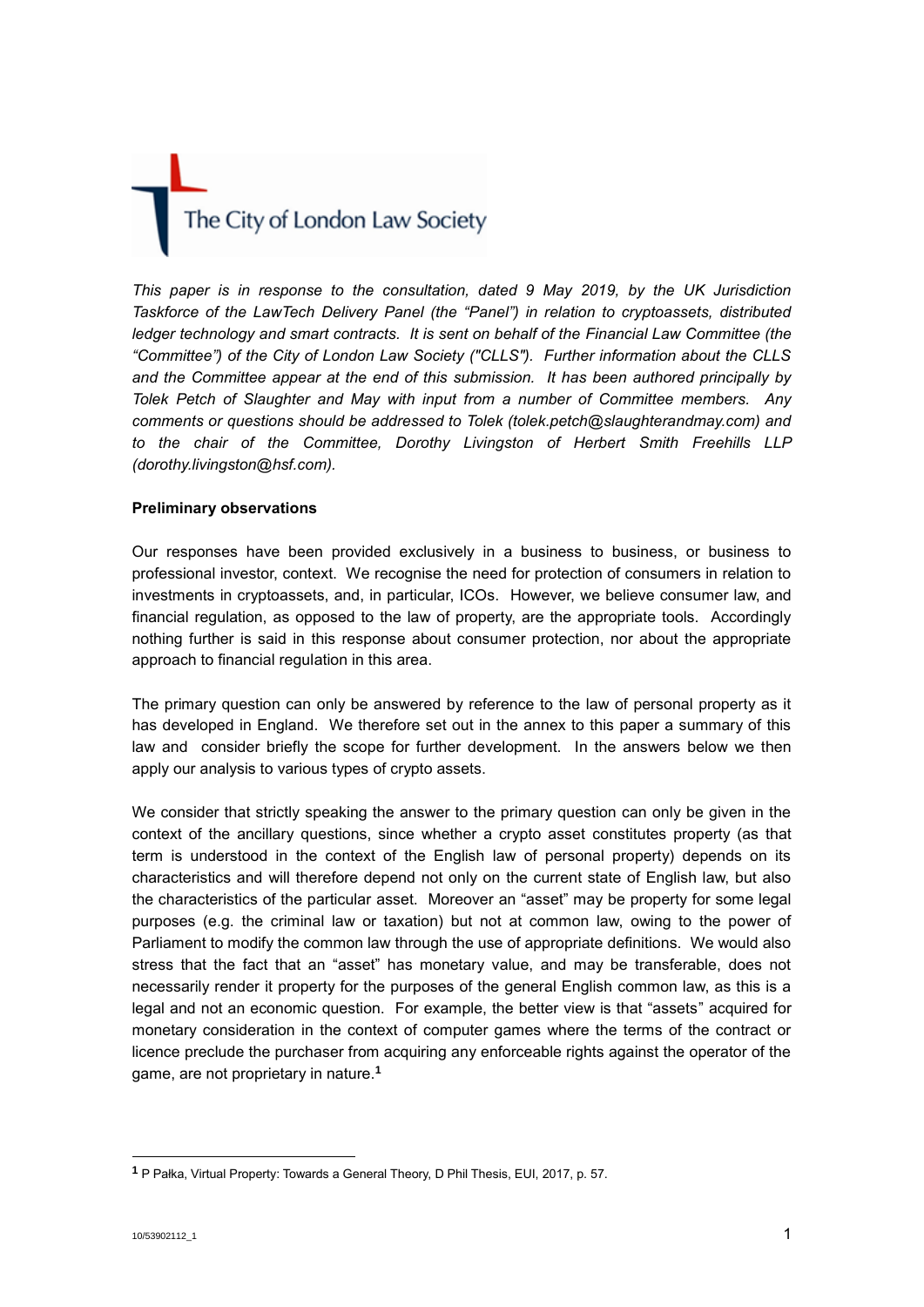We would stress that the law of personal property developed in circumstances very different from those prevailing now, when computers, digital or crypto assets did not exist and the network of computers located in many jurisdictions which enable electronic commerce and products had not been developed, and that it is not therefore straightforward to apply concepts and legal doctrines developed at a much earlier period of the law's evolution to current conditions. Therefore whilst this paper makes statements as to our view and our conclusions, we acknowledge that this is currently an area where there is scope for different views and proposals.

Indeed we are aware that other submissions, including one by Clifford Chance LLP (the firm of a member of the Committee), may take different approaches to the issues, and/or suggest different ways forward. We believe, however, that the analytical approach in this paper is a valuable contribution to the work of ensuring English law operates well in relation to these developing areas of electronic commerce.**<sup>2</sup>**

We note that the consultation document does not question whether (certain) cryptoassets are or could constitute money, either generally or for particular purposes. We consider that this is a question that could have been explored, and would be happy to engage with the Panel separately on this. We note that in a number of cases the United States state and federal courts have held bitcoin and other cryptocurrencies to be money.**<sup>3</sup>**

# **Under what circumstances, if any, would the following be characterised as personal property:**

# **A crypto asset**

#### *Conclusion on Intangible Property as a Separate Category of Property at Common Law*

It can be seen in the overview provided in the Annex to this paper that the early cases and writers on the common law proceeded on the assumption that the only forms of personal property were choses in possession or choses in action. However, there is no trace of a taxonomy requiring such property to constitute either. Rather, the historical development of choses in action suggests that as new forms of property were developed from the sixteenth to nineteenth centuries they were recognised and placed in the category of choses in action. This can be seen with the recognition of rights that were not immediately enforceable by action, such as shares or intellectual property, as well as debts payable *in futuro*. The imposition of a rigid taxonomy seems to have begun with Blackstone, and is wholly absent from Fitzherbert's and Brook's abridgements, and was accepted in the nineteenth century as part of the great systematising of the common law required after the abolition of the forms of action.**<sup>4</sup>** As such it was logical to draw neat categories of tort and contract, as well as quasi-contract and quasi-tort to cover other cases. In this intellectual framework the approach taken

**<sup>2</sup>** Linklaters LLP have made no substantive comments to this paper.

**<sup>3</sup>** See e.g. *United States v. Ulbricht* 9 July 2014 (SDNY); *United States v. Faiella* 39 F. Supp. 544 (SDNY, 2014); *United*  States v. Murgio 209 F. Supp. 3d 698 (SDNY, 2016); State of Florida v. Espinoza 3<sup>rd</sup> District Court of Appeal, 30 January 2019; *United States v. Stetkiw*, United States District Court for the Eastern District of Michigan, Southern Division, 1 February 2019. We understand the tax position to be different.

**<sup>4</sup>** J Hackney, More than a Trace of the Old Philosophy in P Birks (ed), The Classification of Obligations, 1997, OUP.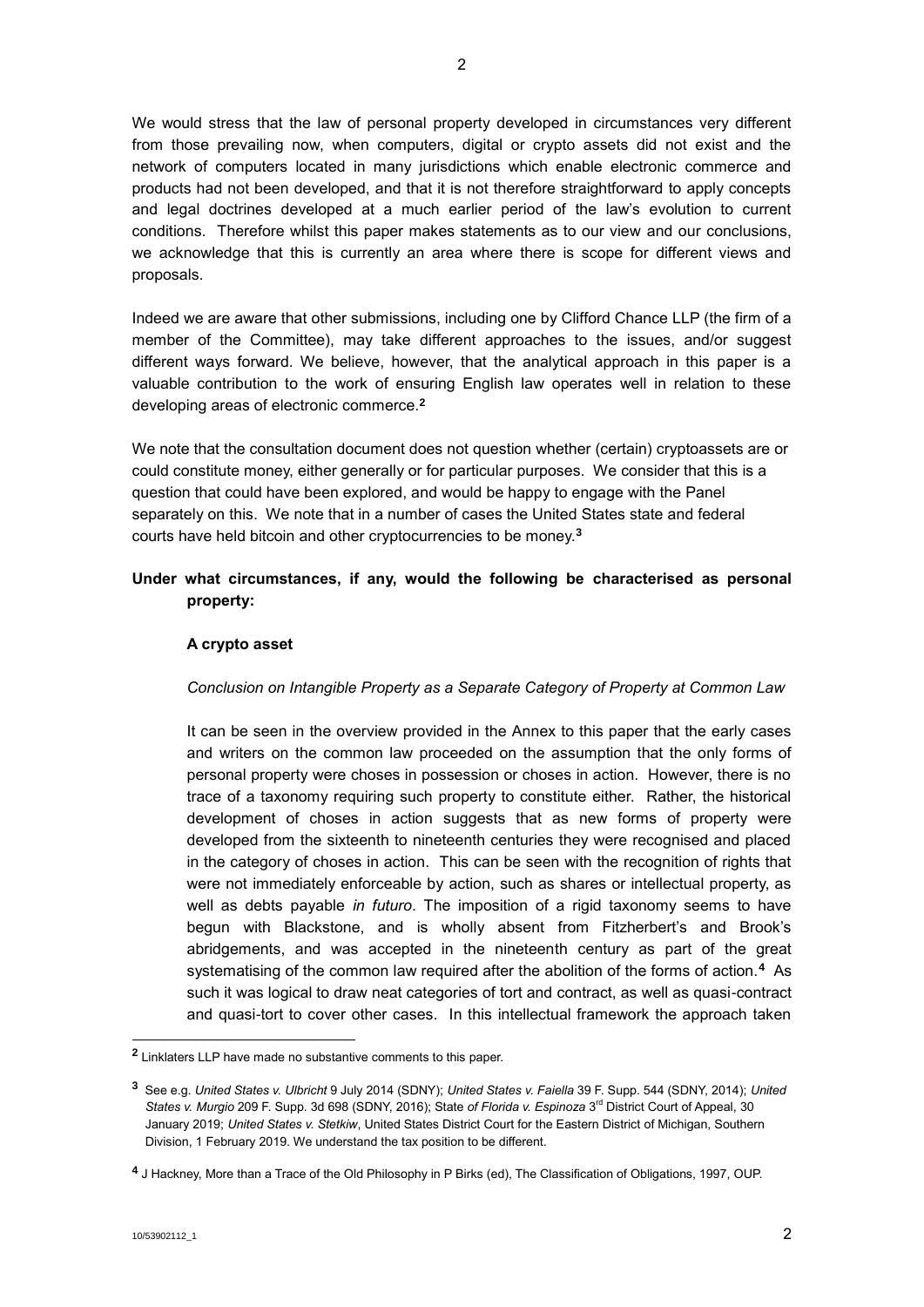by Fry LJ. and Lord Blackburn in *Colonial Bank v. Whinney***<sup>5</sup>** was logical. After all, there was no perceived need to recognise other categories of property, given the copious expansion of the category of choses in action.

## *Today's question: recognition of a third category of personal property?*

That said, the question today is whether the courts can or should abandon the common law scheme that has been in place since the nineteenth century, or whether any alteration should be left to Parliament. Where it has been considered necessary to recognise other intangible property Parliament has enacted legislation such as the Theft Act 1968, the Fraud Act 2006, the Insolvency Act 1986 and the various EU provisions that underlie milk quotas, carbon trading allowances and other rights and licences. Ultimately, this involves a policy choice. In *OBG v Allan***<sup>6</sup>** the House of Lords refused to extend the tort of conversion to choses in action and in *Your Response Ltd v Datateam*  Business Media Ltd<sup>7</sup> the Court of Appeal maintained the boundaries of choses in possession (capable of being subject to a possessory lien) and choses in action, and doubted whether *Colonial Bank v. Whinney* could be changed except by Parliament. That Parliament may do so is apparent from the Patents Act 1977.

# *Parliament and the Supreme Court*

Notwithstanding the view that the matter should be confined to Parliament, we consider that it would be open to the Supreme Court to recognise a third category of personal property. The question of policy is whether it should. *OBG* and *Your Response* suggests the higher judiciary are cautious of expanding the scope of proprietary rights. Arguments can be made for and against an extension of property rights in general. However, the problem with an extension of existing property rights is in defining what should be included in the new category, what the exceptions should be, and whether recognition of a new class of assets would confer a priority in insolvency law that would not otherwise exist.

#### *The nature of cryptoassets*

The Consultation Document states:

"Broadly speaking, the term "cryptoasset" is often used to describe something which is, or of which at least a component is, represented by certain data (often, although not necessarily, recorded on a distributed ledger) which, by virtue of the design of a broader system, can only be updated upon the satisfaction of specific conditions. … [T]hese conditions usually involve: (i) public-private key cryptography to evidence the authenticity of the participant proposing the update; and (ii) a mechanism to ensure the same data has not been copied or updated (i.e. "spent") twice".

**<sup>5</sup>** (1885) 30 Ch.D.261, 285; (1886) 11 App. Cas. 426, 440.

**<sup>6</sup>** [2008] 1 A.C. 1.

**<sup>7</sup>** [2015] Q.B. 41.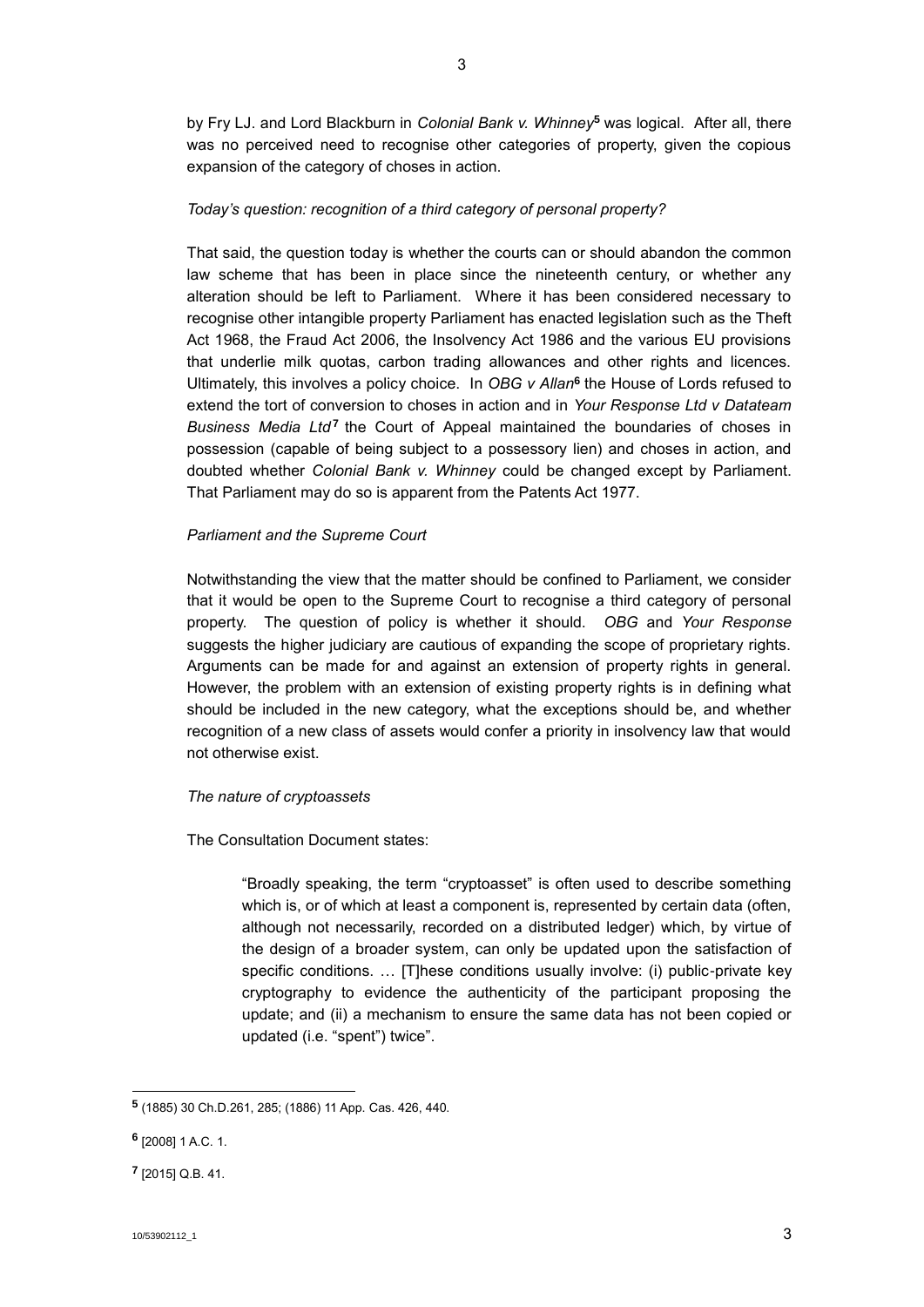We understand the consultation therefore addresses:

- (1) cryptoassets represented by data recorded on a blockchain or distributed ledger; and
- (2) cryptoassets centrally recorded through a trusted intermediary.

It should be noted that the FCA has taken a different approach, stating in CP19/3:

"There is no single agreed definition of cryptoassets, but generally, cryptoassets are a cryptographically secured digital representation of value or contractual rights that is powered by forms of DLT and can be stored, transferred or traded electronically. Examples of cryptoassets include Bitcoin and Litecoin (which we categorise as exchange tokens), as well as other types of tokens issued through the Initial Coin Offerings (ICOs) process (which will vary in type)".**<sup>8</sup>**

The FCA:

"have categorised cryptoassets into three types of tokens;

• Exchange tokens: these are not issued or backed by any central authority and are intended and designed to be used as a means of exchange. They are, usually, a decentralised tool for buying and selling goods and services without traditional intermediaries

• Security tokens: these are tokens with specific characteristics that mean they meet the definition of a Specified Investment like a share or a debt instrument ... as set out in the RAO<sup>9</sup>, and are within the perimeter.

• Utility tokens: these tokens grant holders access to a current or prospective product or service but do not grant holders rights that are the same as those granted by Specified Investments".**<sup>10</sup>**

We would stress, as does the FCA, that cryptoassets "vary significantly in the rights they grant their owners, as well as their actual and potential uses".**<sup>11</sup>**

#### *Need for asset-specific analysis*

It follows that we are not in a position to express a generic view as to whether cryptoassets generally are or may be considered property. In each case it is necessary to consider the specific cryptoasset and the rights and liabilities that they purport to create. For convenience we will follow the terminology of exchange tokens, security tokens and utility tokens as a helpful way of subdividing this heterogeneous group of

1

**<sup>10</sup>** Ibid., para 2.5.

**<sup>11</sup>** Ibid., para 2.6.

**<sup>8</sup>** CP 19/3 para 2.4.

**<sup>9</sup>** Financial Services and Markets Act 2000 (Regulated Activities) Order 2001 SI 2001/544 (as amended).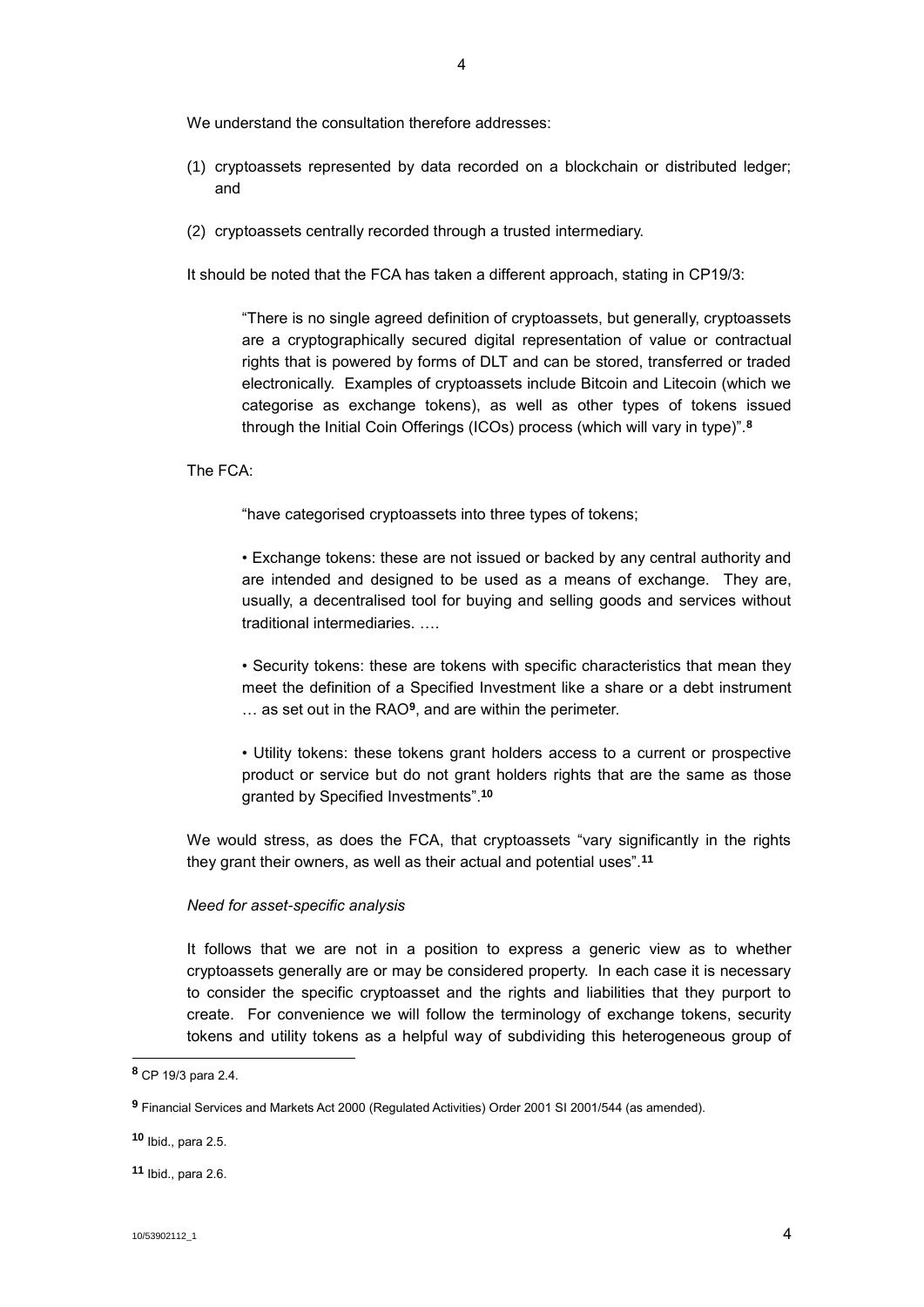assets whilst bearing in mind the need always to consider the specific asset and its characteristics.

#### *Exchange Tokens*

We will take as examples of exchange tokens bitcoin and ether in order to provide a more specific answer to the question posed.

Neither bitcoin nor ether (or any other similar, exchange token of which we are aware) is a chose in possession. It is intangible and not capable of physical possession. We do not consider that the concept of possession, grounded in physical tangible property, should be changed. Such a development would be contrary to the development of English law since the foundation of the common law.

Nor are exchange tokens which are recorded on a blockchain or other distributed ledger a chose in action within the original understanding of the term. The reason is that they are not a claim on any person that can be enforced by action. This arises out of the decentralised nature of the blockchain or distributed ledger. No real parallel can be drawn with debts payable *in futuro*, shares or intellectual property as these are capable of giving rise to an action against an identifiable person in defined circumstances.

The first question is whether the concept of a chose in action should be extended to cover intangible property that is not enforceable under any circumstances by action. We consider that the law should not take that step. In its favour could be argued the gradual expansion of the concept beyond its beginnings as described by Holdsworth. However, we consider that it would be too radical a step to take to categorise as a chose in action something that by its nature is incapable of supporting an action. The effect of so doing would be to make the concept indefinite and incapable of principled development.

The second question is whether the common law should recognise exchange tokens as other intangible assets. This is the approach taken in respect of statutory schemes in respect of milk quotas, emissions allowances and might be taken with aircraft landing slots should the question arise. As has been explained above, this would require a departure from the taxonomy adopted by Blackstone as well as Fry LJ. and Lord Blackburn in *Colonial Bank v. Whinney*. As stated above, we consider that such a step is open to the Supreme Court. We would welcome such a development if confined to the specific case of exchange tokens. The class of assets that would constitute such property would be clearly defined and should not give rise to definitional problems. The impact on other areas of law would be negligible and no inconsistency with principles of English insolvency law would result, as no creditors would be disadvantaged. Such a development would be consistent with the reasonable expectations of the parties that persons acquiring exchange tokens have a proprietary interest in those tokens that can be exchanged for goods or services, or against other tokens, or flat currency**<sup>12</sup>** as well as our understanding the law of theft, fraud and money laundering. Perhaps more significant, the refusal by the courts to recognise exchange tokens as other intangible

**<sup>12</sup>** The judgment of the Tokyo District Court in the Mt. Gox case (English translation available at https://www.law.ox.ac.uk/sites/files/oxlaw/mtgox\_judgment\_final.pdf) caused consternation in holding that "bitcoin cannot be the object of ownership".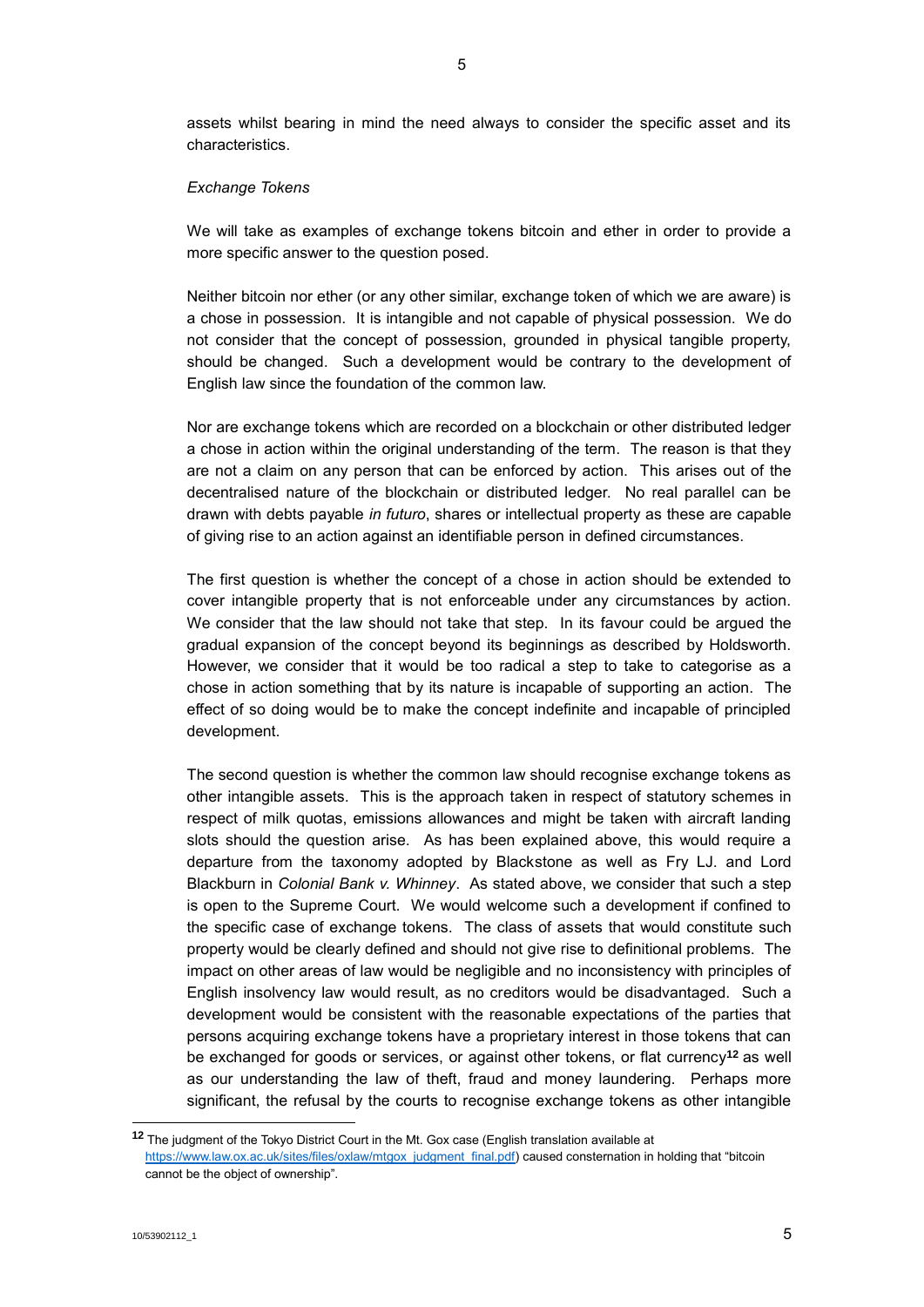property would result in such assets not being recognised as property for the purposes of the common law amongst solvent counterparties whilst probably constituting property for the purposes of section 436 Insolvency Act 1986 (see question 1.2.6 below), as well as taxation**<sup>13</sup>**. Such a result seems to us anomalous.

If the Supreme Court were to hold in the near future that exchange tokens recorded on a blockchain or distributed ledger were not property, then we would favour targeted legislation to deem them personal property as is the case with patents.

## *Exchange Tokens Recorded with a Central Intermediary*

Where title to the cryptoasset is recorded with a central intermediary then the question arises whether there would be any claim against that intermediary. If there is a contract, the contract will define the rights and obligations of the parties. If not, there may be a tortious remedy against the intermediary, for example, for breach of a duty of care. In cases where there is a remedy then the cryptoasset would constitute a chose in action under established principles of English law. If there was no such remedy, either because liability was validly excluded by contract, or no relationship of sufficient proximity exists, then without targeted legislation providing otherwise it would be contrary to the policy of the law to recognise a proprietary right.**<sup>14</sup>**

#### *Security Tokens*

These are debt or equity like instruments that, in the FCA's view, are specified investments under the RAO. As such they would seem likely to constitute choses in action unless (in the, perhaps, unlikely event that) the contractual or other framework precludes any remedy, with the result that they would be capable of constituting property under established English law. Where this is the intention of the parties we see no need for the law to intervene.

#### *Utility Tokens*

This class of asset is very heterogeneous. However, it is usually contractual in a broad sense. Thus, where utility tokens are issued pursuant to an ICO, the published whitepaper <sup>15</sup> may specify what rights (if any) investors may have in the goods or services to be provided. Our view is that where there is a contract, or an agreement embodied in a whitepaper giving rise to potential contractual or tortious claims, then such provisions should prevail. As such, tokens would either confer rights to goods or services (or not, as the case may be).

#### *Other Cryptoassets*

**<sup>13</sup>** See e.g. https://www.gov.uk/government/publications/tax-on-cryptoassets/cryptoassets-for-individuals.

**<sup>14</sup>** As there would be no established contractual or tortious claim. We leave aside cases of contractual vitiating factors or possible restitutionary claims.

**<sup>15</sup>** A whitepaper is usually a document presented by a start-up informing and encouraging investors to participate in an ICO. The whitepaper contains more technical discussions and may include the consensus algorithum, how nodes will function and the token system. In the context of a utility token, the whitepaper will also set out what rights investors will (or will not) have in the project.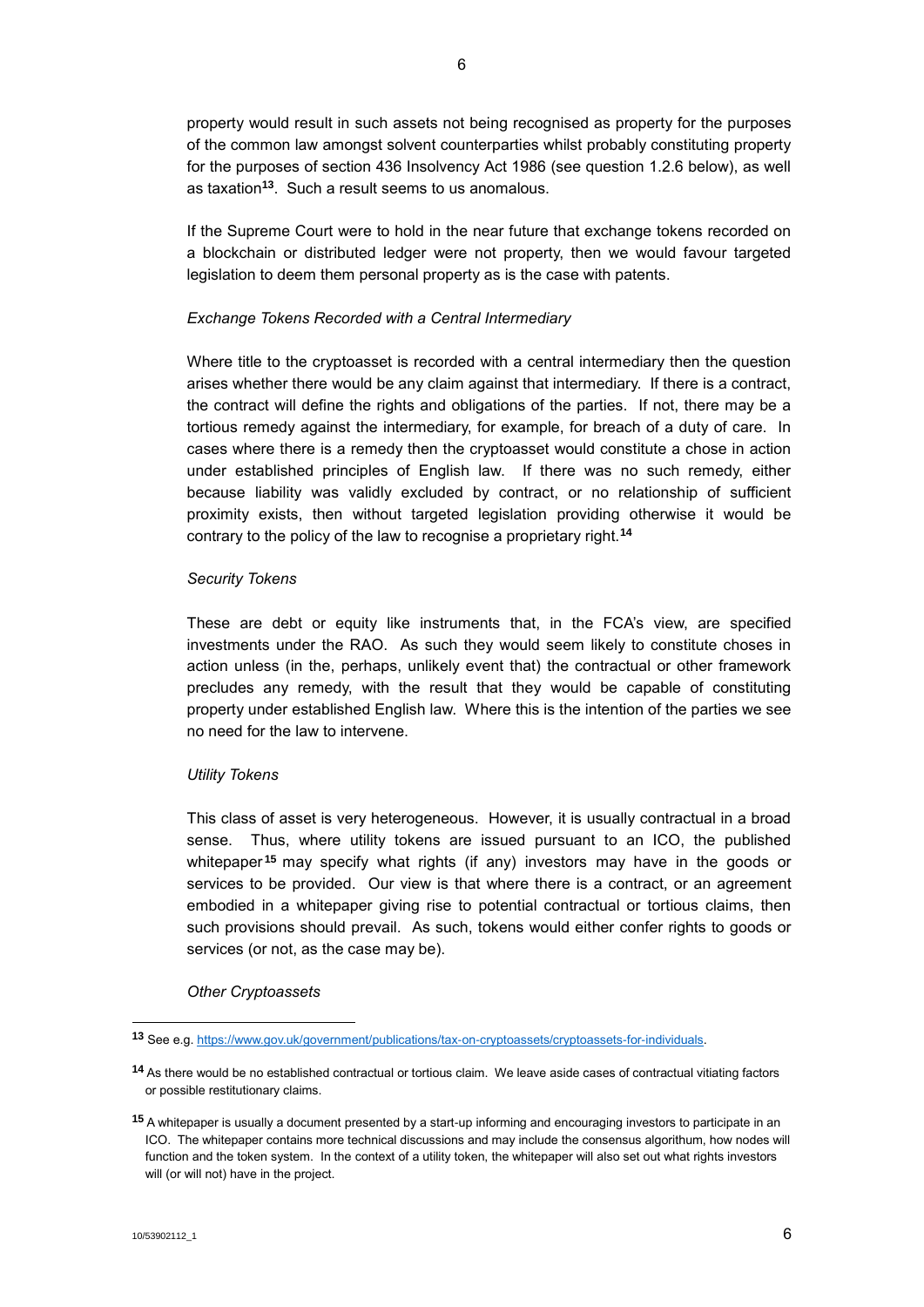We do not purport to have exhausted the possible classes of cryptoassets, and consider that other assets should be classified in accordance with the analysis set out above. For example, Pałka has cogently argued that virtual property arising in the context of computer games where the documentation governing the games precludes the players from acquiring any legally enforceable interest in virtual property should be regarded as outside the sphere of the law of property.**<sup>16</sup>** We agree.

#### **A private key**

A private key is an alphanumeric string that enables a person to validate transactions. As such it gives access to cryptoassets but does not constitute them. There is therefore a clear conceptual distinction between a bitcoin and a private key that allows you to spend that bitcoin. A private key may be stored on a computer connected to the Internet, through a wallet, on a USB stick, on paper or in the head of the owner.

We consider that a private key constitutes confidential information and, as such, would be protected from unauthorised disclosure or use by the equitable action for breach of confidence. If the private key has been licensed to another (e.g. an exchange or third party) contractual and/or tortious remedies may arise from unauthorised use.

However, we do not consider that in the current state of English law confidential information is property. Although the authorities on this point are not wholly consistent, we agree that the prevailing view is represented by the dissenting judgment of Lord Upjohn in *Boardman v. Phipps***<sup>17</sup>**:

"In general, information is not property at all. It is normally open to all who have eyes to read and ears to hear. The true test is to determine in what circumstances the information has been acquired. If it has been acquired in such circumstances that it would be a breach of confidence to disclose it to another then courts of equity will restrain the recipient from communicating it to another. In such cases such confidential information is often and for many years has been described as the property of the donor, the books of authority are full of such references; knowledge of secret processes, "know-how," confidential information as to the prospects of a company or of someone's intention or the expected results of some horse race based on stable or other confidential information. But in the end the real truth is that it is not property in any normal sense but equity will restrain its transmission to another if in breach of some confidential relationship".

See also *North & South Trust v. Berkeley***<sup>18</sup>** , *Oxford v. Moss***<sup>19</sup>** , *Farah Constructions Pty Ltd v. Say-Dee Pty Ltd* **<sup>20</sup>** and *Hunt v. A* **<sup>21</sup>**. In *R v. Dixon* the Supreme Court of New

**<sup>16</sup>** Virtual Property: Towards a General Theory, DPhil Thesis, EUI, 2017.

**<sup>17</sup>** [1967] 2 A.C. 46, p. 127-128.

**<sup>18</sup>** [1971] 1 All ER 980.

**<sup>19</sup>** (1979) 68 Cr App R 183.

**<sup>20</sup>** [2007] HCA 22.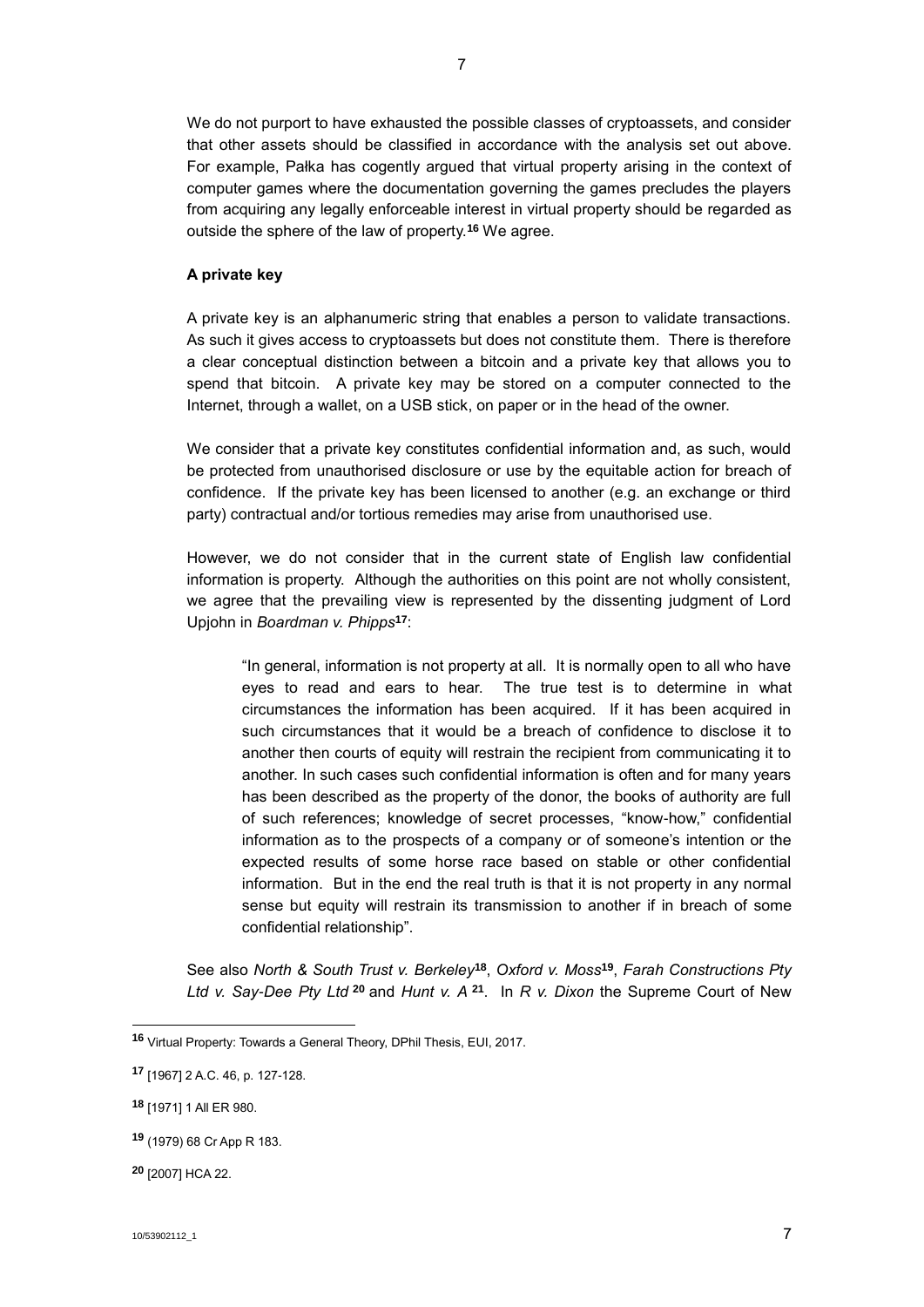Zealand held that confidential information was property**<sup>22</sup>** in the context of a statutory definition that included "any thing in action, and any other right or interest". In our view, however, this does not represent the position under the law of England, and in any case of statutory construction it is the specific statutory definition that is relevant.

Sir John Mummery has written that there are three main reasons for not recognising property in information. The first is public policy. It would be contrary to the policy of the law to recognise greater property interests in the products of the human mind than Parliament has legislated for. Secondly, "[u]ncertainty and vagueness would place the public in an unacceptable position, on the one hand, as to who was the owner of what property, which could not be used without first obtaining permission from and making agreed payment to the owner, and, on the other hand, what was information available for use by all".**<sup>23</sup>** Thirdly, "there are available alternatives. Denial of property rights does not create a vacuum leaving the creator of the information exposed with no rights at all".**<sup>24</sup>**

More fundamentally, property law is concerned with rivalrous assets and (subject to the equitable duty of confidence) anyone is free to communicate information. "[P]roperty should be conceived as the right of exclusive use".**<sup>25</sup>**

While not all the considerations referred to by Lord Upjohn and Sir John Mummery are relevant in the context of a private key, the existence of alternative remedies is. These may be equitable, contractual or tortious depending on the matrix of facts. If a person voluntarily discloses his/her private key in a business context without sufficient safeguards as to the maintenance of confidentiality then it would seem that they have only themselves to blame. We see no reason to recognise such information as property. Other types of disclosure, such as by a trusted third party's carelessness or fraud already give rise to adequate remedies without requiring a proprietary right.

# **Ancillary questions**

#### General Law

#### **If a cryptoasset is capable of being property:**

We have assumed in answering all the ancillary questions (save where specifically stated to the contrary) that the crypto assets referred to in the question are property at common law.

**<sup>24</sup>** Ibid.

1

**<sup>21</sup>** [2008] 1 NZLR 368.

**<sup>22</sup>** [2015] NZSC 147.

**<sup>23</sup>** J Mummery, Property in the Digital Age, p. 11 in W Barr (ed.), Modern Studies in Property Law, Vol. 8, Bloomsbury, 2015.

**<sup>25</sup>** JE Penner, The Idea of Property law, OUP, 1997, p. 103.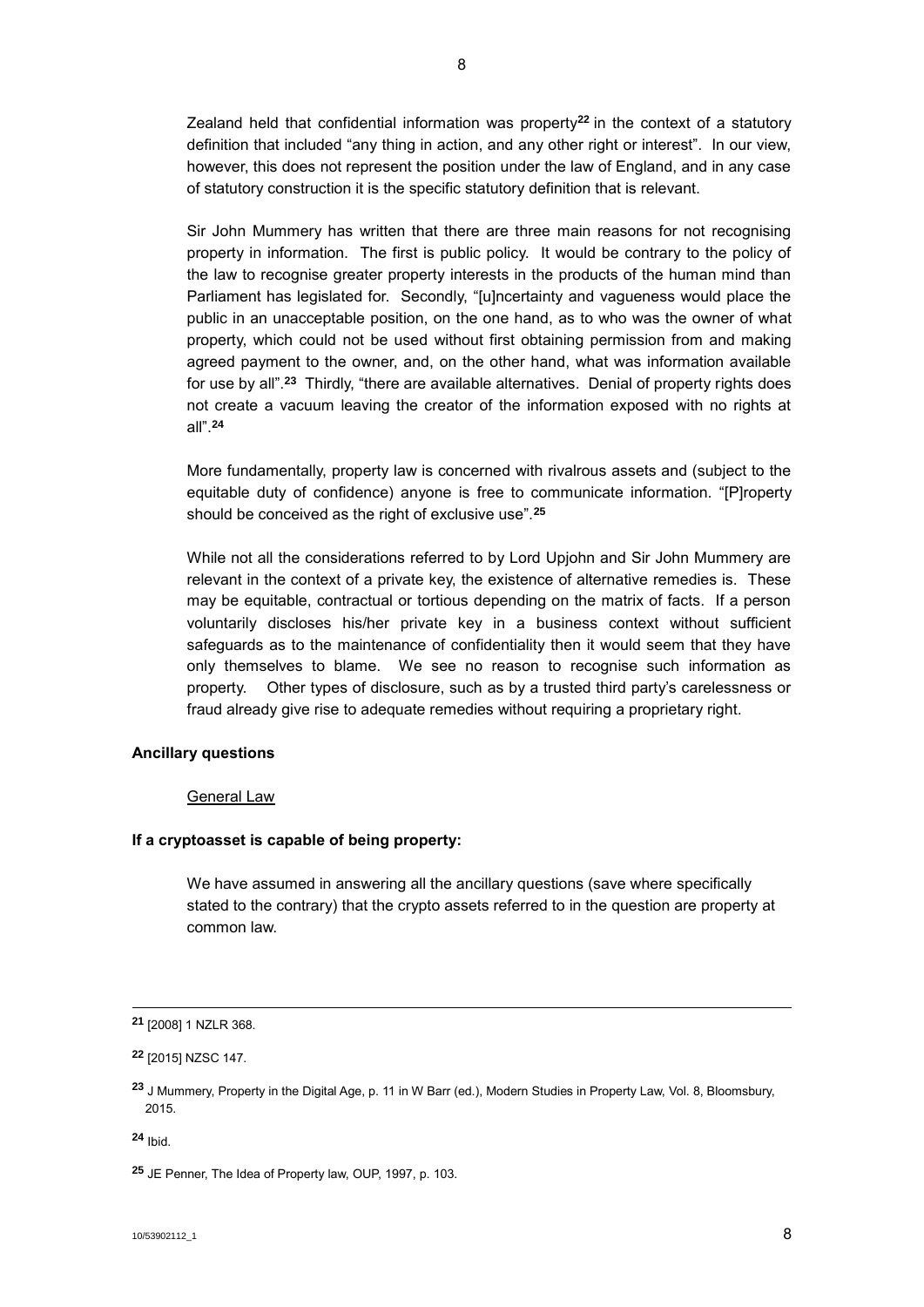# **is that as a** *chose in possession***, a** *chose in action* **or another form of personal property?**

Please see answer to question 1.1.1 above. We have argued that cryptoassets are not choses in possession. Certain cryptoassets may constitute choses in action. However, exchange tokens do not, in our view, constitute such, and we have stated our view that it is open to the Supreme Court to extend the notion of personal property to include such assets, failing which appropriate legislation may be needed.

# **How is title to that property capable of being transferred?**

The question of transfer of title depends on the nature of the property, as well as any contractual or other restrictions on transfer. It follows that a generic response to this question is not possible and definitive conclusions would depend on the specific property concerned:

We follow the scheme adopted in our reply to question 1.1.1.

#### *Exchange Tokens*

We have concluded that bitcoin and ether are neither choses in possession nor choses in action. It follows that there is no recognised statutory or common law means to effect their transfer. That said, the computer protocols governing both Bitcoin and Ethereum (although different) make bitcoins and ether freely transferable (unless voluntarily placed in escrow). It is beyond the scope of this response to describe these protocols which are described in books on Bitcoin and Ethereum.**<sup>26</sup>**

We would propose that if exchange tokens are regarded as property then the common law should recognise the established protocols for transferring bitcoins and ether as valid, including private/public key cryptography, blockchain technology, and consensus either through proof of work or (in the future) proof of stake. We do not regard the differences referred to in the consultation paper between transaction ledger (UTXO) and account ledger as relevant for this purpose.

If legislation is enacted it should be neutral between exchange tokens using blockchain or other distributed ledger technology and between different means of establishing consensus.

#### *Exchange Tokens Recorded with an Intermediary*

Title to such assets will pass based on the consensus system of the system and will typically involve validation by the central intermediary.

*Security Tokens*

<sup>26</sup> See e.g. A Antonopoulos, Mastering Bitcoin, 2<sup>nd</sup> ed., O'Reilly, 2017; A Antonopoulos and G Wood, Mastering Ethereum, O'Reilly, 2018 and A Narayanan et al, Bitcoin and Cryptocurrency Technologies, Princeton, 2016.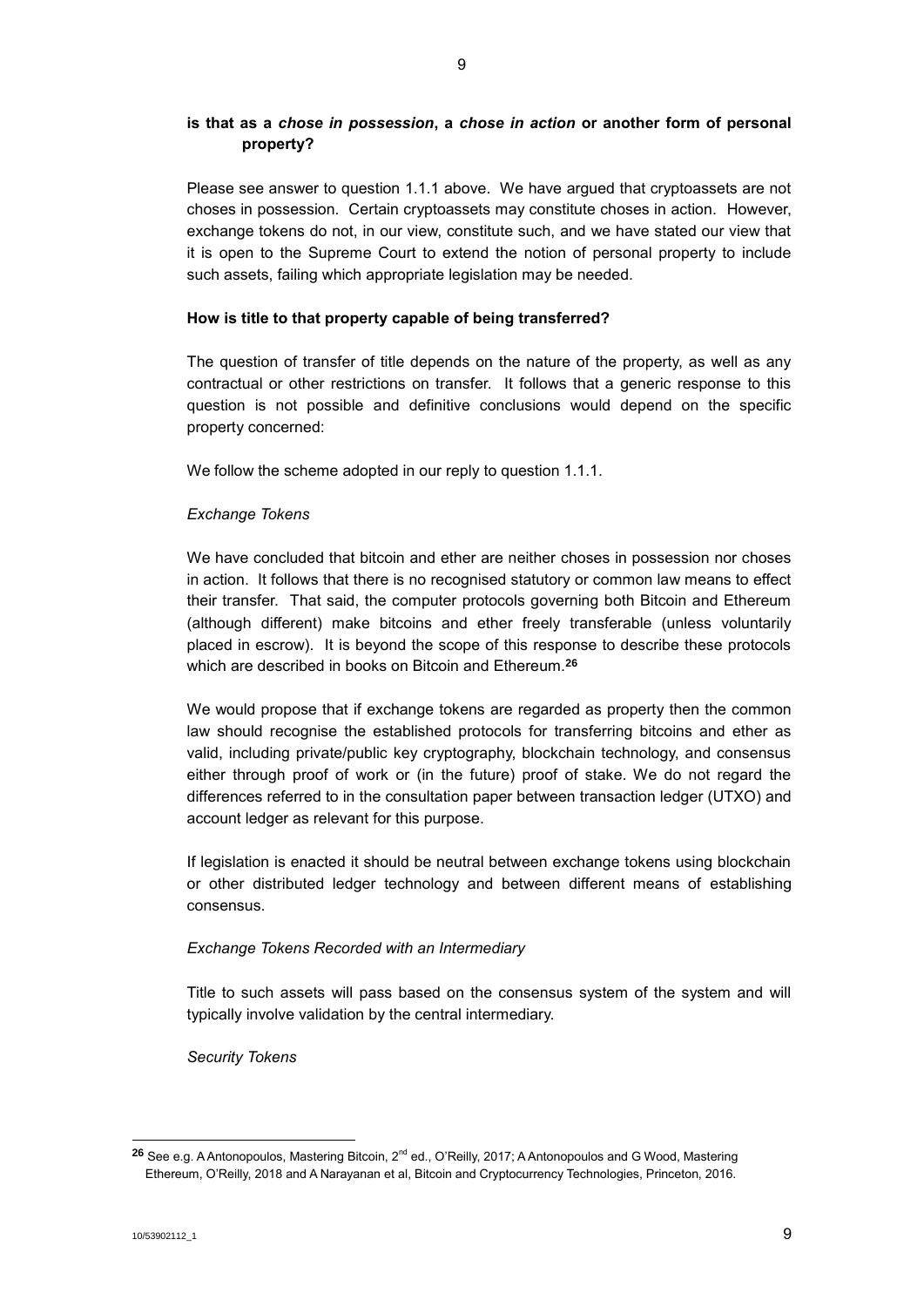The means of transfer depends on the type of security issued and it would be necessary to have regard to the particular token. If it constitutes a chose in action then the options would seem to be:

- (1) statutory assignment under section 136 Law of Property Act 1925; or
- (2) equitable assignment of a legal chose in action; or
- (3) novation of the chose in action.

If the chose in action consists of an interest under a trust then any assignment must necessarily be of the equitable interest.

If the security token is a partnership interest or an interest in an unincorporated association, then the relevant rules applicable to such entities should be applied.

#### *Utility Tokens*

The analysis seems the same as for security tokens.

#### **Is a cryptoasset capable of being the object of a bailment?**

According to Palmer, The Law of Bailment **<sup>27</sup>** "The law of bailment is traditionally confined to tangible chattels. In its orthodox form it does not apply to intangible property such as a chose in action, though there are circumstances in which bailments of intangibles might be discerned by analogy if not formally".**<sup>28</sup>** Thus tangible property that embodies or represents intangibles may be bailed. Examples given by Palmer are negotiable and quasi-negotiable instruments, share certificates, valuable paper and tokens.**<sup>29</sup>** However, in each of these cases there is a physical document. In *Watford Electronics Ltd v. Sanderson CFL Ltd***<sup>30</sup>** Judge Thornton Q.C. considered that there could be a bailment of "goods" constituted by computer software. This is inconsistent with previous and subsequent Court of Appeal authority, and we consider the case would not be followed on this point.

In our view a cryptoasset may not be the subject of a bailment as it is not a chattel. No good English authority exists for the proposition that a right similar to a cryptoasset constitutes goods or chattels, or that bailment should be extended beyond its traditional confines of chattels (including physical documents embodying or representing rights of action). *OBG* is authority that conversion does not lie in respect of intangible property. We consider that the reasons advanced by the House of Lords in that case apply, in the main, to bailment.

**<sup>27</sup>** 3 rd ed, Sweet & Maxwell, 2009.

**<sup>28</sup>** Ibid., para 1-006.

**<sup>29</sup>** Ibid., para 30-016.

**<sup>30</sup>** [2000] 2 All E.R (Comm) 984 reversed [2001] EWCA Civ 317. See Court of Appeal authority referred to in the response to question 1.2.11 below.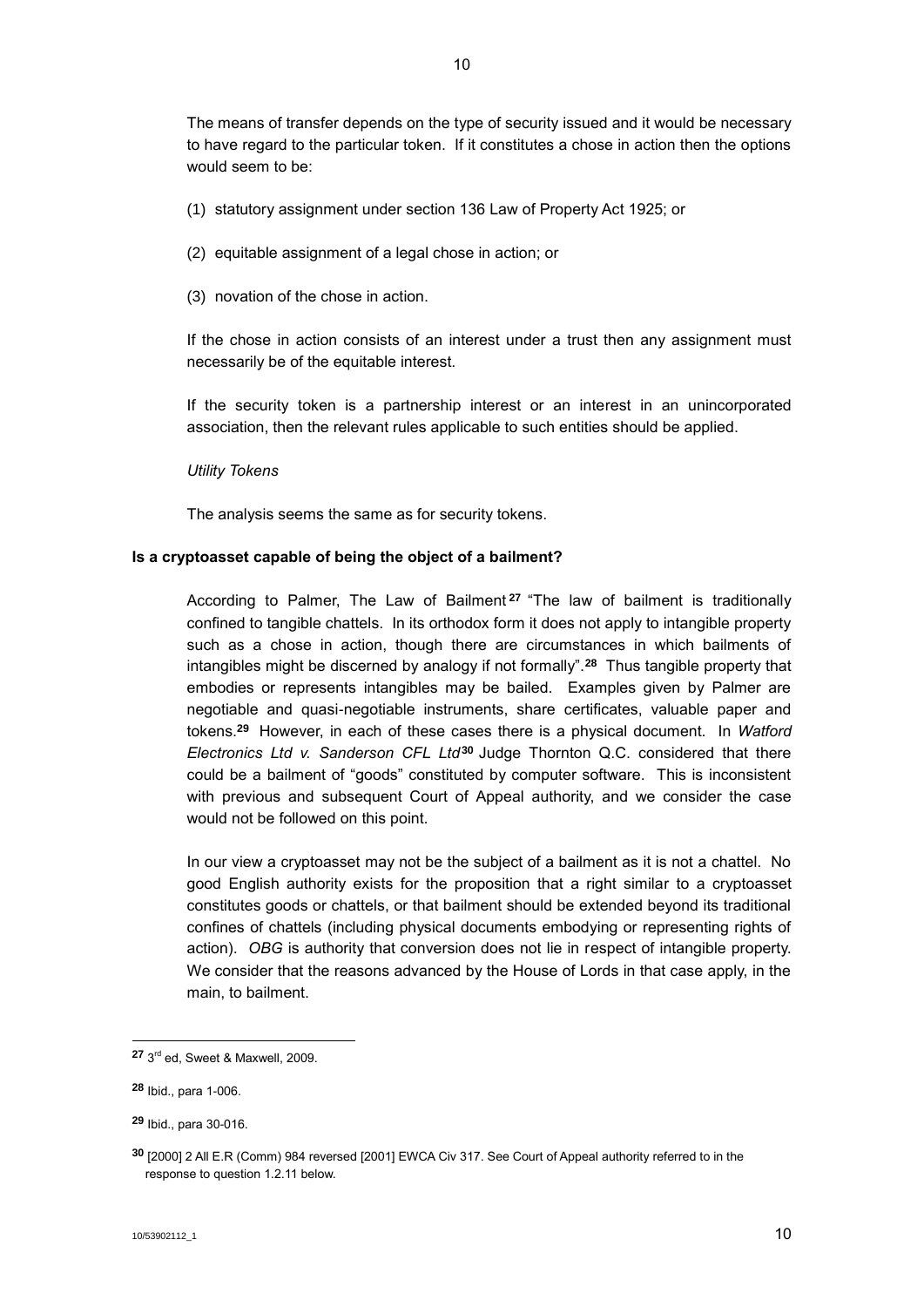However, this does not mean that a cryptoasset may not be held on trust or transferred to another person subject to a contract for redelivery, which, if breached would sound in damages. This is to say that a cryptoasset may be made subject to remedies founded on other areas of the law than bailment that may have similar practical consequences (although an outright transfer of title would expose the original owner to the insolvency of the transferee).

# **What factors would be relevant in determining whether English law governs the proprietary aspects of dealings in cryptoassets?**

We have found this one of the most difficult questions posed by the consultation and different views have been expressed as to the appropriate choice of law rule. It is necessary to distinguish between activities or actions that take place off the blockchain or distributed ledger and actions within the system. The English choice of law rules for contract and tort are currently set out in the Rome I Regulation**<sup>31</sup>** and the Rome II Regulation**<sup>32</sup>**. The substance of these regulations are expected to be retained following Brexit.

It follows that where there is a contract (as understood under the European instruments) between the parties the rules set out in Rome I will apply while for claims in tort the Rome II Regulation will apply. The basic principle of Rome I is that of party autonomy, with default rules where there is no choice of law, and special rules on assignment. Applying those regulations may give rise to numerous difficulties in practice, although we do not understand the question as focusing on such issues.**<sup>33</sup>** In particular, Article 14 of the Rome I Regulation (which regulates the position on assignment) does not apply to the third party effects of assignment. The European Commission proposed a regulation addressing this topic which the UK Government decided not to opt-in to following consultation with interested parties.

According to the FMLC:

"The distinction, however, between the contractual and proprietary consequences of an assignment is not clear, or is non-existent in some jurisdictions. This is evidenced by existing uncertainty as to the characterisation of issues under Article 14 of Rome I, and its predecessor in Article 12 of the Rome Convention.

The difficulty of disentangling the proprietary and contractual aspects of an assignment may give rise to considerable legal uncertainty and unnecessary complexity. This has practical, not merely academic, consequences. The distinction may determine, for example, whether a debtor has discharged its debts or whether a debt forms part of an assignor's estate in insolvency. In addition, if the ownership of a debt and contractual entitlement to payment of a

**<sup>31</sup>** Regulation (EC) No 593/2008.

**<sup>32</sup>** Regulation (EC) No 864/2007.

**<sup>33</sup>** A Dickinson, Cryptocurencies and the Conflict of Laws in D Fox and S Green (ed.s) Cryptocurrencies in Public and Private Law, OUP, 2019.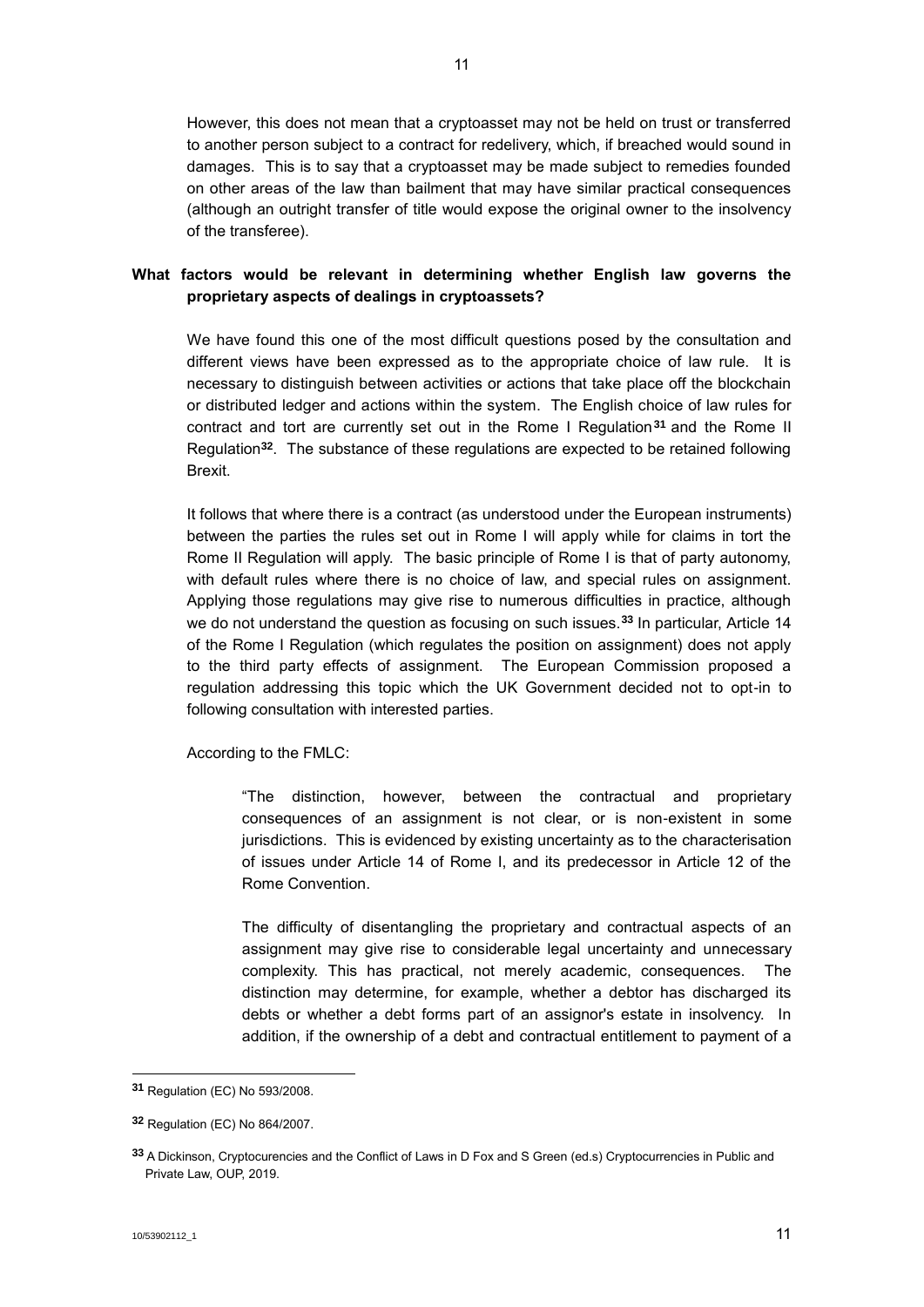12

debt are treated separately, it is not clear whether the "mutuality" required for insolvency set-off would be satisfied.

If the law of the assigned claim is applied to third-party consequences, as the FMLC proposes, these difficulties will not arise because there will be a uniform approach to both the contractual and proprietary effects of an assignment and the difficult characterisation question will be avoided".**<sup>34</sup>**

We agree with this analysis.

For Dickinson "the relationships between the participants in a cryptocurrency system are properly classified as 'contractual' and are potentially subject to national systems of contract law"**<sup>35</sup>**

The proprietary aspects, as opposed to the contractual and tortious consequences, are not addressed by either the Rome I or Rome II regulations. Dickinson argues that "[c]ryptocurrencies constitute a form of intangible property within the conflict of laws. In this connection, it is important to distinguish the proprietary aspect of a cryptocurrency from questions of title to any computer or other device on which information relating to a cryptocurrency (including, for example, a private key or a copy of the blockchain) is held".**<sup>36</sup>** (We agree with the reference to a device or computer, but consider a private key to be confidential information and not property).

Dickinson suggests that:

"in cryptocurrency systems such as the Bitcoin and Ripple systems, the value of the participants' 'entitlements' does not depend on the existence of a legal right to be associated with units of the cryptocurrency but instead relies upon a legitimate expectation, founded on the technical features of the system, that the consensus rules which underpin the system will be applied and will not be altered fundamentally such as to deprive each participant of the association to particular units within the system and the power to deal with those units. This is a factual and not a legal benefit, but should, nevertheless, be capable of being characterized as a species of intangible property in the same way as (for example) goodwill in a business.

Indeed, goodwill provides a potentially valuable analogy for treating such legitimate expectations as a species of intangible property in the English conflict of laws insofar as case law and commentary support the view that the goodwill of a business constitutes a separate species of intangible property located, for the purposes of applying the English common law's *lex situs* rule, in the country where the premises to which the goodwill is attached are situated".**<sup>37</sup>**

**<sup>34</sup>** Letter from the FMLC to the European Commission dated 30 July 2018.

**<sup>35</sup>** Dickinson, *supra*, para 5.72.

**<sup>36</sup>** Ibid., para 5.97.

**<sup>37</sup>** Ibid., paras 5.107-5.108.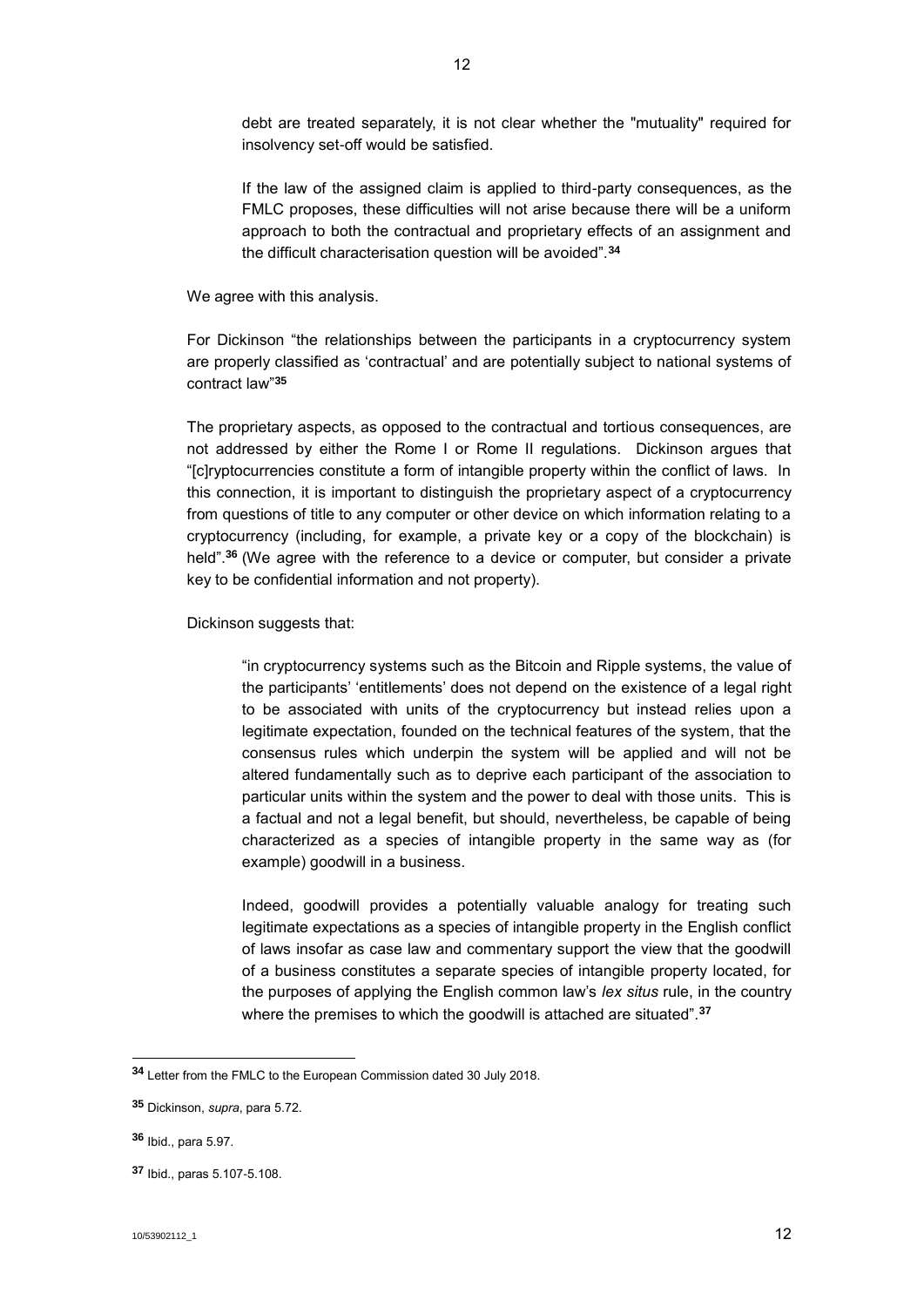"Rather than assigning a fictional *situs*, the choice of law rule can be more straightforwardly, and appropriately, expressed in terms of the proprietary effects outside the cryptocurrency system of a transaction relating to cryptocurrency shall in general be governed by the law of the country where the participant resides or carries on business at the relevant time or, if the participant resides or carries on business in more than one place at that time, by the law of the place of residence or business of the participant with which the participation that is the object of the transaction is most closely connected".**<sup>38</sup>**

A solution based on the participant's location was previously rejected by the FMLC in Distributed Ledger Technology and Governing Law: Issues of Legal Uncertainty:

"A major disadvantage of this rule, moreover, is that it will often give no clear answer to questions of entitlement in circumstances of joint transferors, chains of assignments, or a change in habitual residence by the transferor. It also artificially splits up the distributed ledger record.

A very similar approach would look to the location of the private user key for the DLT system, i.e. the key by which a participant in the system controls the digital asset. This location would presumptively be the primary residence, centre of main interests or, possibly, domicile, of the user key-holder. It may, however, be difficult to objectively determine the location of the private user key, particularly as one key may be made up of several components held across multiple jurisdictions.

Furthermore, … establishing the location of the relevant person in the case of both of these solutions will necessitate complex legal opinions (and cost).**<sup>39</sup>**

We agree with these criticisms.

In its analysis the FMLC concluded:

"that—subject to a special rule in respect of tokens referencing an immovable asset—elective situs should be the first port of call, in combination with regulatory constraints on the election, where necessary".**<sup>40</sup>**

In practical terms this means:

"elective *situs* should be the starting point for any analysis of a conflicts of law approach to virtual tokens. This solution meets the requirements of being objective and easily ascertainable by the parties themselves and provides the

**<sup>38</sup>** Ibid., para 5.109.

**<sup>39</sup>** Distributed Ledger Technology and Governing Law: Issues of Legal Uncertainty, paras 6.22-6.24.

**<sup>40</sup>** Ibid, para 8.1.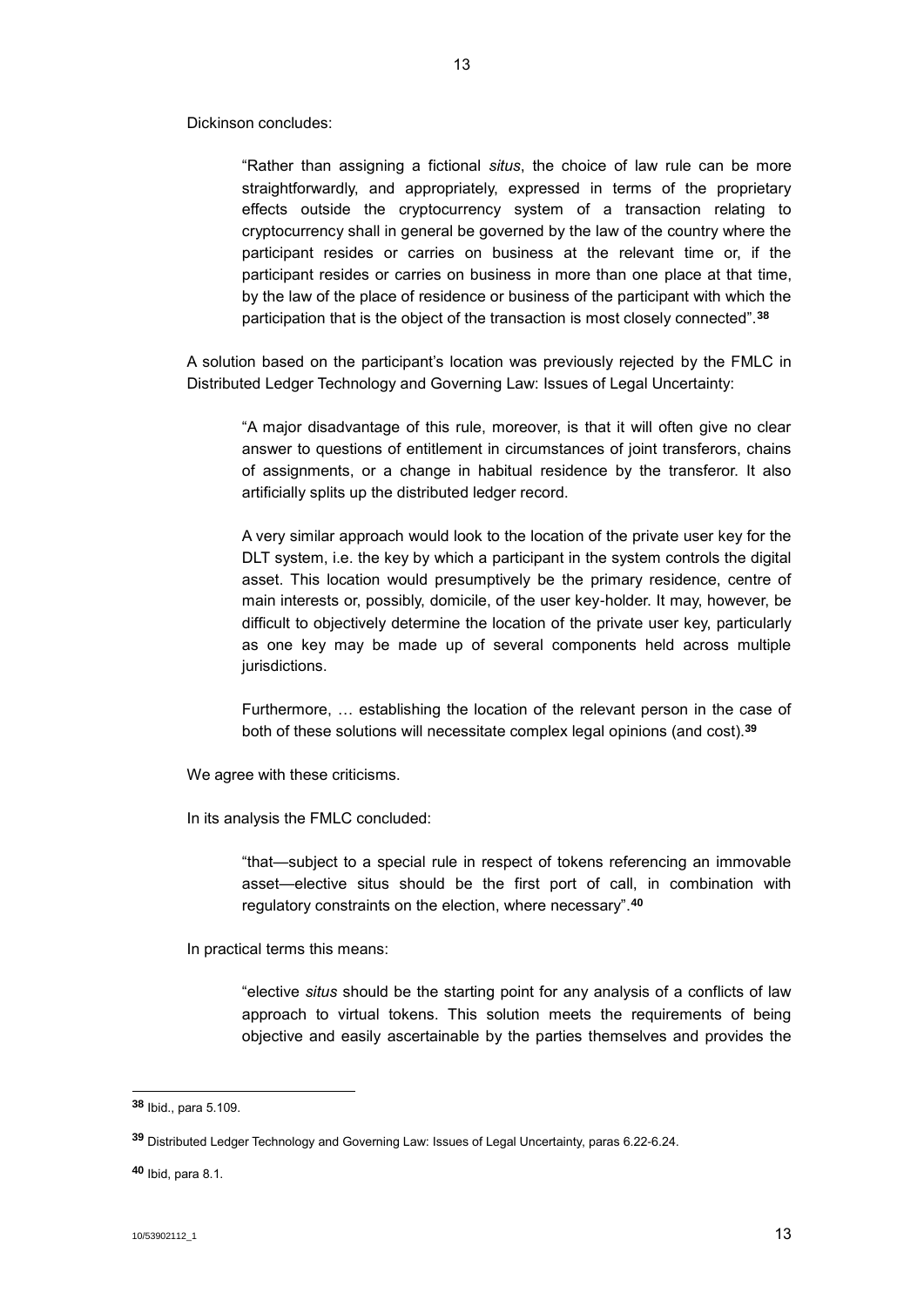clearest route for establishing the governing law within the context of this new technology".**<sup>41</sup>**

And:

"In situations where a truly elective *situs* or governing law (in the sense of a free choice) cannot readily or sensibly be implemented, the PROPA approach [Place of the Relevant Operating Authority/Administrator] or the location of the user test might be thought to reflect a more desirable result. The desired outcome, however, can [sic] usually be realised in such cases by requiring regulated entities to agree upon a particular choice of law in their contracts—that is provided that the issuer (in cases where the system constitutes the assets), the system administrator and the participants are regulated under new or existing legislation. In other words, the correct substantive result can still be achieved by means of election, but the election itself may be subject to regulatory constraints".**<sup>42</sup>**

#### *Analysis*

The first question is what law should govern relations between participants in the DLT system or blockchain. As has been seen, Dickinson regards this as a contractual issue subject to the Rome I Regulation, while his proposal on proprietary issues only applies to persons outside the system. The FMLC takes a different approach.

Proprietary issues generally arise where there are multiple assignments or transfers of the same asset or in determining the hierarchy of claims in an insolvency. They may also arise in situations involving attachments and governmental acts affecting property.

#### *Security Tokens and Utility Tokens*

Whether a contractual approach to intra-system transfers is appropriate would seem to depend on the nature of the cryptocurrency system. For example, as has been mentioned above, a contractual framework naturally fits a security token or a utility token. Such tokens are created voluntarily pursuant to a broader framework that for the purposes of the conflict of laws should be seen as contractual in nature. We consider for the reasons given by the FMLC that have been cited above that the law governing the asset (i.e. the law determined in accordance with Article 3 or 4 of the Rome 1 Regulation) should apply to the proprietary aspects of an "assignment". We have inserted assignment in inserted commas as what actually happens in the case of a security token or a utility token that is spent or transferred is the destruction of part (or under the UTXO model all) of the chose in action represented by the claim.**<sup>43</sup>** Where there is a central intermediary the characteristic performance is likely to be that of the central intermediary which will normally have an ascertained and not arbitrary *situs*.

**<sup>41</sup>** Ibid., para 7.3.

**<sup>42</sup>** Ibid, para 7.5.

**<sup>43</sup>** *R v. Preddy* [1996] A.C. 815.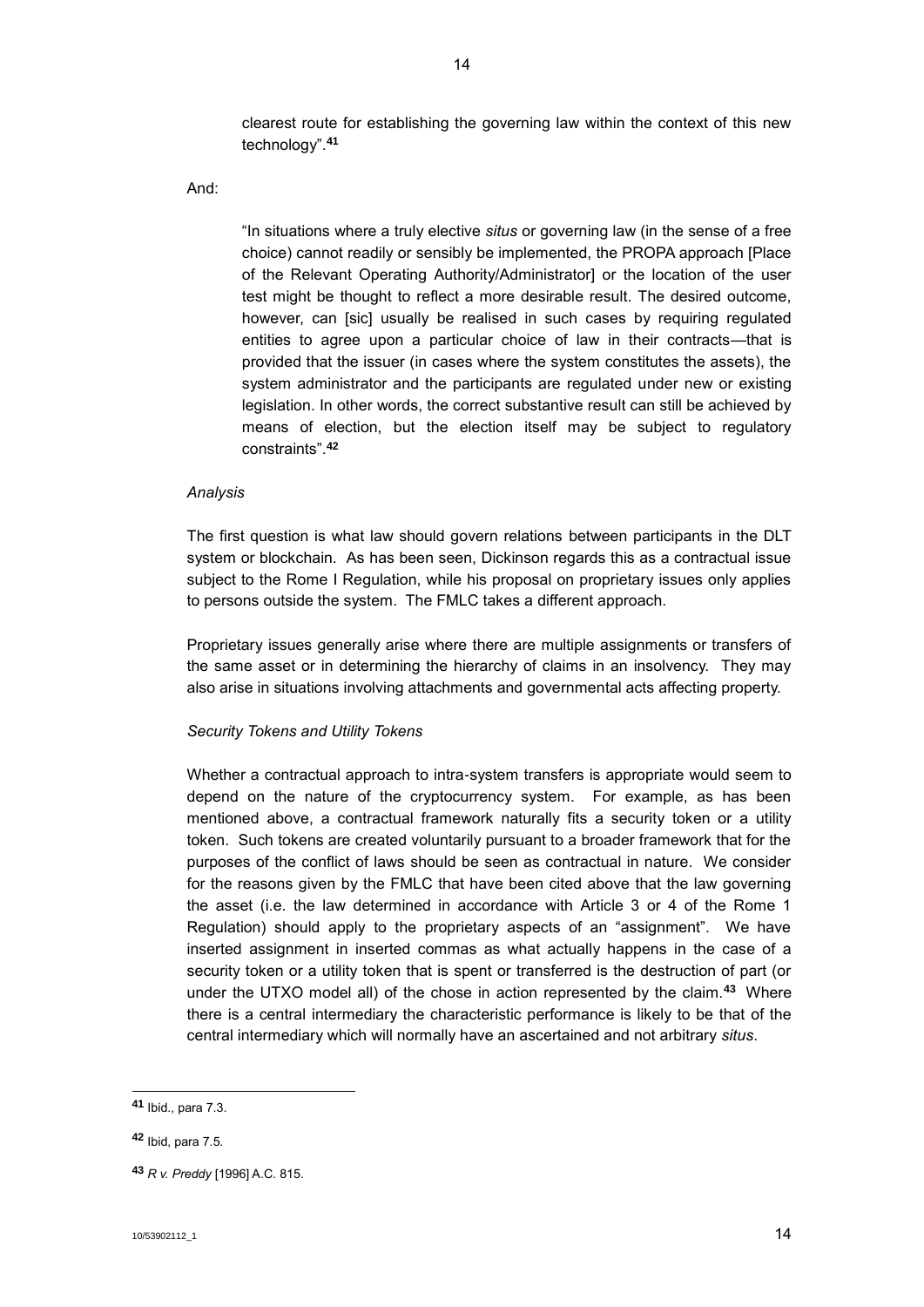Our answer is premised on the assumption that it is possible to identify a relevant governing law under the Rome Convention. If this is not the case (and see below on exchange tokens) then some members of the committee would favour for the present a *lex situs approach* depending on the nature of the token whilst others members favour the elective *situs* proposed by the FMLC. These will be considered in turn.

If a *lex situs* approach were taken then the analysis could be as follows:

- (1) Tokens assimilable to debts should be subject to the *lex situs* applicable to debt instruments. The High Court recently provided principled guidance in *Hardy Exploration & Production (India) Inc v. Government of India***<sup>44</sup>** .
- (2) Tokens assimilable to equity investments or partnerships (such as decentralised autonomous organizations) should be subject to the relevant *situs* rules applicable to such instruments.
- (3) Other instruments will depend on their characteristics and cannot be described in general terms.

In an elective *situs* proposal then the FMLC's analysis could be followed. This has the advantage of being objective and easily ascertainable by the parties themselves. It is also broadly consist with the approach taken by Hague Convention on the law applicable to certain rights in respect of securities held with an intermediary.

The problem with Dickinson's analysis is, first, that goodwill is not really an appropriate analogy, and that the choice of the place of habitual residence artificially splits up the governing law and could necessitate complex investigations. Dickinson downplays these concerns**<sup>45</sup>**, but we consider that they have real substance.

# *Exchange Tokens*

For exchange tokens the situation is much less clear or obvious. Dickinson treats the matter as contractual and applies Article 4 of the Rome I Regulation to conclude that the characteristic performance under Article 4(2) in the case of Bitcoin is that of cryptocurrency miners**<sup>46</sup>**, while in the case of Ripple it is that of Ripple Labs. The result is that for intra-system transactions, Chinese law**<sup>47</sup>** would govern Bitcoin whilst the law of California would apply to Ripple. For Ethereum, on this analysis the characteristic performance would be that of miners until proof of stake is implemented.

Absent an international convention or some other international solution a contractual analysis should only apply to those transactions that are treated for the purposes of the Rome I regulation as contractual (i.e. voluntary). In which case we would favour a similar approach to "assignments" as set out above for security and exchange tokens.

**<sup>44</sup>** [2019] 2 W.L.R. 159.

**<sup>45</sup>** Dickinson, *supra*, paras 5.112-5.114.

**<sup>46</sup>** Dickinson, *supra*, para 5.58.

**<sup>47</sup>** As the majority of bitcoin mining is currently located in China.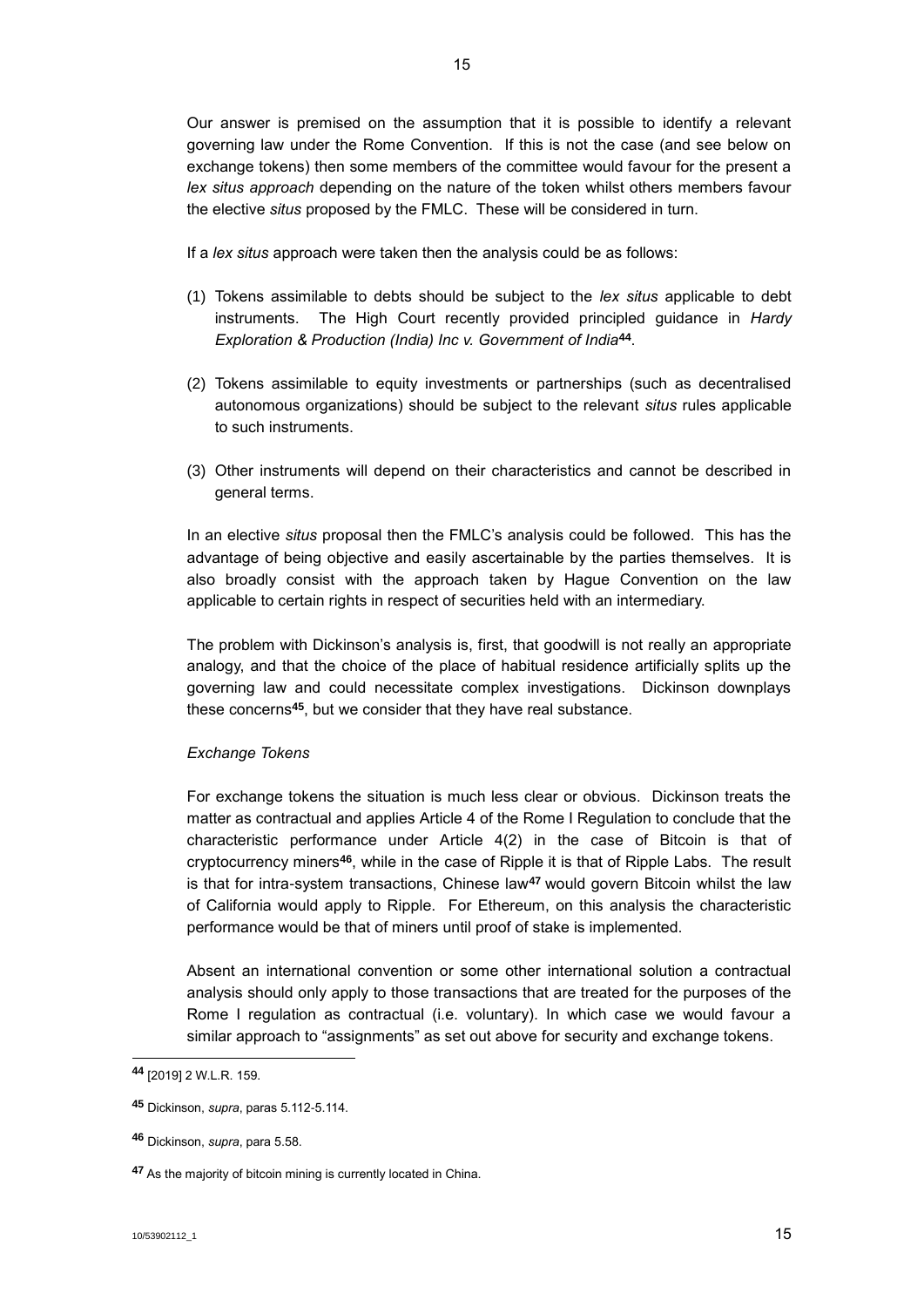In other cases (and assuming that exchange tokens are not categorised as money) an analysis based either on the effective *situs* or *elective situs* should be applied. Only where the claim is effectively enforceable in England should English law apply in this case.

We would stress that this is an interim solution and would welcome an initiative by the Hague Conference on Private International Law (or some other appropriate body) to agree choice of law rules for crypto-assets.

#### **Security**

#### **Can security validly be granted over a cryptoasset and, if so, how?**

We see no reason why security cannot be granted over a cryptoasset though there may be some practical difficulties. The full range of legal and equitable interests capable of being granted over a chose in action should be capable of being granted over cryptoassets within that category. However, those security interests that are restricted to tangible physical property will be excluded e.g. liens and pledges.

It follows that the following security interests may be created over a chose in action:

- (1) Legal mortgage. This involves an outright transfer of the chose to the security taker subject to the mortgagor's equity of redemption**<sup>48</sup>**. In practice, this can only be achieved by an outright assignment that complies with the formal requirements of section 136 Law of Property Act 1925.
- (2) Equitable mortgage. An equitable mortgage can arise where:

The parties intended to create a legal mortgage but failed to do so;

There is an agreement between mortgagor and mortgagee that certain property shall be transferred to the mortgagee; or

The property can only be transferred in equity.

A legal mortgage can only cover existing property held by the mortgagor, although a mortgage of after acquired property is good in equity **<sup>49</sup>** . An equitable mortgage, however, requires an agreement to transfer the property.

(3) Charge. A charge depends on an agreement between creditor and debtor to appropriate a particular asset for the discharge of the debt. In *Carreras Rothmans Ltd v Freeman Mathews Treasure Ltd***<sup>50</sup>** Peter Gibson J. said that:

**<sup>48</sup>** *Coggs v. Barnard* (1703) 2 Ld Raym 909.

**<sup>49</sup>** *Holroyd v. Marshall* (1862) 10 H.L.C 191, 219.

**<sup>50</sup>** [1985] Ch. 207.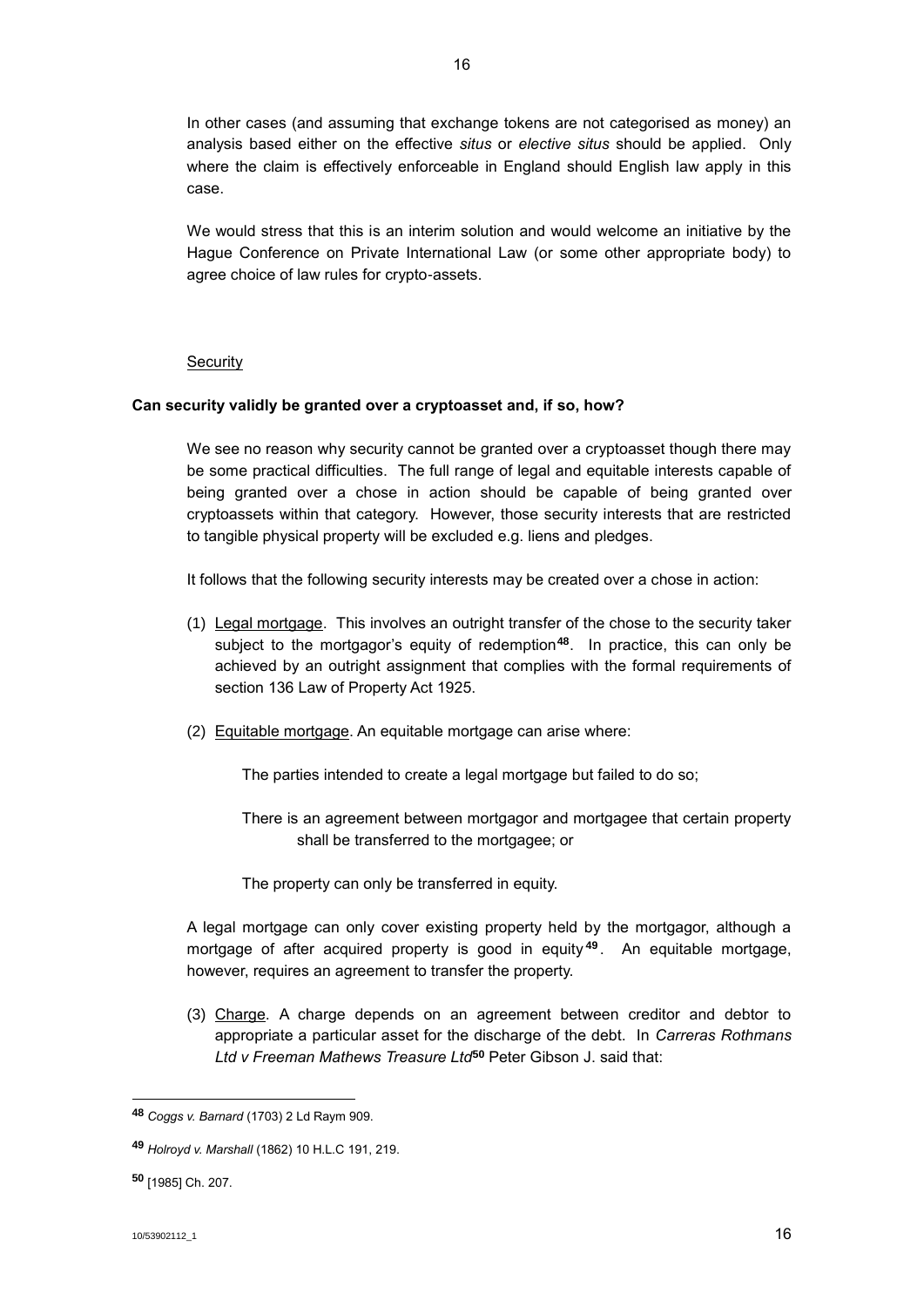"a charge is created by an appropriation of specific property to the discharge of some debt or other obligation without there being any change in ownership either at law or in equity, and it confers on the chargee rights to apply to the court for an order for sale or for the appointment of a receiver, but no right to foreclosure (so as to make the property his own) or take possession".**<sup>51</sup>**

A company, but not an individual, may create a floating charge.

We see no reason why all of the above security interests may not be created over a cryptoasset that is a chose in action. Exchange tokens should also be capable of being subject to a mortgage or charge provided that the requisite transfer or appropriation is made (i.e. they should be assimilated to a chose in action for the purposes of creating security rights). For example, an agreement to transfer the bitcoins held in a specified wallet could give rise to an equitable mortgage while an appropriation of bitcoins in a wallet or at an exchange could give rise to a charge. Where there is no specific appropriation no charge may be created. What "appropriation" means in this context remains to be worked out as if the charger is free to deal in bitcoins in the ordinary course of business any charge could only be floating. There are also potential issues of enforceability (although in all cases where the charger retains (some) control over the charged asset the secured creditor is at risk of losing his security interest).

#### **If so, what forms of security may validly be granted over a cryptoasset?**

All forms of security interest except a lien or pledge may be granted over a cryptoasset that is a chose in action or otherwise recognised as property under English law.

#### **Insolvency**

# **Can a cryptoasset be characterised as "property" for the purposes of the Insolvency Act 1986?**

We understand this question as relating to the definition of "property" in section 436 Insolvency Act 1986. This states:

""property" includes money, goods, things in action, land and every description of property wherever situated and also obligations and every description of interest, whether present or future or vested or contingent, arising out of, or incidental to, property".

The meaning of section 436 has been considered in a number of cases, not all of which will be considered here. *Re Celtic Extraction Ltd***<sup>52</sup>** held a waste management licence to be property and the same was held in respect of a milk quota in *Swift v. Dairywise Farms Ltd* **<sup>53</sup>** . According to Sealy & Milman, Annotated Guide to the Insolvency

**<sup>51</sup>** Ibid., p. 227.

**<sup>52</sup>** [2001] Ch. 475.

**<sup>53</sup>** [2000] 1 W.L.R. 1177; affirmed [2001] 1 B.C.L.C. 672.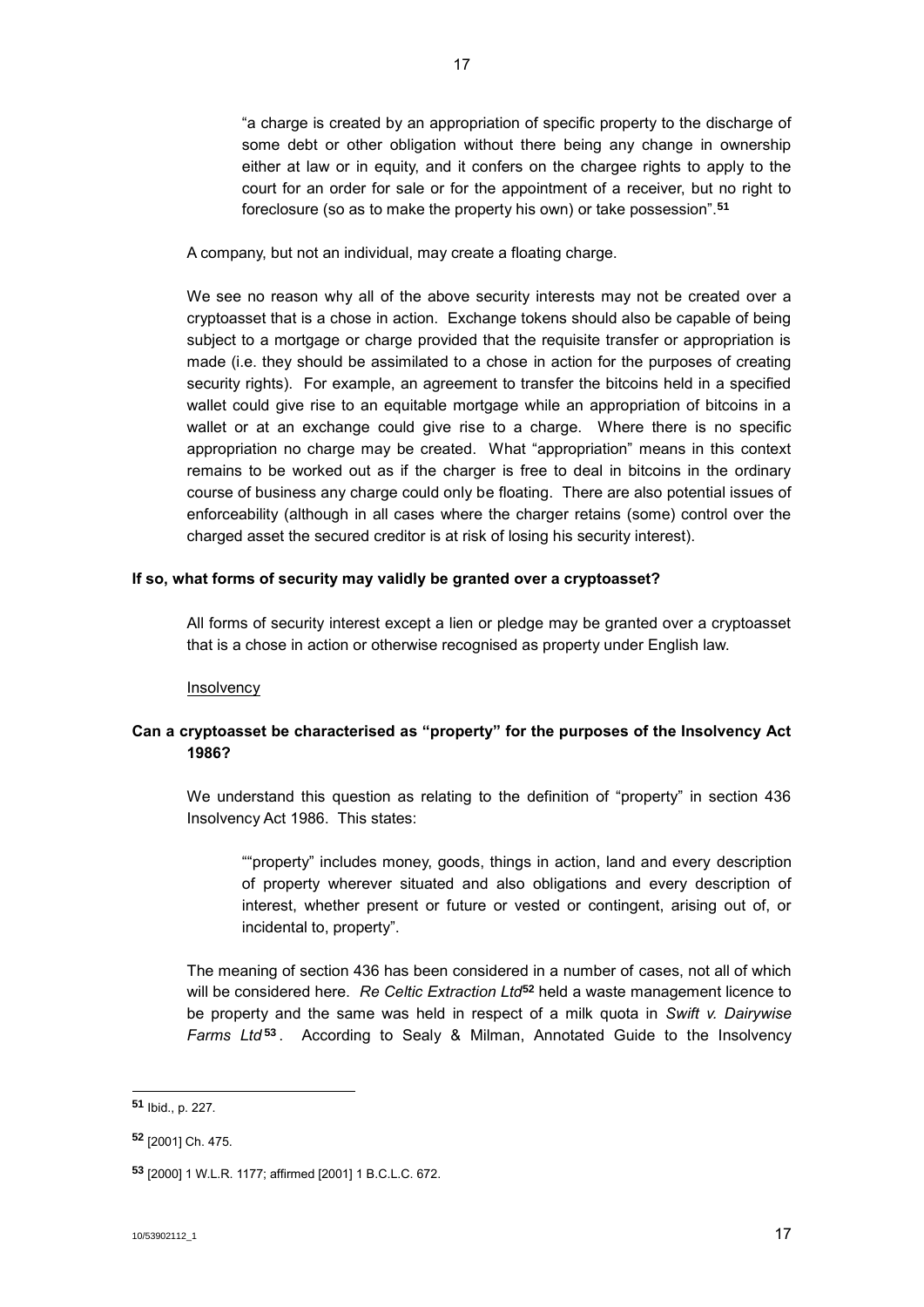Legislation**<sup>54</sup>** "an expansive view has been taken as to what could be regarded as "property"". Rights to sue, and appeal rights, may constitute property under the Insolvency Act 1986, although such rights may be unassignable under the prohibitions on maintenance and champerty. It is therefore clear from the case law that the definition of property under section 436 is broader than at common law.

Is a cryptoasset property for these purposes? If the cryptoasset is a chose in action then it is clearly covered by the statutory definition. However, even if it is not property for the purposes of the common law, then to take the "asset" outside of the statutory definition would seem illogical in most cases when considering the classes of "asset" that have been held to be property. A bitcoin is an intangible asset which we consider could fall within "every description of property" even if not in possession or action as other intangible property. We do not consider that it is relevant that there is no statutory scheme, and that a bitcoin is purely a private exchange token. Of course, if the "asset" confers no legal rights or obligations, such as virtual property in most computer games, and some utility tokens, then a different conclusion may follow from the characteristics of the intangible.

#### Transferability and Negotiability

#### **Under what circumstances, if any, would a cryptoasset be characterised as:**

#### **a documentary intangible;**

A "documentary intangible" is defined by Bridge in Personal Property Law **<sup>55</sup>** as "instruments or documents that are so much identified with the obligation embodied in them that the appropriate way to perform the transfer of the obligation is through the medium of the document. The abstract intangible right acquires such a degree of concretized expression that it takes on some of the characteristics of a chattel. The document recording the right is itself a tangible thing and thus a chattel, and the right is thoroughly fused with the document".**<sup>56</sup>** Bridge et al, The Law of Personal Property**<sup>57</sup>** records "a document of this type is distinct from one that merely records the existence of intangible property, such as an acknowledgment of indebtedness or a share certificate. All documentary intangibles are therefore documents of title, they are transferable, and in some cases, negotiable, instruments, with the exact character of the document dependent on its subject matter".**<sup>58</sup>**

<sup>54</sup> Vol. 1, 21<sup>st</sup> ed., Sweet & Maxwell, 2018.

**<sup>55</sup>** 4 th ed., 2015, OUP.

**<sup>56</sup>** Ibid, p. 19.

<sup>57 2&</sup>lt;sup>nd</sup> ed., Sweet & Maxwell, 2018.

**<sup>58</sup>** Ibid, para 5-001.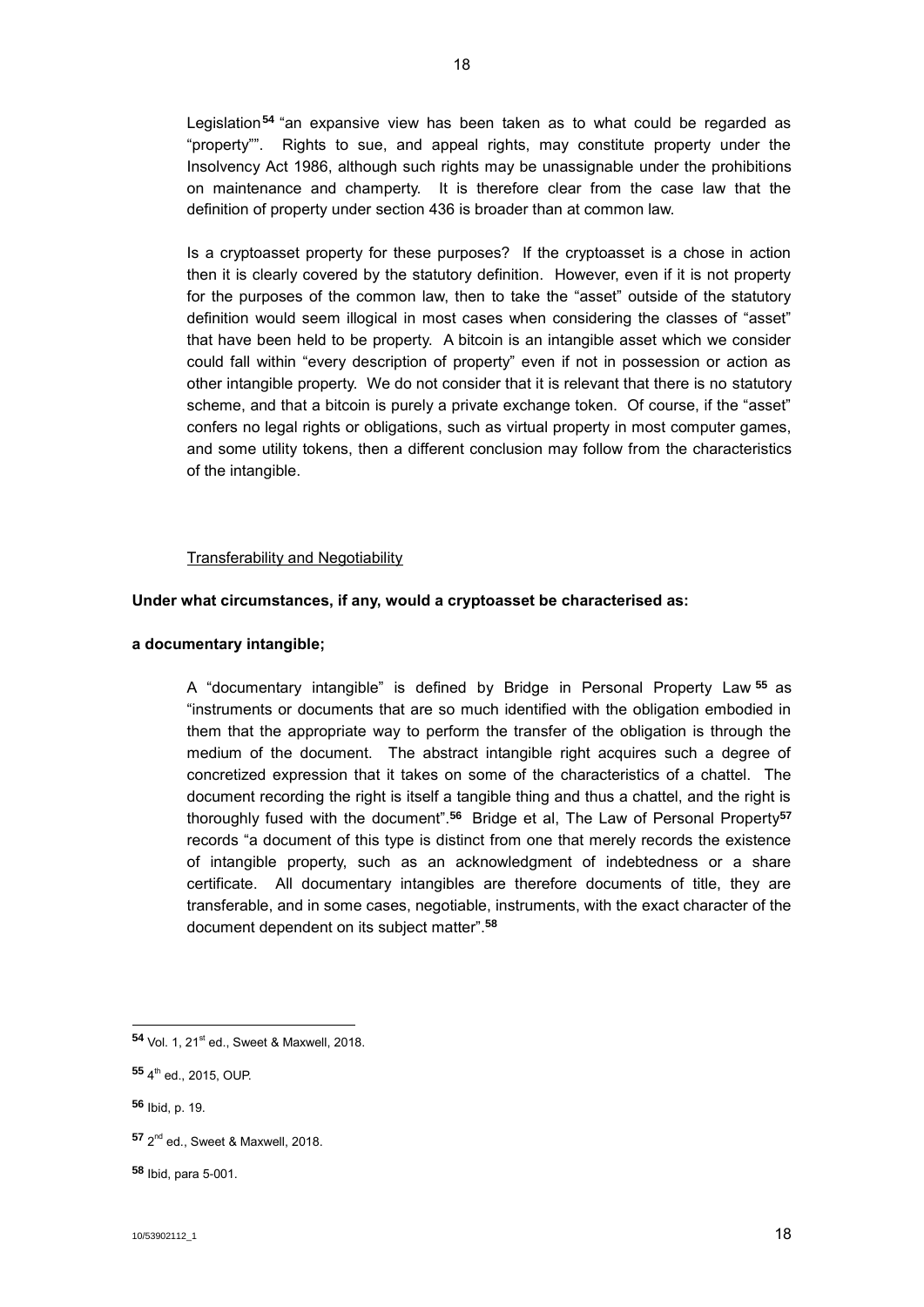Based on these definitions it is difficult to see how a cryptoasset could ever be a documentary intangible as it is not a physical document and we are unaware of any cryptoasset that is capable of possession.

#### **a document of title**

It is unclear how a cryptoasset could ever be a document as opposed to an asset or property. It is not expressed in writing. Nor is it evidence of anything other than whatever it purports to be.

#### **Negotiability**

A document may be negotiable either by statute or by mercantile usage.**<sup>59</sup>** Thus, the Bills of Exchange Act 1882 makes promissory notes and bills of exchange negotiable. Equally, the *lex mercatoria*, as received by the common law, has recognised other instruments as being negotiable. In considering this question we will first examine the Bills of Exchange Act and then the *lex mercatoria*.

*Bills of Exchange Act 1882*

A bill of exchange is defined in section 3(1) as follows:

"A bill of exchange is an unconditional order in writing, addressed by one person to another, signed by the person giving it, requiring the person to whom it is addressed to pay on demand or at a fixed or determinable future time a sum certain in money to or to the order of a specified person, or to bearer".

Section 3(2) provides:

"An instrument which does not comply with these conditions, or which orders any act to be done in addition to the payment of money, is not a bill of exchange".

An exchange token or a utility token is not a bill of exchange as it does not require the person to whom it is addressed (if any) to pay a sum certain of money. It seems unlikely that a security token would constitute a bill of exchange for the same reasons.

There are two further issues under the definition in section 3(1): is a cryptoasset "in writing" and is it "signed" by the person giving it?

Gleeson (ed) in Chalmers and Guest on Bills of Exchange and Cheques**<sup>60</sup>** states that writing includes print, and by virtue of the Interpretation Act 1978, Schedule 1:

""Writing" includes typing, printing, lithography, photography and other modes of representing or reproducing words in a visible form, and expressions referring to writing are construed accordingly".

**<sup>59</sup>** *Dixon v. Bovill* (1856) 3 Macq HL 1, 16 per Lord Cranworth LC.

**<sup>60</sup>** 18th ed., Sweet & Maxwell, 2017.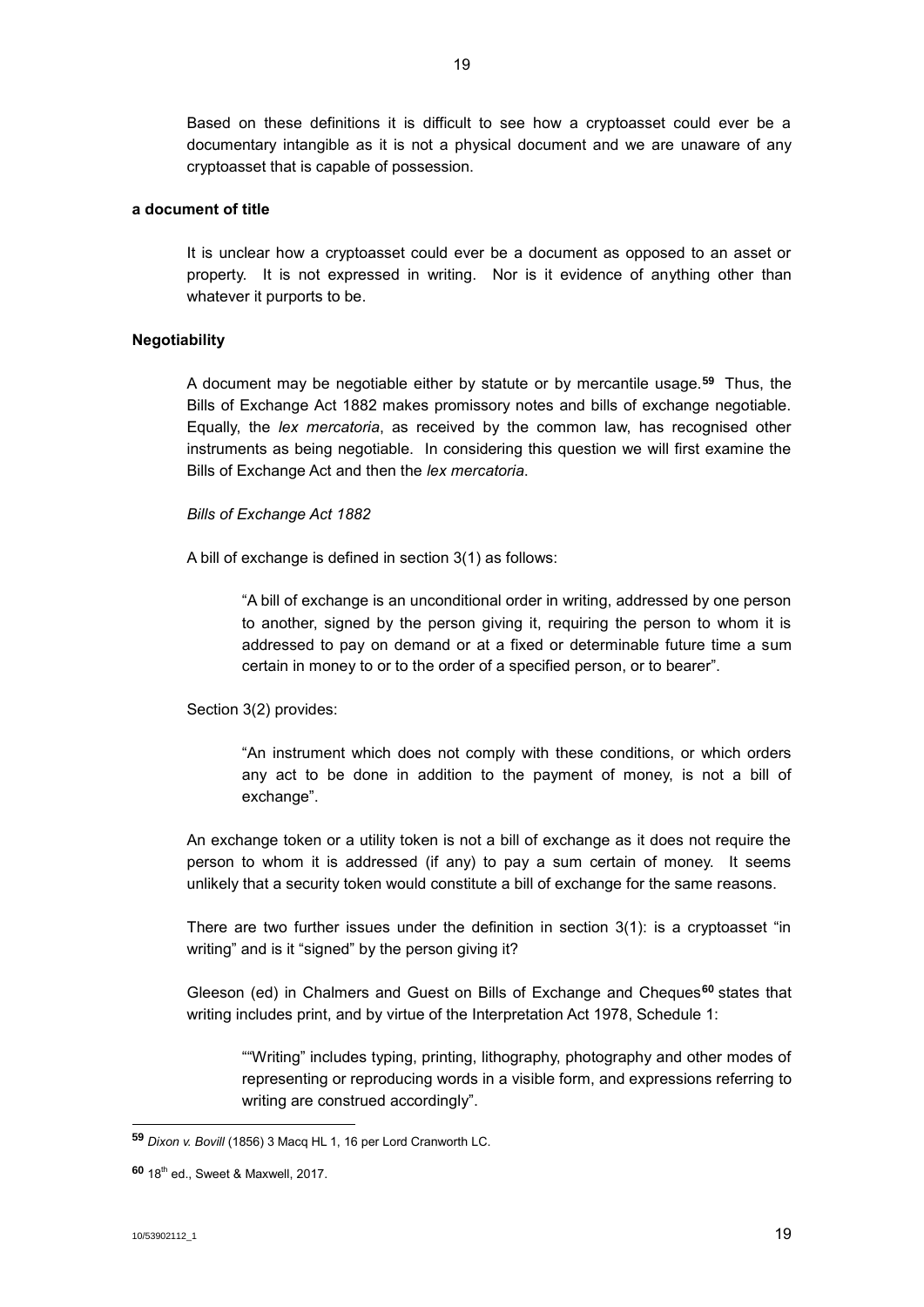In Gleeson' s view "[i]t is at least arguable that a bill could be issued by electronic means, provided that it could be reproduced in visible form, e.g. printed out or seen on a video-display unit".**<sup>61</sup>** The problem with applying this to a cryptoasset is that while the token may be evidenced in a form that could be printed out, the asset is not of such a nature as to be visible on a computer screen or printed. We therefore consider that the better view is that a cryptoasset cannot be a bill of exchange. A further problem is posed by the requirement for a signature**<sup>62</sup>**, although this could be addressed by a statutory instrument made under the Electronic Communications Act 2000. Section 8(1) of that Act provides:

"the appropriate Minister may by order made by statutory instrument modify the provisions of–

(a) any enactment or subordinate legislation, or

(b) any scheme, licence, authorisation or approval issued, granted or given by or under any enactment or subordinate legislation,

in such manner as he may think fit for the purpose of authorising or facilitating the use of electronic communications or electronic storage (instead of other forms of communication or storage) for any purpose mentioned in subsection  $(2)^{n}$ .

The making of orders under section 8 is outside the scope of this consultation.

Elliot et al. in Byles on Bills of Exchange and Cheques**<sup>63</sup>** treat a bill of exchange**<sup>64</sup>** as a chattel.**<sup>65</sup>** If correct then a cryptoasset could not be a bill of exchange as it is not capable of possession and cannot be converted, whereas bills can be the subject of conversion.**<sup>66</sup>**

The second class of negotiable instrument under the Bills of Exchange Act 1882 is a promissory note. This is defined in section 83(1) and (2):

"(1) A promissory note is an unconditional promise in writing made by one person to another signed by the maker, engaging to pay, on demand or at a fixed or determinable future time, a sum certain in money, to, or to the order of, a specified person or to bearer.

(2) An instrument in the form of a note payable to maker's order is not a note within the meaning of this section unless and until it is indorsed by the maker".

**<sup>61</sup>** Ibid., para 2-011.

**<sup>62</sup>** Ibid. See, however, the cases cited under question 2.2.4 on the Statute of Frauds 1677.

**<sup>63</sup>** 29th ed., Sweet & Maxwell, 2013.

**<sup>64</sup>** This is likely only to be relevant to security tokens.

**<sup>65</sup>** Ibid., para 1-012.

**<sup>66</sup>** *Lloyds Bank Ltd v. Chartered Bank of India, Australia and Chin* [1929] 1 K.B. 40.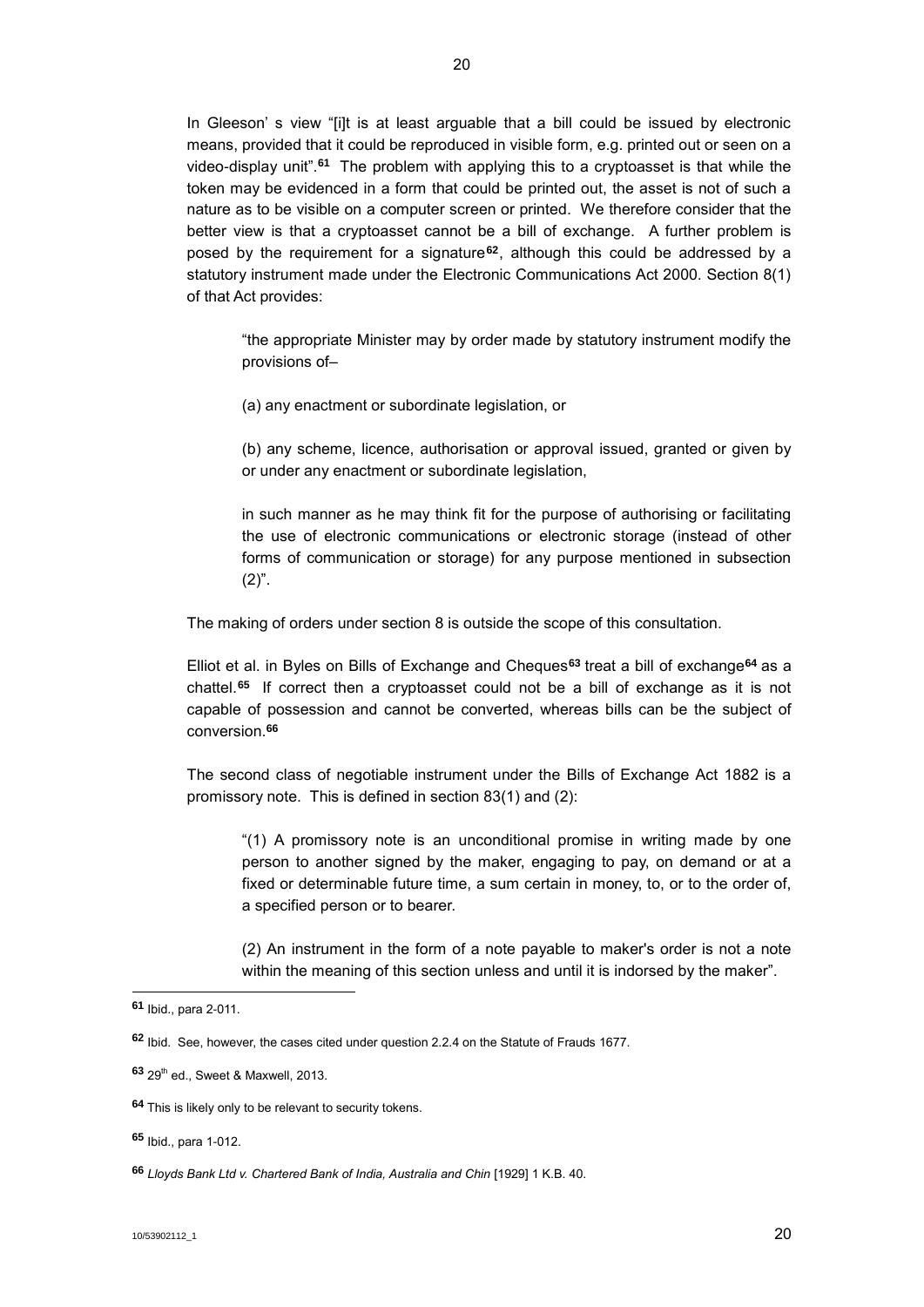Section 84 adds "A promissory note is inchoate and incomplete until delivery thereof to the payee or bearer". Delivery means the transfer of possession, actual or constructive from one person to another (section 2).

As a cryptoasset is incapable of possession, it is likewise incapable of delivery under the Bills of Exchange Act 1882. It is unclear if section 8(2)(b) Electronic Communications Act 2000 applies to a requirement to make delivery by transfer of possession, but even if it does, we are not aware of any cryptoassets that would meet the statutory definition of a promissory note in section 83 or of how endorsement could be made to a cryptoasset. We conclude that existing cryptoassets are not promissory notes.

#### *Lex Mercatoria*

There remains the *lex mercatoria*. This raises the question whether the *lex mercatoria* is a static concept. However, after some initial doubt, it has been settled that the classes of negotiable instruments are not closed:

"the law merchant is not a closed book, nor is it fixed or stereotyped. This was explained by Cockburn C.J. in *Goodwin v. Robarts*. Practices of business men change, and courts of law in giving effect to the dealings of the parties will assume that they have dealt with one another on the footing of any relevant custom or usage prevailing at the time in the particular trade or class of transaction. Hence evidence is admitted of custom and usage, which when juridically ascertained and established become incorporated in the common law. Thus, in the present case, there is an alternative claim based on custom and usage"**<sup>67</sup>** .

#### See also *Goodwin v. Robarts***<sup>68</sup>** and *Edelstein v. Schuler & Co*. **69**

We turn to consider what is the characteristic of a negotiable instrument. In *Crouch v. The Credit Foncier of England Ltd***<sup>70</sup>** Blackburn J. approved the following definition from Smith's Leading Cases:

"It may therefore be laid down as a safe rule that where an instrument is by the custom of trade transferable, like cash, by delivery, and is also capable of being sued upon by the person holding it pro tempore, then it is entitled to the name of a negotiable instrument, and the property in it passes to a bonâ fide transferee for value, though the transfer may not have taken place in market overt. But that if either of the above requisites be wanting, i.e., if it be either not accustomably transferable, or, though it be accustomably transferable, yet, if its nature be such as to render it incapable of being put in suit by the party holding it pro tempore, it is not a negotiable instrument, nor will delivery of it pass the

**<sup>67</sup>** *Bank of Baroda v. Punjab National Bank Ltd* [1944] 1 A.C. 176, 183 per Lord Wright.

**<sup>68</sup>** (1874-75) L.R. 10 Ex. 337, 340.

**<sup>69</sup>** [1902] 2 K.B. 144.

**<sup>70</sup>** (1872-73) L.R. 8 Q.B. 374.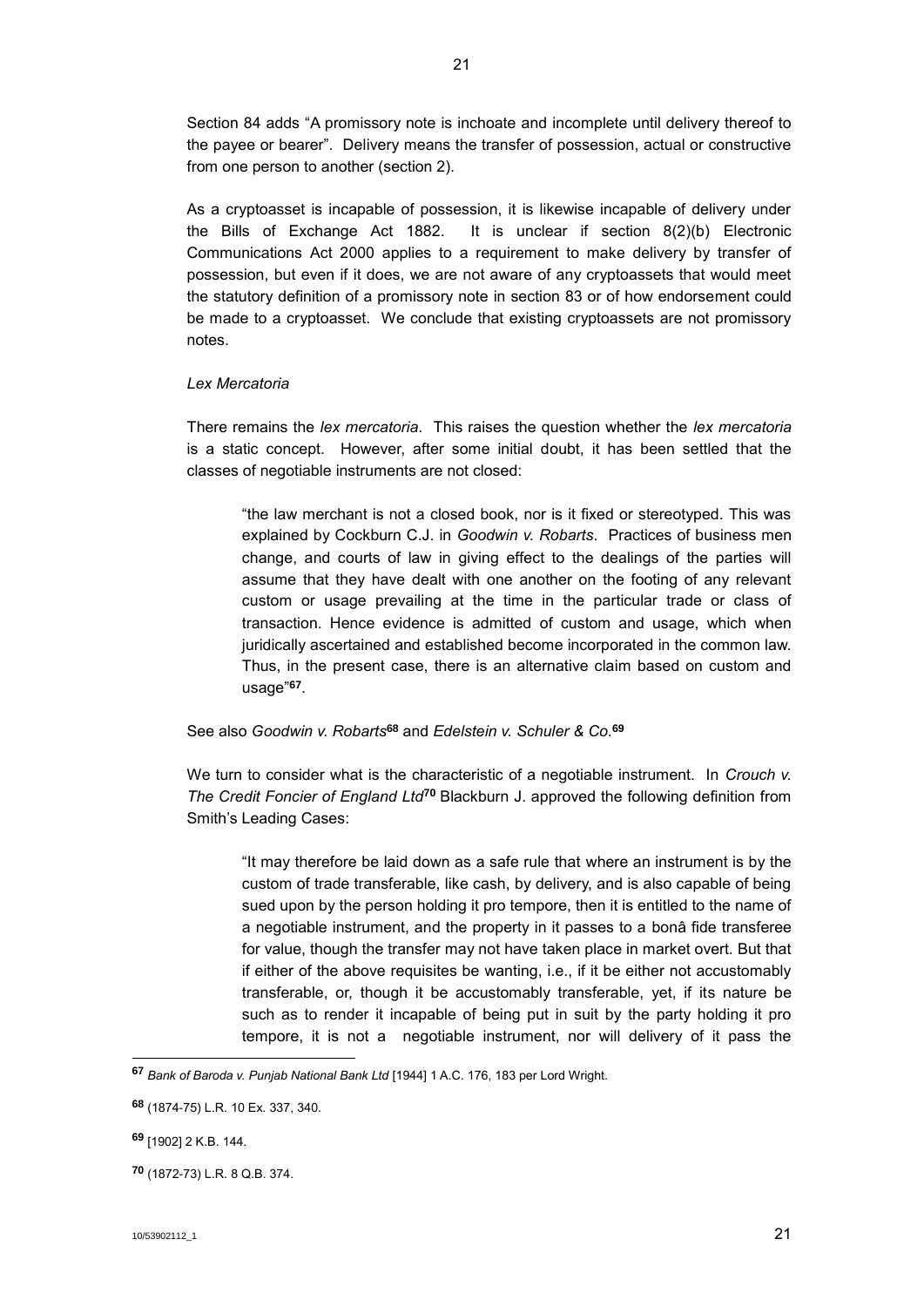property of it to a vendee, however bonâ fide, if the transferor himself have not a good title to it, and the transfer be made out of market overt.**<sup>71</sup>**

Smith and Leslie, The Law of Assignment**<sup>72</sup>** note four important characteristics of a negotiable instrument:

- (1) Title passes on delivery (or sometimes endorsement and delivery);
- (2) The holder of the document may enforce the right to payment embodied in the document in his *own* name;
- (3) Notice of transfer of the document and of the rights embodied in it need not be given to the person liable; and
- (4) A bona fide holder takes free from any defect in title of predecessors.

Case law has recognised the following as negotiable by the *lex mercatoria*: bearer bonds and shares, bearer depository receipts, probably certificates of deposit, and bills of lading.**<sup>73</sup>**

There are two potential obstacles to the recognition of cryptoassets as negotiable: (1) they are not a physical document or a documentary intangible capable of passing by transfer of possession and (2) an absence of factual evidence that the financial markets treat cryptoassets as negotiable.

The first is a legal question: can an asset that exists only in electronic form acquire the characteristics of a negotiable instrument, or is a physical document required? Case law provides no answer to this question, although all existing examples of negotiable instruments require a "writing". Gleeson has argued that this could, in theory, include electronic bills of exchange and promissory notes provided the bill or note could be printed or viewed on a screen. However, this would not be sufficient for cryptoassets. Moreover, the editors of Byles take the view that bills of exchange are chattels capable of conversion which would preclude recognition of cryptoassets as negotiable instruments. Historically, the recognition of negotiability seems to have followed commercial expedience as the negotiability developed in relation to money was applied to other instruments.**<sup>74</sup>**

It seems right to approach the matter from first principles. A negotiable instrument is an instrument where the right that it confers (e.g. payment) is assimilated to the instrument in which it is embodied. It is for this reason that it is treated as a chattel and not a chose in action for the purposes of the law of conversion. If the negotiable instrument were a

**<sup>71</sup>** Ibid. pp 381-2 citing the notes to Miller v. Race in the 1837 edition at p. 259. Sale in market overt has been abolished.

**<sup>72</sup>** 3 rd ed., OUP, 2018.

**<sup>73</sup>** Smith and Leslie, *supra*, paras 9.34-9.42.

**<sup>74</sup>** *Banks v. Whetston* (1596) Cro Eliz 457; *Miller v. Race* (1769) 1 Burr 452. For the historical development see Holden, The History of Negotiable instruments in English Law, Athlone Press, 1955.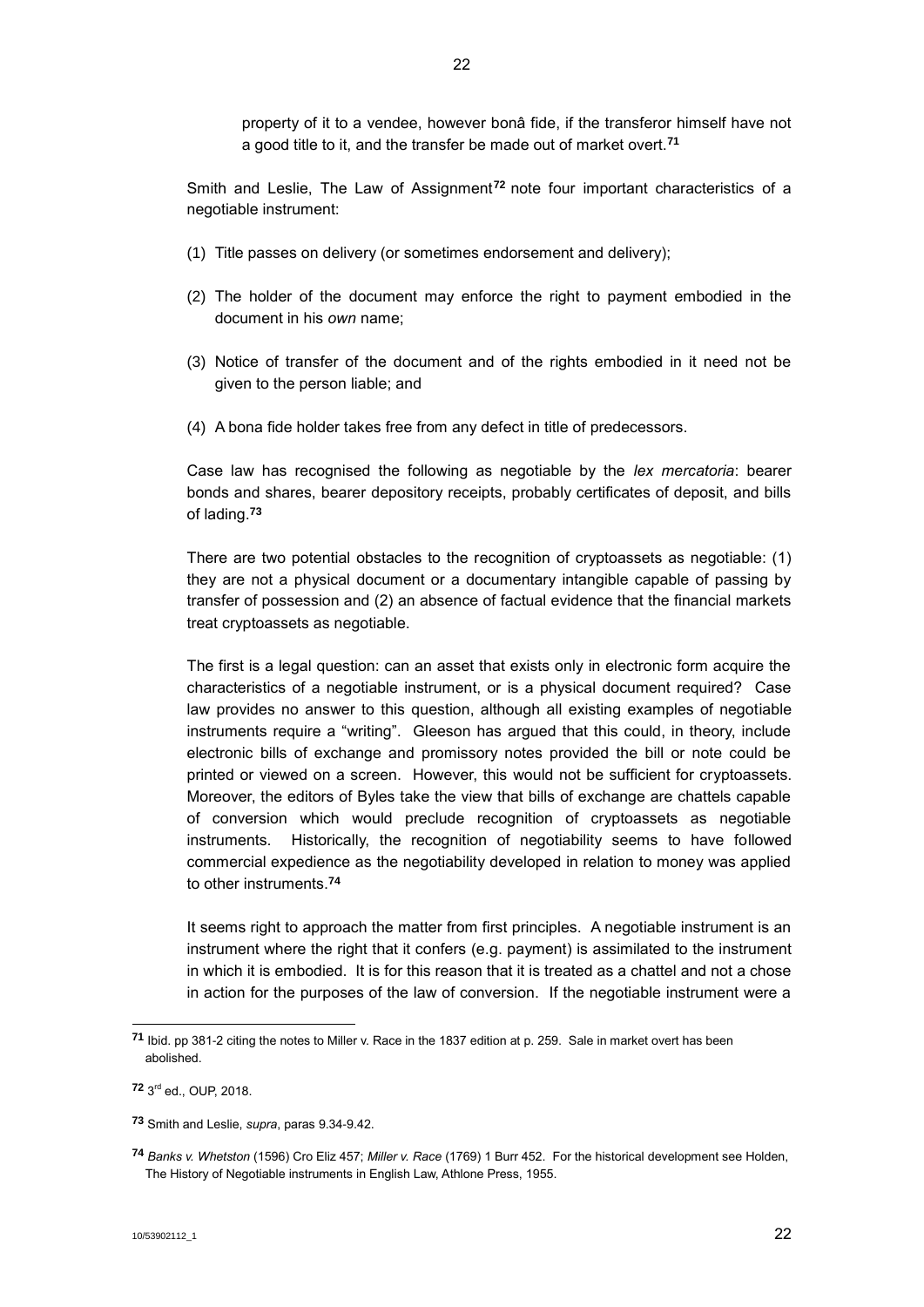simple chose in action then it would, prior to the reforms of the nineteenth century, have been unassignable at common law and only assignable in equity in limited circumstances. For this reason such a chose in action cannot be negotiable. A chose in possession may be negotiable, however, where it is treated as such by statute or the custom of merchants be negotiable. And because it is treated as embodied in the document or instrument, a negotiable instrument is treated as a chose in possession subject to the tort of conversion. We conclude that based on existing English law a cryptoasset cannot be negotiable as it is not even partly a chose in possession.

The second question is whether there is a sufficient custom amongst merchants to hold that cryptoassets have acquired the characteristics of negotiability. This, obviously, is not a question that can be answered in general terms and would need to be considered on an instrument by instrument basis. We are not aware of sufficient evidence of fact that would substantiate the view that any cryptoasset is currently treated by merchants as negotiable. On the contrary there is very little factual evidence of use of cryptoassets or cryptocurrencies by merchants or banks in England. We conclude that statute would be required to recognise negotiability of cryptoassets. If such legislation were considered then it would be necessary for Parliament to consider which classes of cryptoassets should benefit from the exception to the *nemo dat* rule, and in which circumstances. We consider that any such classification be confined to exchange tokens and security tokens that are analogous to bearer debt instruments.

Should cryptocurrencies acquire the status of money then it would, however, be logical to attribute negotiability to them in the same way as applies to notes and coins. However, where a cryptocurrency is not used as money, but as an investment, then the policy behind this attribution would not apply.

#### **an "instrument" under the Bills of Exchange Act 1882?**

We have already considered whether a cryptoasset can constitute a bill of exchange or a promissory note and concluded that it is incapable of doing so. The only other instrument addressed by the Bills of Exchange Act 1882 is a cheque. As we are unaware of any cryptoassets that would be have features similar to a cheque we consider this question moot.

#### Goods

# **1.2.11 Can cryptoassets be characterised as "goods" under the Sale of Goods Act 1979?**

Section 2(1) Sale of Goods Act 1979 provides "A contract of sale of goods is a contract by which the seller transfers or agrees to transfer the property in goods to the buyer for a money consideration, called the price".

#### Section 61(1) provides:

""goods" includes all personal chattels other than things in action and money, and in Scotland all corporeal moveables except money; and in particular "goods" includes emblements, industrial growing crops, and things attached to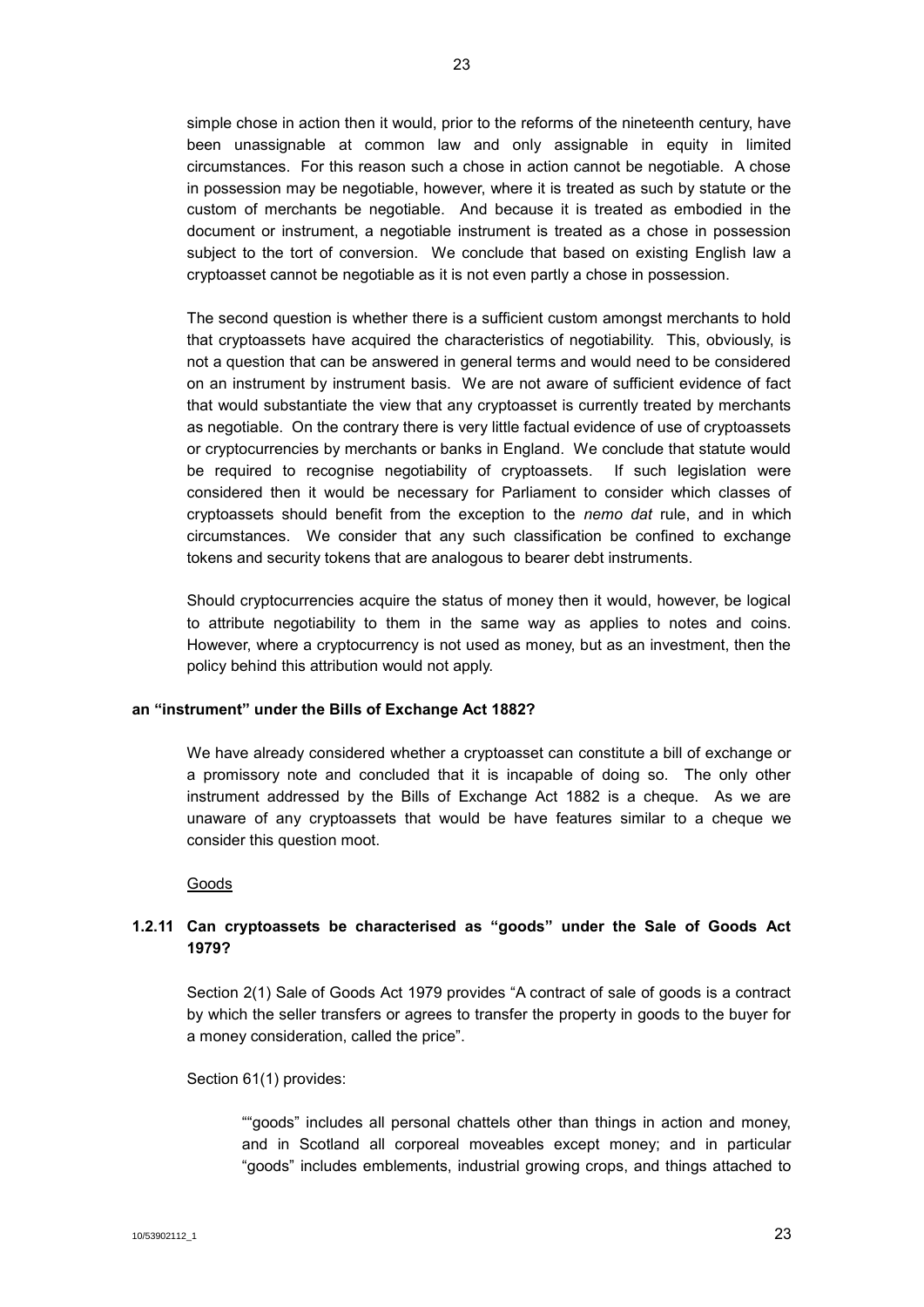or forming part of the land which are agreed to be severed before sale or under the contract of sale and includes an undivided share in goods".

The definition of "goods" includes personal chattels other than things in action or money. It follows that if a cryptoasset is a chose in action (or money) it cannot be goods under the Sale of Goods Act. Bridge (ed), Benjamin's Sale of Goods**<sup>75</sup>** states that:

"The statutory exclusion of things (or choses) in action means that shares and other securities, debts, bills of exchange and other negotiable instruments, bills of lading, insurance policies, patents, copyrights and trade market, lottery tickets, and other incorporeal property are not capable of being goods for the purposes of the Act".**<sup>76</sup>**

With the exception of patents (which are stated by statute not to be a chose in action) the above list of items are choses in action, albeit they may, in certain cases, take on the characteristics of choses in possession. This is the case with documentary intangibles where the right of action is treated by the common law as embodied in the document with the result that (unlike other choses in action) it was transferable, may be converted, subject to set-off and can constitute a negotiable instrument.

The most helpful analogy that we have found is the treatment of computer software as intangible property. Here a distinction has been drawn between software sold on its own and software sold incorporated within a tangible object (such as a disc or computer hardware). In *St Albans City and District Council v. International Computers Ltd***<sup>77</sup>** Glidewell LJ. observed:

"In both the Sale of Goods Act 1979 section 61 and the Supply of Goods and Services Act 1982 section 18 the definition of "goods" "includes all personal chattels other than things in action and money . . ." Clearly a disc is within this definition. Equally clearly, a program, of itself, is not.

If a disc carrying a program is transferred, by way of sale or hire, and the program is in some way defective, so that it will not instruct or enable the computer to achieve the intended purpose, is this a defect in the disc? Put more precisely, would the seller or hirer of the disc be in breach of the terms as to quality and fitness for purpose implied by section 14 of the Sale of Goods Act and section 9 of the Act of 1982? Mr Dehn, for I.C.L., argues that they would not. He submits that the defective program in my example would be distinct from the tangible disc, and thus that the "goods"—the disc—would not be defective".**<sup>78</sup>**

<sup>75 10&</sup>lt;sup>th</sup> ed., Sweet & Maxwell, 2017.

**<sup>76</sup>** Ibid., para 1-080.

**<sup>77</sup>** [1996] 4 All ER 481.

**<sup>78</sup>** Ibid., p. 493.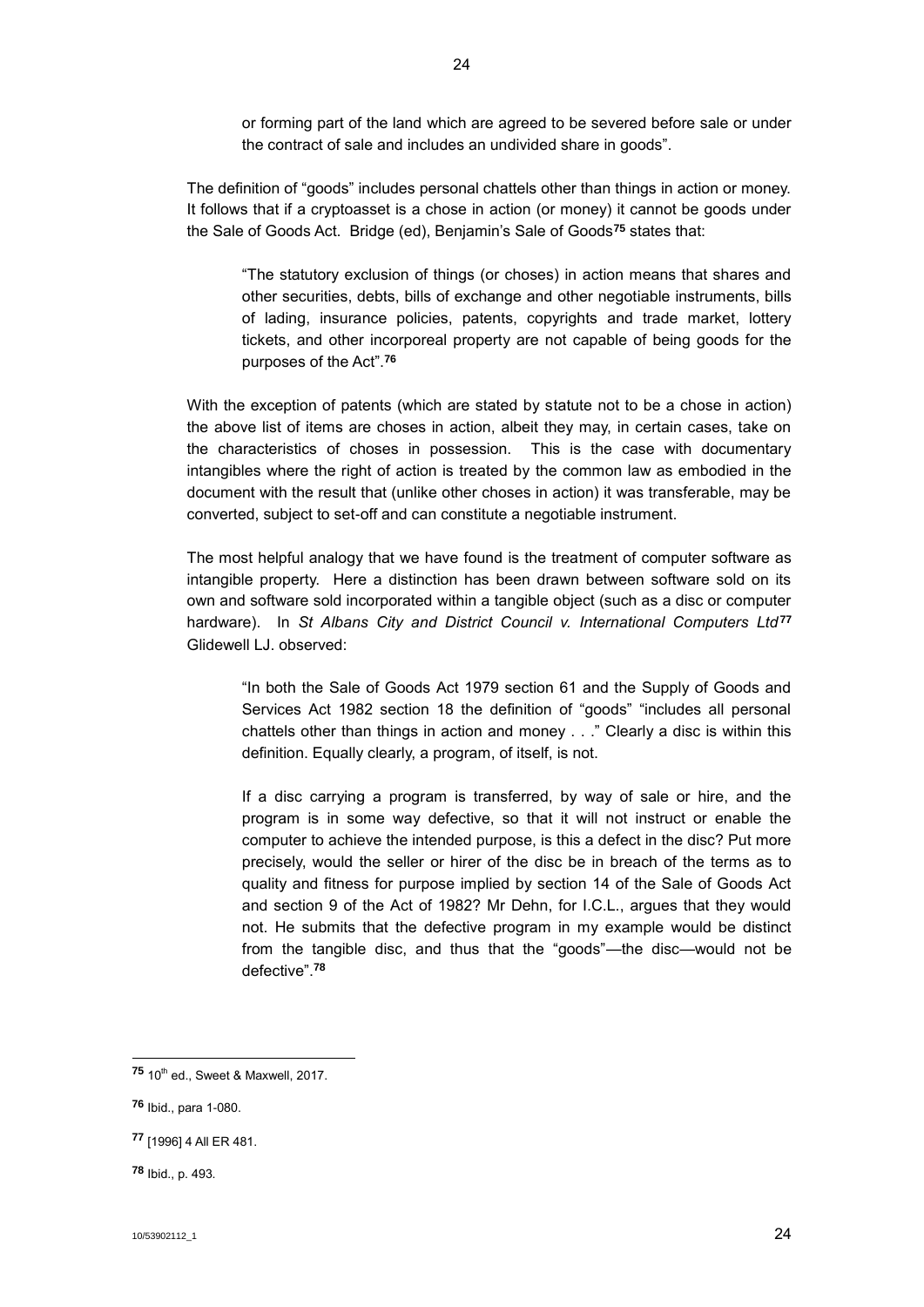"The distinction between data and the physical medium on which it may be contained was followed and applied by this court in *Your Response Ltd v Datateam Business Media Ltd* [2015] QB 41, paras 18–20, 42 where it was held that a database stored electronically gave rise to intangible property which does not amount to "goods" and, therefore, could not be the subject of a common law possessory lien. I am persuaded by Mr Dhillon's submission that this case is relevant because legally an analogy can be drawn between an electronic database and the Software.

The Scottish authority on this point I found much more helpful and persuasive than Gailey's case. In *Beta Computers (Europe) Ltd v Adobe Systems (Europe) Ltd* 1996 SLT 604, the Outer House of the Court of Session recognised the distinction between the intangible information in software and any physical medium on which it is held. It expressed the view, at pp 608–609, that the supply of software without tangible media was not to be regarded as a "sale of goods".

Moving further afield to Australia, the New South Wales Supreme Court has held that software delivered by means of an internet download was not "goods" for the purposes of the Australian Sale of Goods Act 1923 (which is in materially similar terms to the English Sale of Goods Act 1979), because the software was supplied in an intangible form and "goods" are limited to tangible items: see *Gammasonics Institute for Medical Research Pty Ltd v Comrad Medical Systems Pty Ltd* (2010) 77 NSWLR 479at [1]–[3], [5]–[6], [12]–[15], [24], [47]. I find force in Mr Dhillon's submission that, while the judge in the *Gammasonics* case had sympathy with the arguments of the commentators as to the perceived injustices to consumers, she nevertheless upheld the ruling that was the subject of the appeal that software is not "goods" for the purpose of the legislation. This conclusion supports the appellant's construction of regulation 2(1) that a sale of "goods" requires tangible property."**<sup>80</sup>**

The observations of Glidewell LJ. and Gloster LJ. strongly indicate that for the purposes of the Sale of Goods Act 1979 property must be tangible to constitute "goods". If this is correct (and in neither case was the analysis part of the *ratio decidendi*) then it necessarily follows that cryptoassets are not goods as they are not choses in possession.**<sup>81</sup>**

#### Register

**In what circumstances is a distributed ledger capable of amounting to a register for the purposes of evidencing, constituting and transferring title to assets?**

**<sup>79</sup>** [2019] Bus LR 522. An appeal to the Supreme Court is pending.

**<sup>80</sup>** Ibid. p. 533.

**<sup>81</sup>** See also *Thunder Air Limited v Hilmarsson* [2008] EWHC 355 (Ch) (no conversion of electronic information).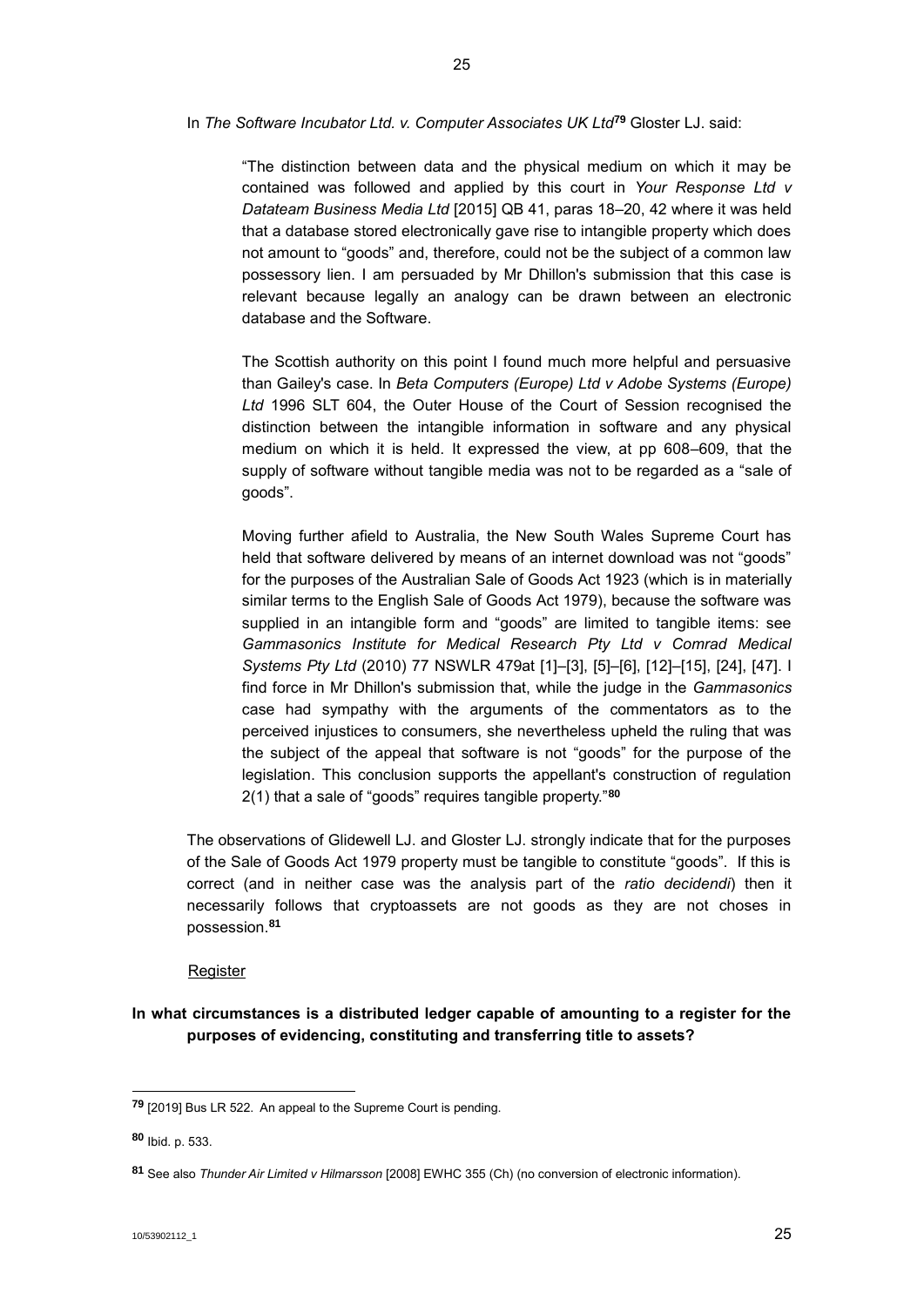A distributed ledger is capable of recording information relating to cryptoassets, although the way that it does so differs between the unspent transaction output (UTXO) model and the account-based model. Conceivably, other models may exist.

We are not aware of any common law definition of a "register". There are, of course, various statutory registers in respect of specific classes of assets such as land, land charges, intellectual property rights, company charges and certain other property rights. Suffice it to say that there is no statutory obligation to register rights in cryptoassets.

We see no reason why a distributed ledger-based register could not record title to assets. This is already possible with colored coins on Bitcoin.**<sup>82</sup>** If it were desired to use DLT for other purposes, perhaps without use of a native cryptocurrency, such as land, then it would be necessary to establish an appropriate framework, which would need to be in our view statutory. Where personal data were involved, the framework would need to ensure compliance with the GDPR. GDPR compliance with DLT-based systems is challenging, but this is beyond the scope of this response.

We would give as an example of legislation enabling the transfer and recording in electronic asset, the Uncertificated Securities Regulations 2001 (as amended) which enable the registration of uncertificated shares and dematerialised money-market instruments through the records of the CREST System.

#### **Enforceability of smart contracts**

# **Principal question**

# **In what circumstances is a smart contract capable of giving rise to binding legal obligations, enforceable in accordance with its terms (a "smart legal contract")?**

There is considerable uncertainty in the literature as to what a smart contract is. However, we do not wish to overburden this response by analysing the various ways in which scholars and computer specialists understand the term. It is sufficient to state that it comprises a spectrum ranging from computable contracts**<sup>83</sup>**, to contracts partly in code and partly in writing**<sup>84</sup>**, to self-executing contracts where judicial enforcement may neither be desired nor possible, to computed contracts involving self-learning artificial intelligence.

The Consultation Document refers to a smart legal contract as "a smart contract that either is, or is part of, a binding legal contract". Further, according to the Consultation Document:

"There are a variety of potential smart legal contract implementations. However, the three implementations that are often referred to are:

**<sup>82</sup>** https://github.com/Colored-Coins/Colored-Coins-Protocol-Specification.

**<sup>83</sup>** Surden, Computable Contracts [2012] 46 Univ. Calif., Davis Law Review 629.

**<sup>84</sup>** Stark, Making Sense of Smart Contracts, Coindesk, June 4 2016 and Clack et al, Smart Contract Templates: Foundations, Design Landscapes and Research Directions, Barclays Bank PLC, 2016.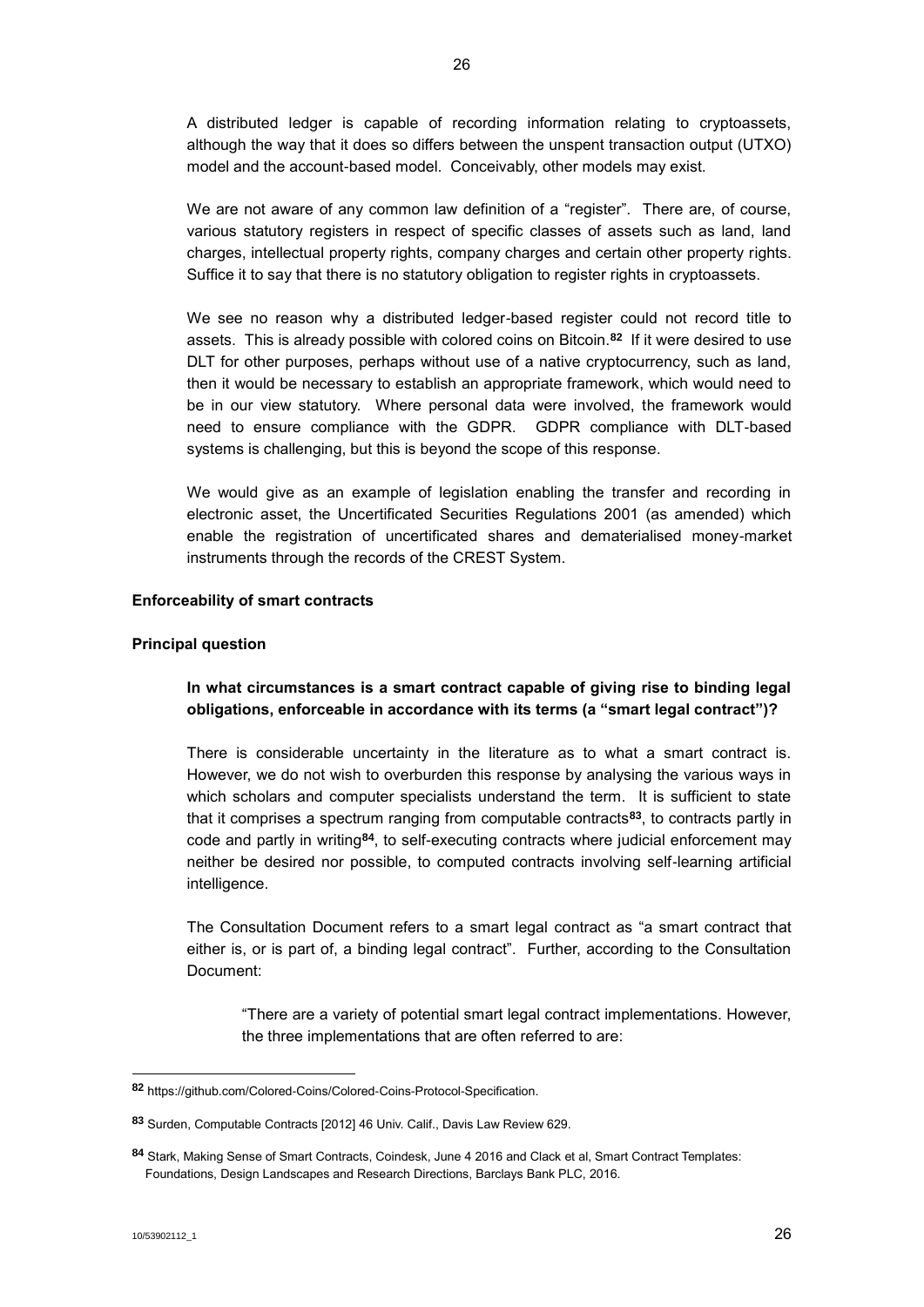- (i) the "**Solely Code Model**", i.e. code standing by itself (i.e. without being housed within any form of natural language contractual architecture);
- (ii) the "**Internal Model**", i.e. a contract written in a document comprising natural language and code; and
- (iii) the "**External Model**", i.e. a contract entirely in natural language but including agreement for certain aspects of the contract to be performed using a program designed for this purpose".

We would point out that while this is a possible taxonomy of smart legal contracts, alternatives exist, for example a contract that is solely in code but is expressly subject, for matters not addressed by the code, to the common law (i.e. the common law would be left to fill gaps in the code). Therefore, in our view, the taxonomy in the consultation document should not be taken as authoritative.

The basic questions that apply to a smart legal contract are the same as apply to all other legal contracts. Thus, to form a valid contract, there must be offer, acceptance, consideration and an intention to form legal relations. We see no reason why these requirements would or should be modified in the context of a smart legal contract, although we recognise that they may require reformulation or interpretation in the context of artificial intelligence and machine-to-machine contracts. However, we understand that this is not the object of this consultation.

Rather than provide a summary of the law of contract formation we would simply state that a smart contract is capable of giving rise to binding legal obligations in the same circumstances, and subject to the same limitations as any other contracts. The main differences are likely to be:

- (1) Statutory requirements for "writing" or a "signature";
- (2) The need for a judge to be able to interpret the code (which we anticipate would require the provision of expert evidence);
- (3) Clauses that purport to oust the jurisdiction of the court by making the code prevail over the common law;
- (4) The possible implication of terms;
- (5) Inconsistencies between the code and the otherwise expressed intentions of the parties and/or unintended consequences of the operation of the code;
- (6) Inconsistencies between the code and any written part of the contract, or the general law;
- (7) Inconsistencies between higher level code and basic code; and
- (8) Contractual interpretation.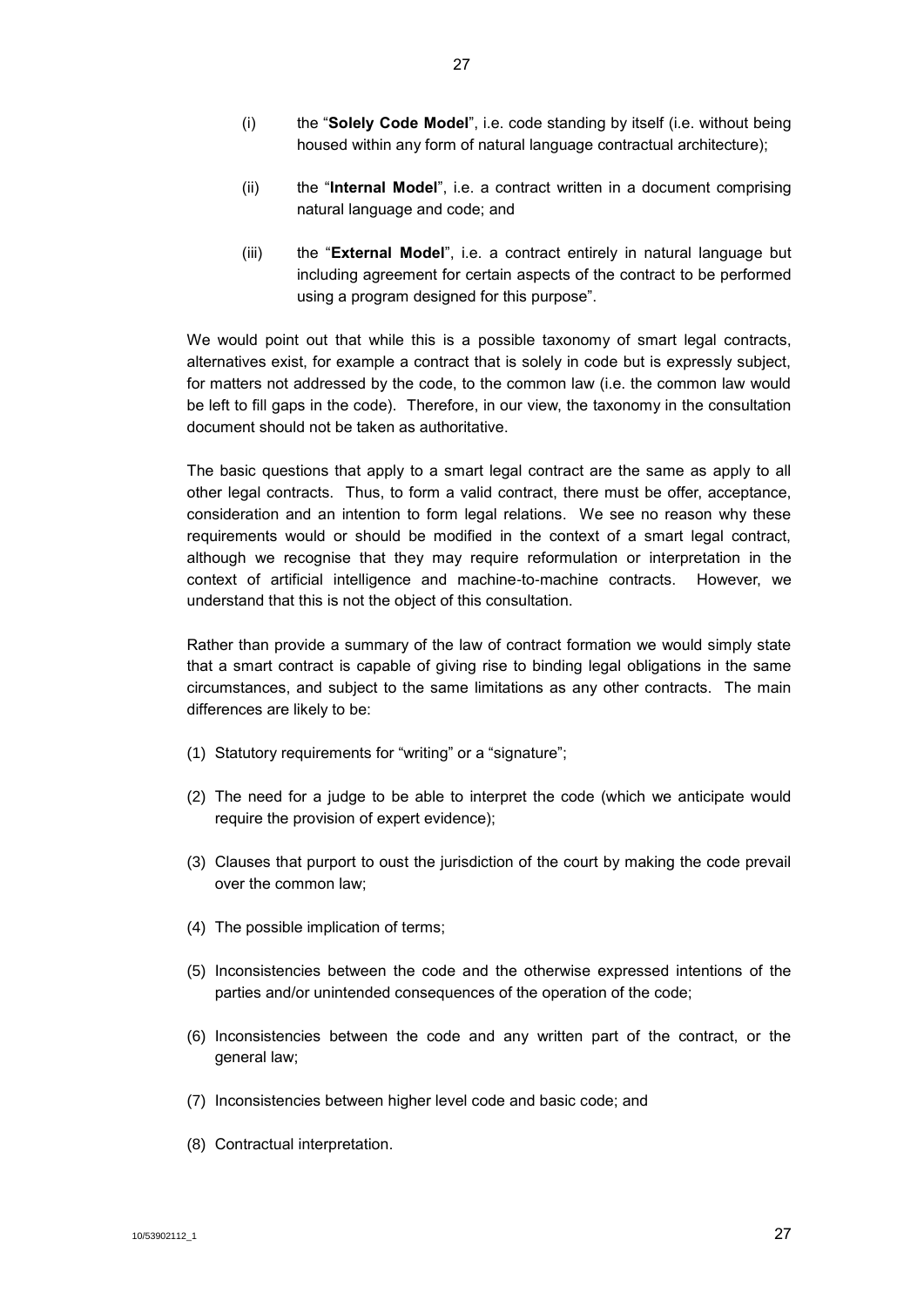We will return to some of these issues as part of the ancillary questions. We would be happy to engage on the other issues separately with the Panel.

#### **Ancillary questions**

# **How would an English court apply general principles of contractual interpretation to a smart contract written wholly or partly in computer code?**

The question of contractual interpretation only arises where there is ambiguity as to the interpretation of the terms of a contract. This is much more likely to be the case with regard to the parts of the contract written in natural language rather than computer code as natural language is more open-textured.

The first question to be asked is the relationship between the code and the written elements of the contract. There are four possibilities: the code is paramount, the written contract is paramount, the two are of equal interpretative value, and the contract fails to specify the relationship. We consider that where the contract specifies a particular hierarchy, then this should be respected and form the starting point for the interpretative exercise. Where the contract is silent, or ambiguous on this point, the court will need to interpret the contract to determine whether the parties intended the code and written elements to be of equal weight or for one to be accorded more weight.

The second question is applying the "four corners" rule: Every contract is to be construed with reference to its object and the whole of its terms **<sup>85</sup>** . In *Barton v. Fitzgerald***<sup>86</sup>** the Court stated:

"It is a true rule of construction that the sense and meaning of the parties in any particular part of an instrument may be collected ex antecedentibus et consequentibus; every part of it may be brought into action in order to collect from the whole one uniform and consistent sense, if that may be done".

#### In *N.E. Railway v. Hastings***<sup>87</sup>** Lord Davey said:

"The deed must be read as a whole in order to ascertain the true meaning of the parties of its several clauses, and the words of each clause should be interpreted as to bring them into harmony with the other provisions of the deed if that interpretation does no violence to the meaning of which they are naturally susceptible".

It follows that whichever (if any) part of the contract is regarded as paramount, all aspects have to be construed together as a single interpretative exercise.

That said, we do not see why in the case of a contract partly in code and partly in writing, once the relationship between the various parts of the contract has been

**<sup>85</sup>** Chitty on Contract, 33rd ed., Vol.1, Sweet & Maxwell, 2018, para 13-061.

**<sup>86</sup>** (1812) 15 East 529, 541.

**<sup>87</sup>** [1900] AC 260, 267.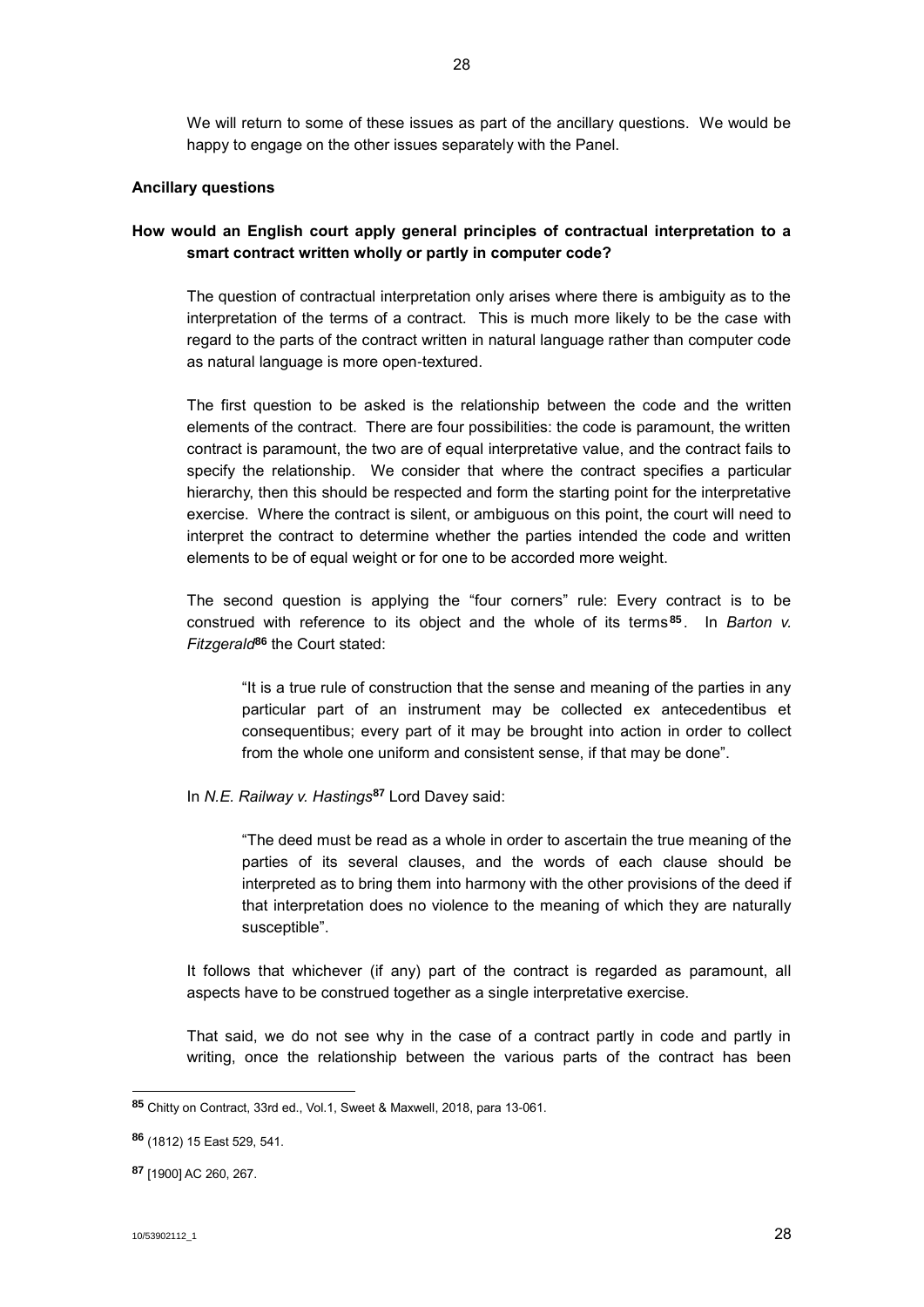ascertained, there is any reason for the courts not to apply the normal rules applicable to contractual interpretation. Expert evidence may be required as to the meaning of the code, but there is no reason why this could not be put before the court in the same way as other expert evidence. It would then be for the judge, applying the normal rules of interpretation, to reach a meaning in the same way as if the contract was partly in a foreign language or partly subject to foreign law.

More difficult questions are likely to arise with:

- (1) Contracts wholly in code electing judicial dispute settlement;
- (2) Contracts that attempt to codify the common law as well as the operative parts of the parties' agreement; and
- (3) Contracts that purport to be self-enforcing and interpreting where the result of running the code is contrary to the common law.

# **Under what circumstances would an English court look beyond the mere outcome of the running of any computer code that is or is part of a smart contract in determining the agreement between the parties?**

We consider that the answer to this question is likely to be highly fact specific and is incapable of being answered other than in general terms:-

- (1) if the requirements for contractual formation are absent there will not be a legally enforceable contract. Thus, for there to be a contract there must be offer, acceptance, consideration and an intention to create legal relations.
- (2) Formal requirements may be lacking (for example, section 4 Statute of Frauds 1677; section 2 Law of Property (Miscellaneous Provisions) Act 1989).
- (3) There are standard vitiating factors in English contract law that may have the result that the contract is void or voidable. These include mistake, misrepresentation, fraud, duress, economic duress, bribery, etc.
- (4) The contract may be illegal *ab initio*. Such illegality may arise out of an intention to do an act prohibited by positive law (e.g. sale of narcotic substances, or money laundering) or have an illegal object (e.g. to commit an act that is illegal in the place of performance).
- (5) The contract may be or become contrary to English public policy (e.g. an agreement in restraint of trade).
- (6) The contract may become frustrated either by supervening illegality or because performance would be radically different from what the parties expected.**<sup>88</sup>**

**<sup>88</sup>** *Krell v. Henry* [1903] 2 K.B. 740; *Blakely v. Muller* [1903] 2 K.B. 760n*; cf*. *Herne Bay Steamship Co v. Hutton* [1903] 2 K.B. 683 (the "coronation cases").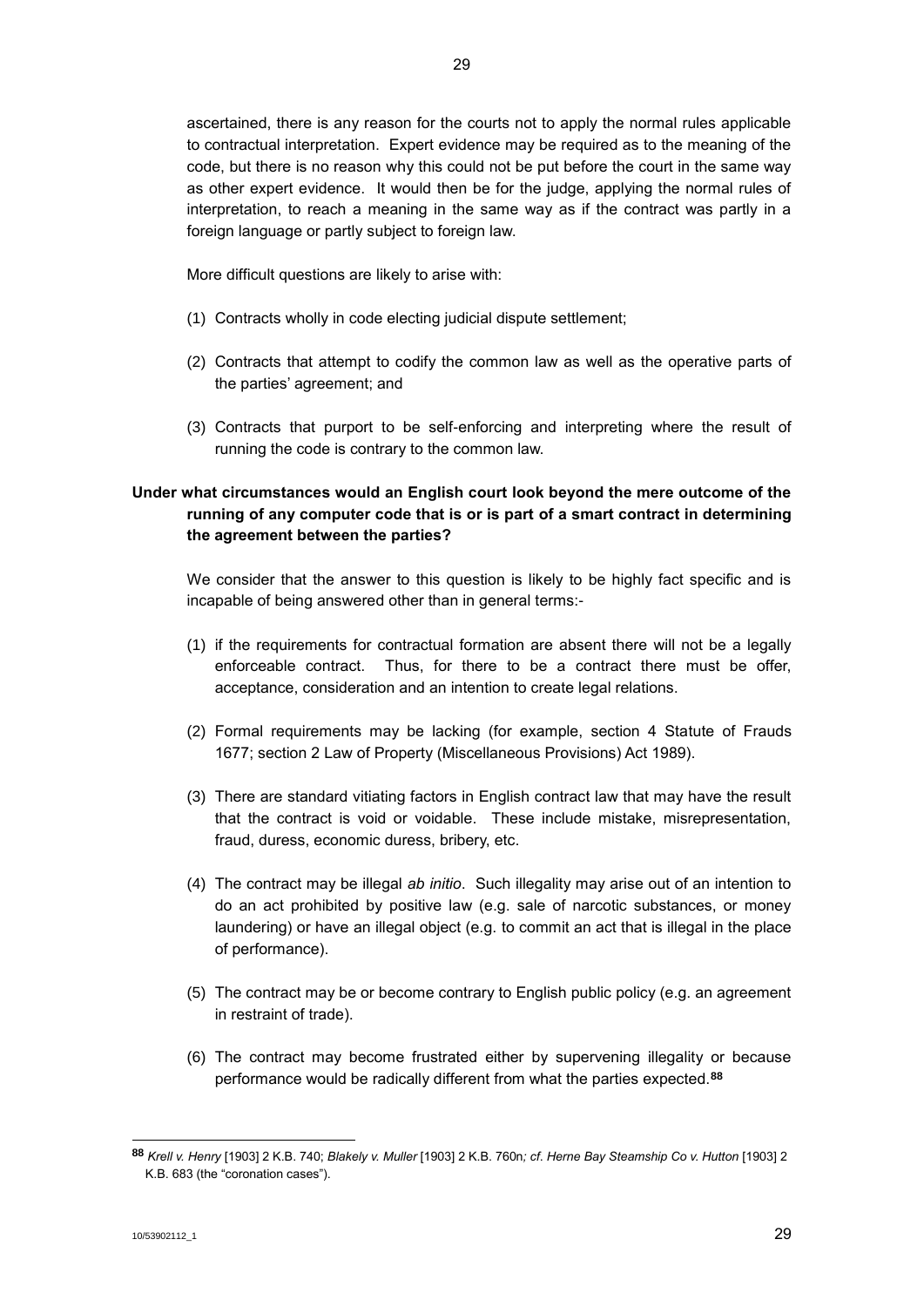(7) The contract may be discharged by breach by the other party(ies).

It should be noted that the legal consequences will vary depending on whether the contract has been performed before judicial challenge or the relevant vitiating factor is discovered after the contract has been performed (whether manually or automatically by execution of the code). Where the contract has not been performed there will be a question whether the other party can rely on the vitiating factor to refuse performance. Where the contract has been performed, or money or valuable benefits have been transferred under a contract that is void or successfully avoided, there may be a claim in restitution. Consideration of the possibility of restitutionary remedies is fact specific and outside the scope of this response.

Further, there may be circumstances where the running of the code gives rise to claims in tort. For example, in the case of The DAO, the code performed exactly as it had been programmed, although operated in a way that was wholly unexpected. In June 2016, users exploited a vulnerability in The DAO code to enable them to siphon off onethird of The DAO's funds to a subsidiary account. This was not a "hack" as no part of the original software was modified or altered to cause it to operate otherwise than as it had been programmed; it was just faulty. The issue was eventually resolved by a hard fork on the Ethereum blockchain so as to ignore The DAO by going back in time on the blockchain. However, had investors not recovered their money then it is arguable that the promoters of The DAO, Slock.it, and possibly others, would have owed a duty of care in tort in writing the code.**<sup>89</sup>**

# **Is a smart contract between anonymous or pseudo-anonymous parties capable of giving rise to binding legal obligations?**

We see no reason why a contract between anonymous or pseudo-anonymous parties would, as such, not be a contract under English law. We would draw a parallel with a contract with an undisclosed principal. However, there may be real problems in enforcement where the contract is not performed (or is performed incorrectly) as it would be necessary to identify a named defendant in order to bring proceedings.

Generally the defendant must be served with proceedings in accordance with the procedures authorised under the Civil Procedure Rules. This was recently reiterated by the Supreme Court in *Cameron v. Liverpool Victoria Insurance Co. Ltd.***<sup>90</sup>** where the Supreme Court held it to be a fundamental principle of justice that a person could not be made subject to the jurisdiction of the court without having such notice of the proceedings as would enable him to be heard. Lord Sumption stated:

Justice in legal proceedings must be available to both sides. It is a fundamental principle of justice that a person cannot be made subject to the jurisdiction of the court without having such notice of the proceedings as will enable him to be heard. The principle is perhaps self-evident. The clearest statements are to be found in the case law about the enforcement of foreign judgments at common law. The English courts will not enforce or recognise a foreign judgment, even if

**<sup>89</sup>** Of course, proof of loss is not a sufficient requirement for a duty of care to arise in tort.

**<sup>90</sup>** [2019] 1 W.L.R. 1471.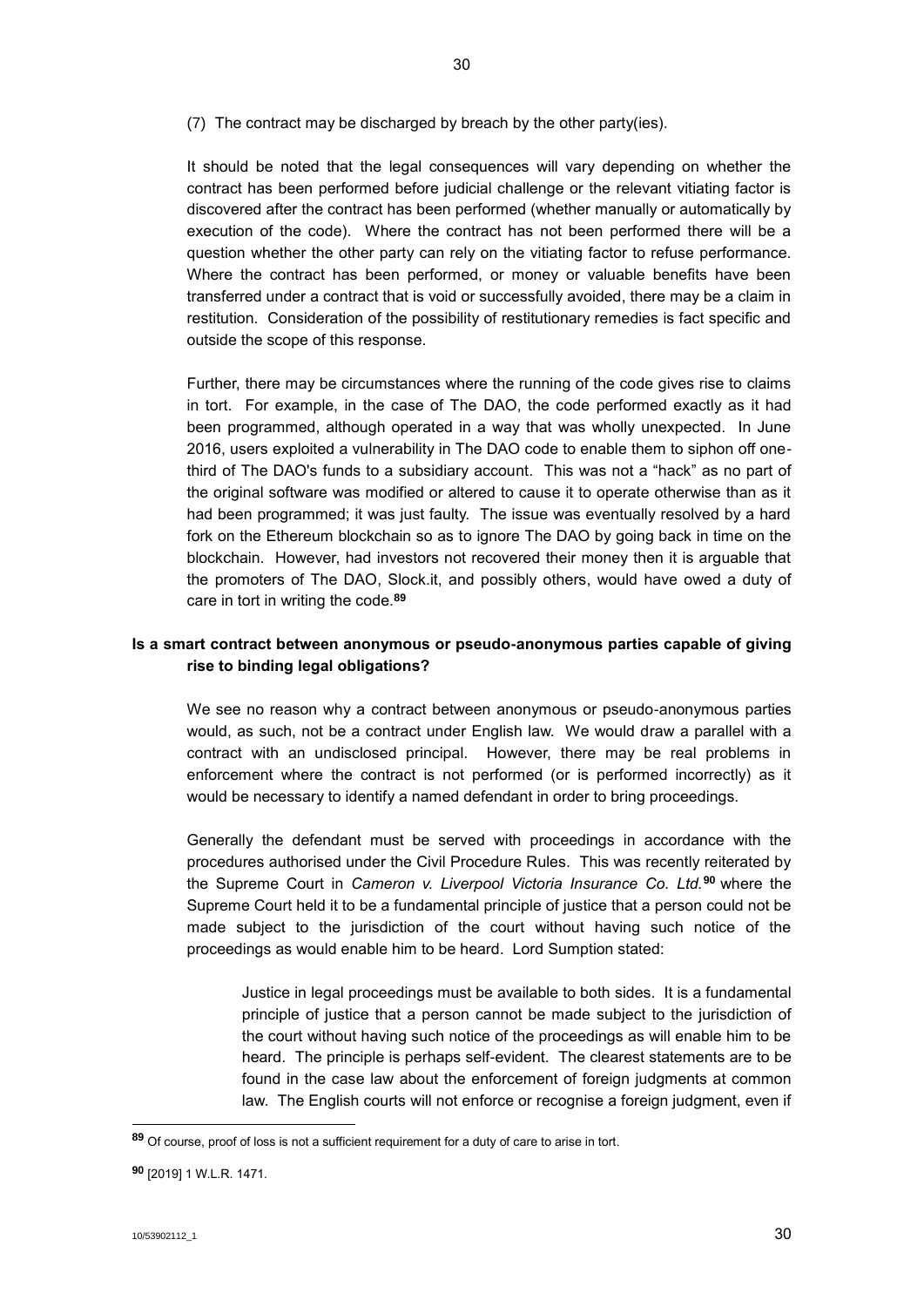it has been given by a court of competent jurisdiction, if the judgement debtor had no sufficient notice of the proceedings. The reason is that such a judgment will have been obtained in breach of the rules of natural justice *according to English notions*. In his celebrated judgment in *Jacobson v Frachon* (1927) 138 LT, 386, 392, Atkin LJ, after referring to the "principles of natural justice" put the point in this way:

"Those principles seem to me to involve this, first of all that the court being a court of competent jurisdiction, has given notice to the litigant that they are about to proceed to determine the rights between him and the other litigant; the other is that having given him that notice, it does afford him an opportunity of substantially presenting his case before the court."

Atkin LJ's principle is reflected in the statutory provisions for the recognition of foreign judgments in section 9(2)(c) of the Administration of Justice Act 1920 and section 8(1) and (2) of the Foreign Judgments (Reciprocal Enforcement) Act 1933, as well as in article 45(I)(b) of the Brussels I Regulation (Recast), Regulation (EU) No 1215/2012.

It would be ironic if the English courts were to disregard in their own proceedings a principle which they regard as fundamental to natural justice as applied to the proceedings of others. In fact, the principle is equally central to domestic litigation procedure. Service of originating process was required by practice of the common law courts long before statutory rules of procedure were introduced following the Judicature Acts of 1873 (36 & 37 Vict c 66) and 1875 (38 & 39 Vict c 77).**<sup>91</sup>**

And:

In my opinion, subject to any statutory provision to the contrary, it is an essential requirement for any form of alternative service that the mode of service should be such as can reasonably be expected to bring the proceedings to the attention of the defendant. *Porter v Freudenberg* was not based on the niceties of practice in the masters' corridor. It gave effect to a basic principle of natural justice which had been the foundation of English litigation procedure for centuries, and still is.**<sup>92</sup>**

There are two exceptions to personal service: Rules 6.15 and 6.16. However, the general rule in *Cameron* still stands.

Rule 6.15 was considered by the Supreme Court in *Barton v. Wright Hassall LLP***<sup>93</sup>** . Lord Sumption, for the majority, held that service by e-mail was not a sufficient reason for departing from the rules:

**<sup>91</sup>** Ibid. pp. 1481-1482.

**<sup>92</sup>** Ibid. p. 1485.

**<sup>93</sup>** [2018] 1 W.L.R. 1119.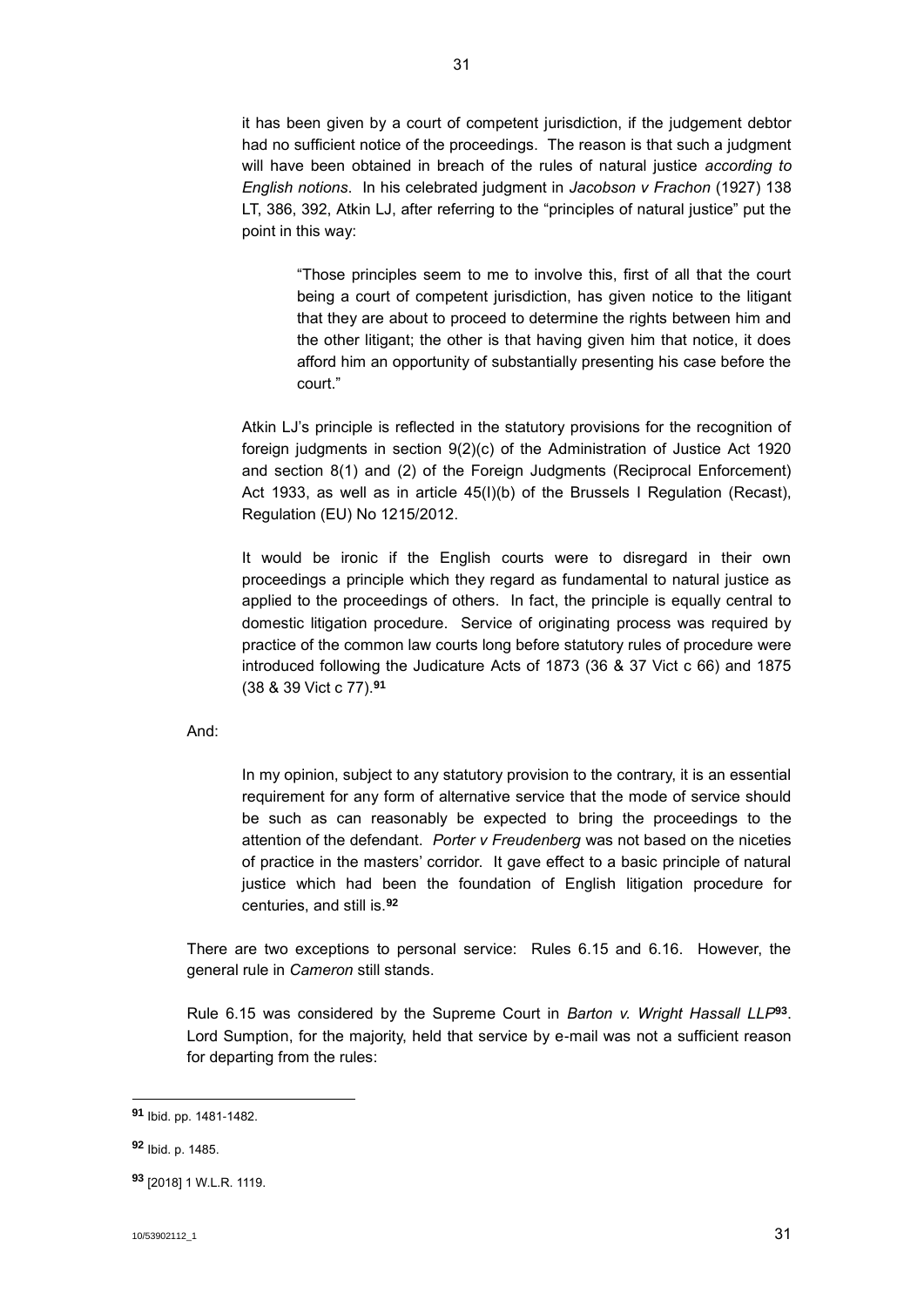"it cannot be enough that Mr Barton's mode of service successfully brought the claim form to the attention of Berrymans. As Lord Clarke JSC pointed out in *Abela v Baadarani* [2013] 1 WLR 2043, this is likely to be a necessary condition for an order under CPR r 6.15, but it is not a sufficient one. Although the purpose of service is to bring the contents of the claim form to the attention of the defendant, the manner in which this is done is also important. Rules of court must identify some formal step which can be treated as making him aware of it. This is because a bright line rule is necessary in order to determine the exact point from which time runs for the taking of further steps or the entry of judgment in default of them. Service of the claim form within its period of validity may have significant implications for the operation of any relevant limitation period, as they do in this case. Time stops running for limitation purposes when the claim form is issued. The period of validity of the claim form is therefore equivalent to an extension of the limitation period before the proceedings can effectively begin. It is important that there should be a finite limit on that extension. An order under CPR r 6.15 necessarily has the effect of further extending it. For these reasons it has never been enough that the defendant should be aware of the contents of an originating document such as a claim form. Otherwise any unauthorised mode of service would be acceptable, notwithstanding that it fulfilled none of the other purposes of serving originating process".**<sup>94</sup>**

Rule 6.16 requires exceptional circumstances, whether for prospective or retrospective service dispensing orders.

Where the contract is entered into with an anonymous or pseudo-anonymous party (as we see no reason to differentiate between them) only in exceptional circumstances will the court dispense with service on the defendant. Moreover, if the defendant cannot be identified, there would not seem to be a way in which any judgment would be enforced as enforcement presupposes an identified defendant. It follows that even if binding the contractual rights may be worthless in such a case.

# **Could a statutory signature requirement be met by using a private key?**

The consultation document refers to section 53(1)(c) and section 136(1) Law of Property Act 1925. Section 53(1)(c) states:

"a disposition of an equitable interest or trust subsisting at the time of the disposition, must be in writing *signed by the person* disposing of the same, or by his agent thereunto lawfully authorised in writing or by will".

Section 136(1) provides:

"(1) Any absolute assignment by writing *under the hand of the assignor* (not purporting to be by way of charge only) of any debt or other legal thing in action, of which express notice in writing has been given to the debtor, trustee or other person from whom the assignor would have been entitled to claim such debt or

**<sup>94</sup>** Ibid. p. 1128.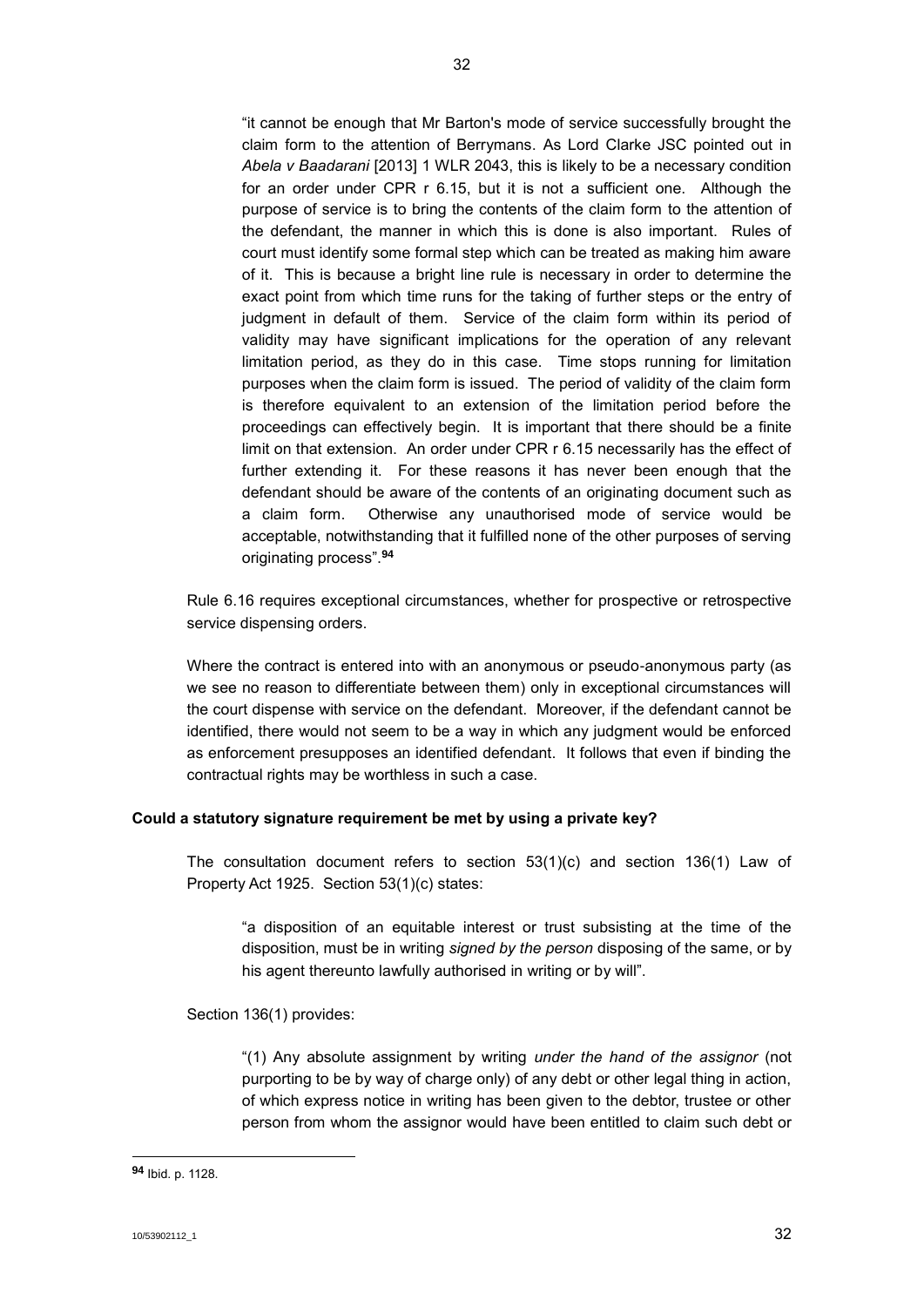thing in action, is effectual in law (subject to equities having priority over the right of the assignee) to pass and transfer from the date of such notice—

(a) the legal right to such debt or thing in action;

(b) all legal and other remedies for the same; and

(c) the power to give a good discharge for the same without the concurrence of the assignor:

Provided that, if the debtor, trustee or other person liable in respect of such debt or thing in action has notice—

(a) that the assignment is disputed by the assignor or any person claiming under him; or

(b) of any other opposing or conflicting claims to such debt or thing in action;

he may, if he thinks fit, either call upon the persons making claim thereto to interplead concerning the same, or pay the debt or other thing in action into court under the provisions of the Trustee Act, 1925".

Other signature requirements exist e.g. under the Statute of Frauds 1677 and the Bills of Exchange Act 1882.

In *Golden Ocean Group Ltd v. Salgaocar Mining Industries Pvt Ltd***<sup>95</sup>** the Court of Appeal held that an electronic signature intended to authenticate the document was sufficient to constitute a signature for the purposes of section 4 Statute of Frauds. As has been seen, Gleeson takes a different view for the purposes of the Bills of Exchange Act 1882. There would appear to be no authority under the Law of Property Act 1925. In *Golden Ocean* Tomlinson LJ. (with whom the other members of the court agreed) reasoned:

"The document which confirms the conclusion of the contract of guarantee is the final e-mail at B106. It contains the name Guy, indicating that it was sent by Mr Hindley. Mr Kendrick has three or possibly four distinct points in relation to the argument that this constitutes signature by or on behalf of the guarantor. First, he says that this is not a signature at all. It is, he says, no more than a salutation, and moreover one delivered in a "matey" or familiar fashion. Secondly, if it is a signature, it is only the signature of a communication. It is not a signature appropriate or effective to authenticate a contract of guarantee. Thirdly, he says that the e-mail is not itself a contract of guarantee but simply an e-mail by which a contract of guarantee is concluded by operation of law. What is required is signature on the agreement to guarantee. Fourthly, Mr Hindley is a chartering broker. By this e-mail he is concluding the charterparty contract and therefore as a matter of law also concluding the contract of guarantee. That indicates only, on the assumed facts, that he has authority to make a charterparty contract which triggers the making of a contract of guarantee. That

**<sup>95</sup>** [2012] 1 W.L.R. 3674.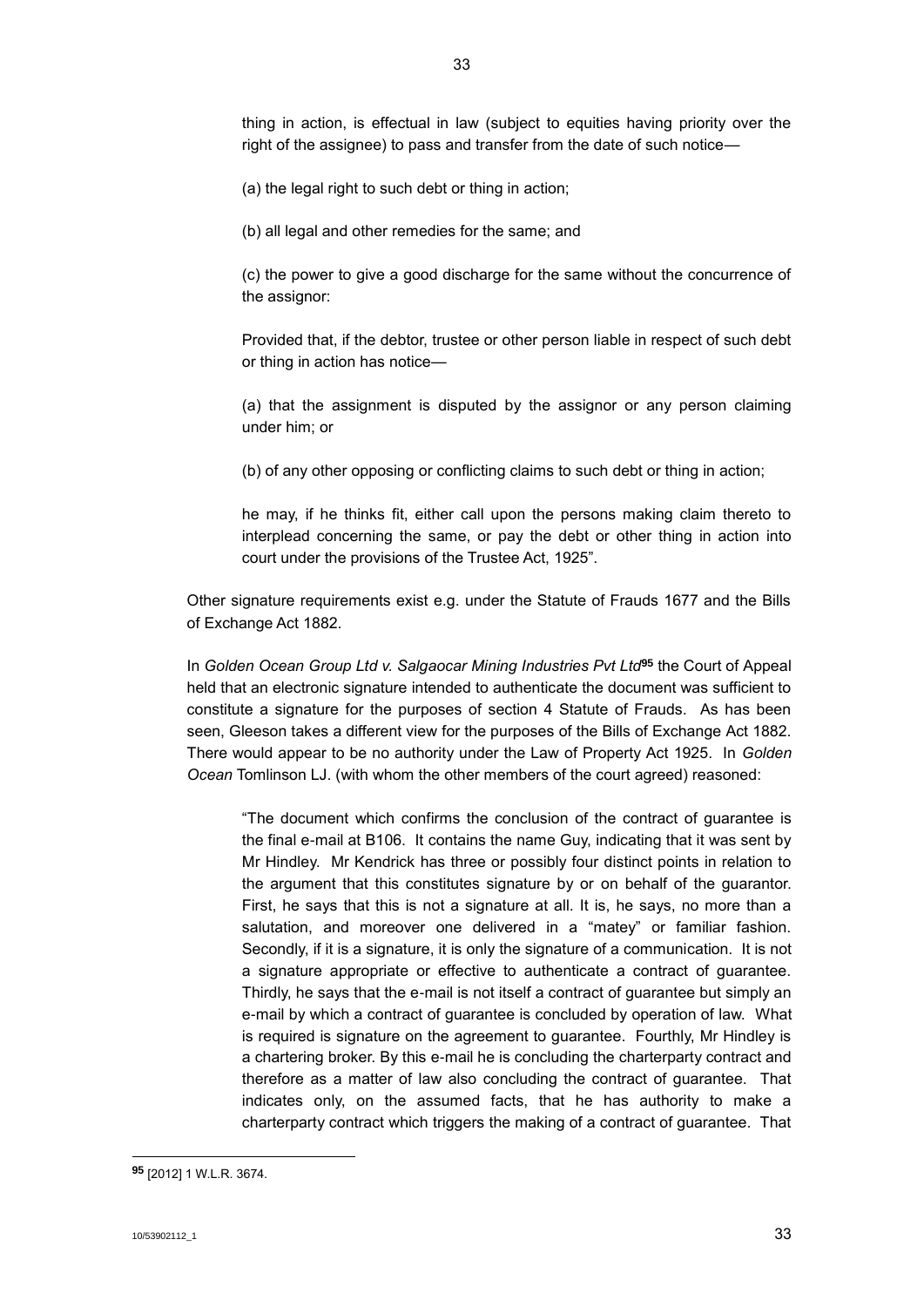is not enough. It must further be shown that he was the authorised agent of the guarantor to sign the agreement of guarantee, as distinct from having the authority to conclude the contract of guarantee. I note that this last submission recognises the distinction upon which I have relied in dealing with Mr Kendrick's fourth main point.

It was common ground both before the judge and before us that an electronic signature is sufficient and that a first name, initials, or perhaps a nickname will suffice. Mr Kendrick's point was that the affixing of Mr Hindley's name was not done in a manner which indicated that it was intended to authenticate the document, that being the touchstone: *Caton v. Caton* (1867) LR 2 HL 127, a decision of the House of Lords. See also the discussion in Andrews & Millett, Law of Guarantees, 5th ed (2007), para 3-024, where the cases and the principles emerging therefrom are helpfully collected together and analysed. I do not accept Mr Kendrick's first argument. Chartering brokers may communicate with one another in a familiar manner but that does not detract from the seriousness of the business they are conducting. In my judgment Mr Hindley put his name, Guy, on the e-mail so as to indicate that it came with his authority and that he took responsibility for the contents. It is an assent to its terms. I have no doubt that that is a sufficient authentication.

For much the same reason I reject the second point too. Professional brokers understand that their communications give rise to obligations binding their principals. This was not simply an inconsequential communication. It was a communication which the brokers will readily have appreciated brought into being both the charterparty and the guarantee. Even if I am wrong that they would have appreciated that it brought into being a guarantee, their appreciation that it would bring into being a charterparty is sufficient to indicate that the signature plays an important role in authenticating a contract.

Naturally I accept that the e-mail at B106 is not itself the contract of guarantee. I have no doubt however that the signature on that document of Mr Hindley, assuming his authority, is properly regarded as authentication of the contract of guarantee contained in it and the other document or documents in the sequence to which I have already referred".**<sup>96</sup>**

The weight of this case is diminished by the fact that it was common ground between the parties that an electronic signature was sufficient. However, in *J Pereira Fernandes SA v. Mehta***<sup>97</sup>** Judge Pelling QC said:

"it seems to me that a party can sign a document for the purposes of section 4 by using his full name or his last name prefixed by some or all of his initials or using his initials, and possibly by using a pseudonym or a combination of letters and numbers (as can happen for example with a Lloyd's slip scratch), providing always that whatever was used was inserted into the document in order to give, and with the intention of giving, authenticity to it. Its inclusion must have been

**<sup>96</sup>** Ibid., pp. 3695-3696.

**<sup>97</sup>** [2006] 1 W.L.R. 1543.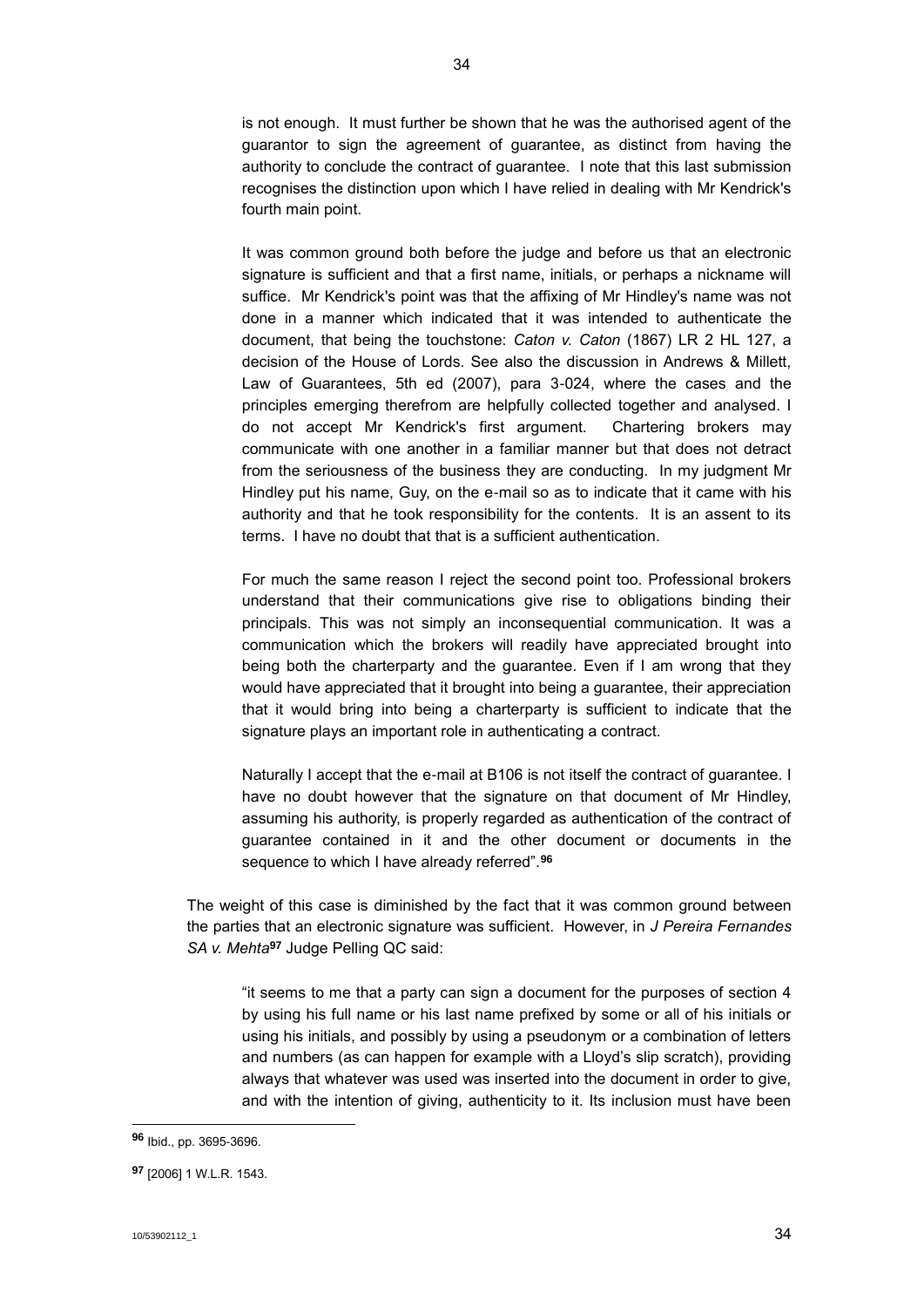35

intended as a signature for these purposes. I agree with Mr Aslett's analysis in that in *Caton v. Caton* LR 2 HL 127 the names were included in the document under consideration to describe intended performance. I also accept his submission that the meaning of "incidental" in this context means where the signature or name just happens to appear somewhere. …

I have no doubt that if a party creates and sends an electronically created document then he will be treated as having signed it to the same extent that he would in law be treated as having signed a hard copy of the same document. The fact that the document is created electronically as opposed to as a hard copy can make no difference. However, that is not the issue in this case. Here the issue is whether the automatic insertion of a person's e-mail address after the document has been transmitted by either the sending and/or receiving internet service provider constitutes a signature for the purposes of section 4.

In my judgment the inclusion of an e-mail address in such circumstances is a clear example of the inclusion of a name which is incidental in the sense identified by Lord Westbury in the absence of evidence of a contrary intention. Its appearance divorced from the main body of the text of the message emphasises this to be so. Absent evidence to the contrary, in my view it is not possible to hold that the automatic insertion of an e-mail address is, to use Cave J.'s language, "intended for a signature". To conclude that the automatic insertion of an e-mail address in the circumstances I have described constituted a signature for the purposes of section 4 would I think undermine, or potentially undermine, what I understand to be the Act's purpose, would be contrary to the underlying principle to be derived from the cases to which I have referred and would have widespread and wholly unintended legal and commercial effects. In those circumstances, I conclude that the e-mail referred to in para 3 above did not bear a signature sufficient to satisfy the requirements of section 4".**<sup>98</sup>**

It follows from *Golden Ocean Group Ltd* and *J Pereira Fernandes SA v. Mehta* that an electronic signature is sufficient for the purposes of section 4 Statute of Frauds, albeit a simple e-mail is not. However, the question here is whether a private key in privatepublic key cryptography is itself sufficient to constitute a signature. We have concluded in response to question 1.1.2 a private key is simply confidential information that enables a transaction to be validated. In our view it is not a signature or any other writing but simply an electronic means of assenting to a transaction. Indeed, the evidence that the private key has been used resides in the fact that that transaction may be accepted. It still needs to be validated by the consensus mechanism of the relevant DLT system (i.e. proof of work or proof of stake).

We consider that if an e-mail is not a "signature" then use of private key cryptography *a fortiori* would not constitute a signature under the Law of Property Act 1925, the Bills of Exchange Act 1882 or the Statute of Frauds. We doubt that section 8 Electronic Communications Act 2000 would provide a solution as by virtue of section 15(1) an electronic communication is defined as a "communication transmitted (whether from one person to another, from one device to another or from a person to a device or vice

**<sup>98</sup>** Ibid., p. 1552.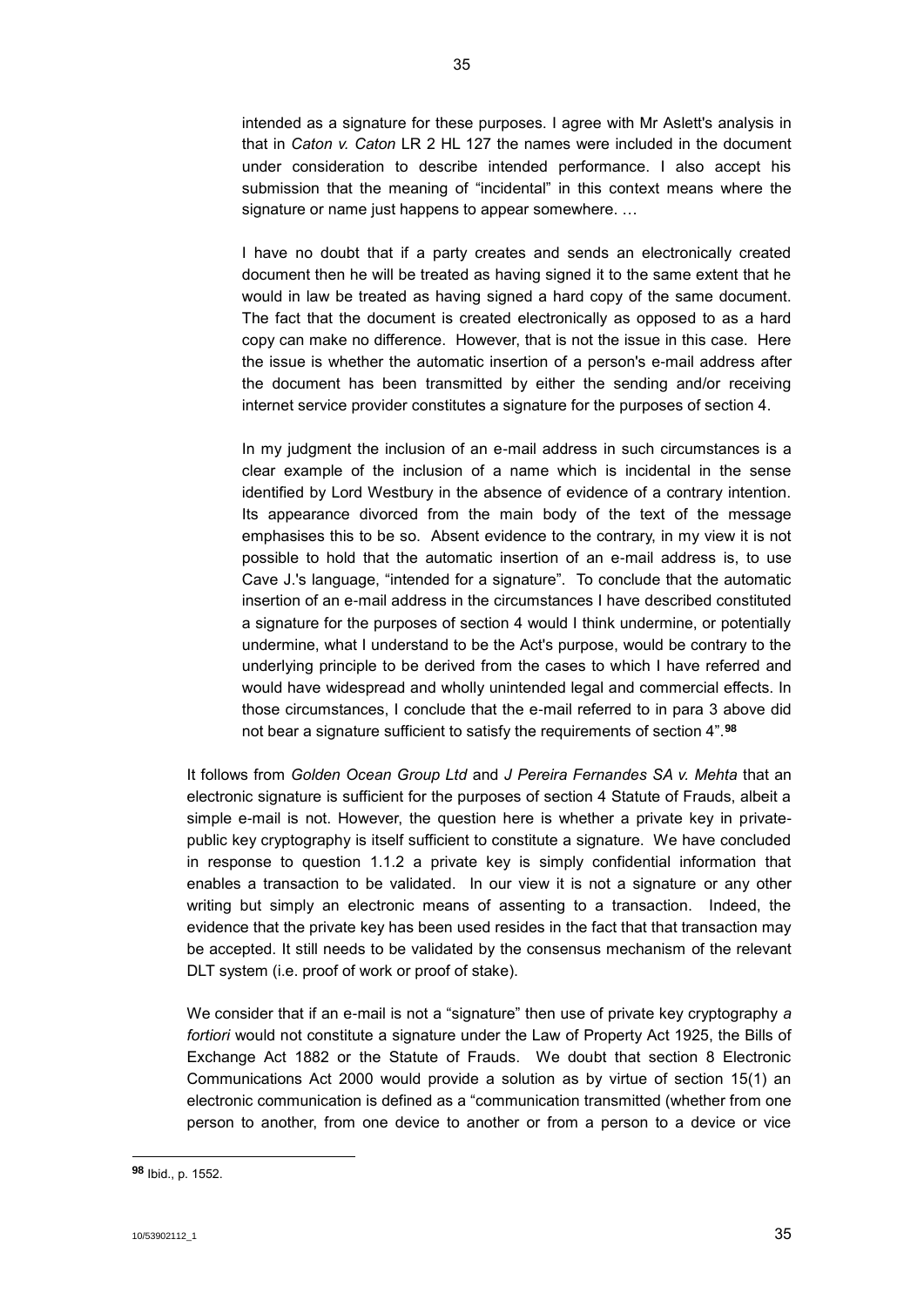versa) - (a) by means of an electronic communications network; or (b) by other means but while in an electronic form". The problem is that the private key is not communicated but simply used to authenticate the transaction. It is therefore outside the scope of the 2000 Act.

# **Could a statutory "in writing" requirement be met in the case of a smart contract composed partly or wholly of computer code?**

We would need to know which statutory provisions were envisioned in order to comment on the requirement for writing. In *Golden Ocean Group Ltd v. Salgaocar Mining Industries Pvt Ltd* **<sup>99</sup>** the Court of Appeal considered that the "in writing" requirement under section 4 Statute of Frauds could be satisfied by electronic communication:

"The relevant e-mail thread of 21 February 2008, B106–108, occupies two and a half pages of A4 paper. In it is to be found clear agreement on the terms of the memorandum of agreement and, additionally, agreement that one of the provisions agreed in that context, the "Additional Clause", should in point of form be put rather into the charterparty where it more appropriately belonged than in the memorandum of agreement. If I have correctly understood the nature of the e-mail string or thread at B106–108, the exercise of ascertaining that a guarantee has been agreed in writing and discovering its terms involves reference to only two documents, the document at B106–108 and the e-mail of 2 February 2008 sent on 4 February 2008. I can see no reason why the contract of guarantee so identified should not be regarded as an agreement in writing for the purposes of the Statute of Frauds. For the avoidance of doubt however my conclusion is not dependent upon the circumstance that, as it happens, it is here necessary to look at only two documents. Subject to the requirement of signature to which I shall return, I can see no objection in principle to reference to a sequence of negotiating e-mails or other documents of the sort which is commonplace in ship chartering and ship sale and purchase. Whether the pattern of contract negotiation and formation habitually adopted in other areas of commercial life presents difficulty in adoption of the same approach must await examination when the problem arises. Nothing I have said is intended to discourage the obviously sensible practice of incorporating a guarantee either in a readily identifiable self-standing document or otherwise providing for it as part of the terms of a formally executed document. The Statute of Frauds must however, if possible, be construed in a manner which accommodates accepted contemporary business practice. The present case is not concerned with prescribing best or prudent practice. It is concerned with ensuring, so far as is possible, that the adoption of usual and accepted practice cannot be used as a vehicle for injustice by permitting parties to break promises which are supported by consideration and upon which reliance has been placed".**<sup>100</sup>**

**<sup>99</sup>** [2012] 1 W.L.R. 3674.

**<sup>100</sup>** Ibid. p. 3689.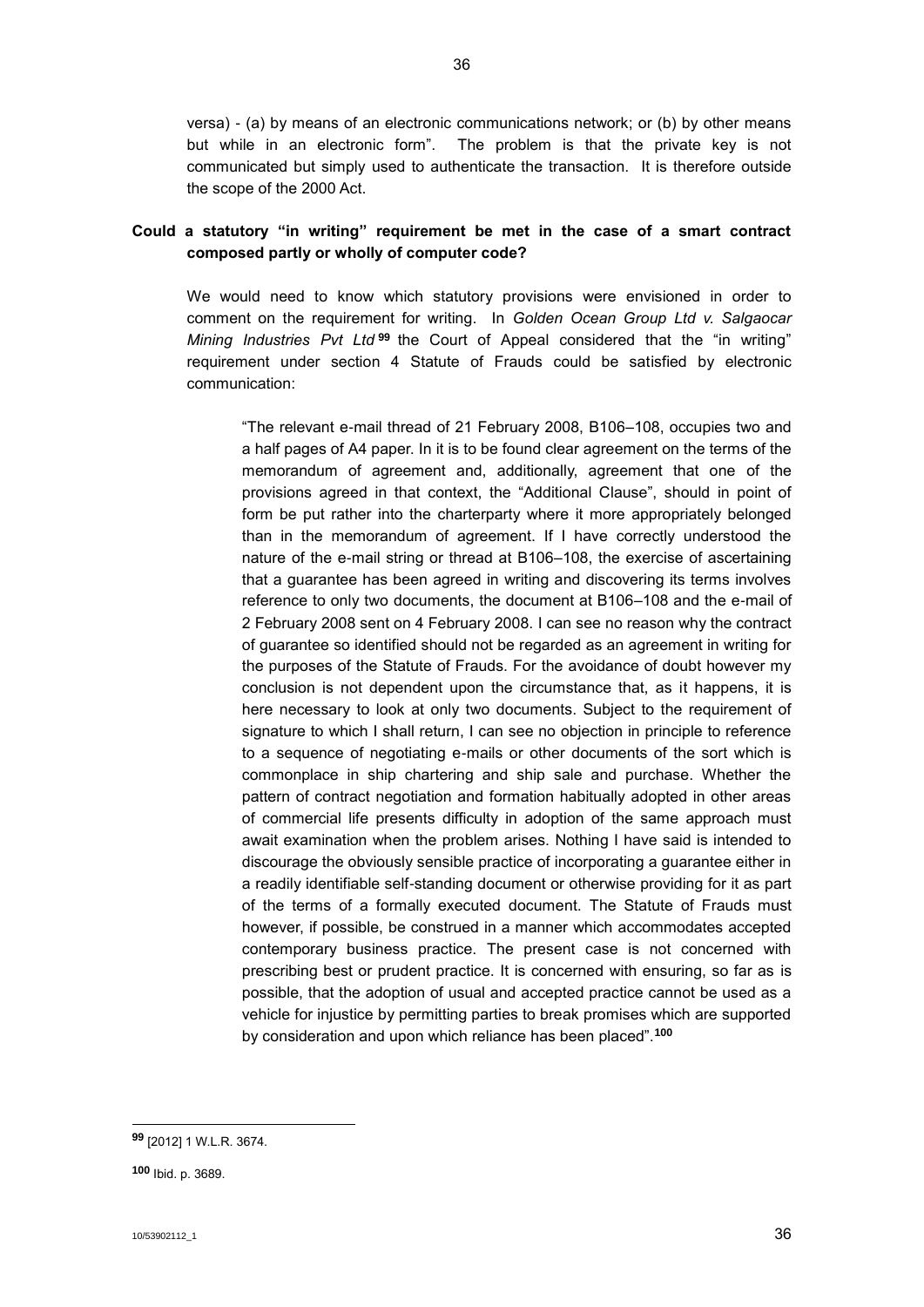That being the case, we see no reason, in principle, why an "in writing" requirement could not be met by electronic means, including computer code. However, we would reiterate that the specific context of the statutory provision would need to be considered.

# **Comments and questions**

As noted above, we would be happy to engage with the Panel on any aspects covered by this response, or any other issues that may be of relevant to the Panel.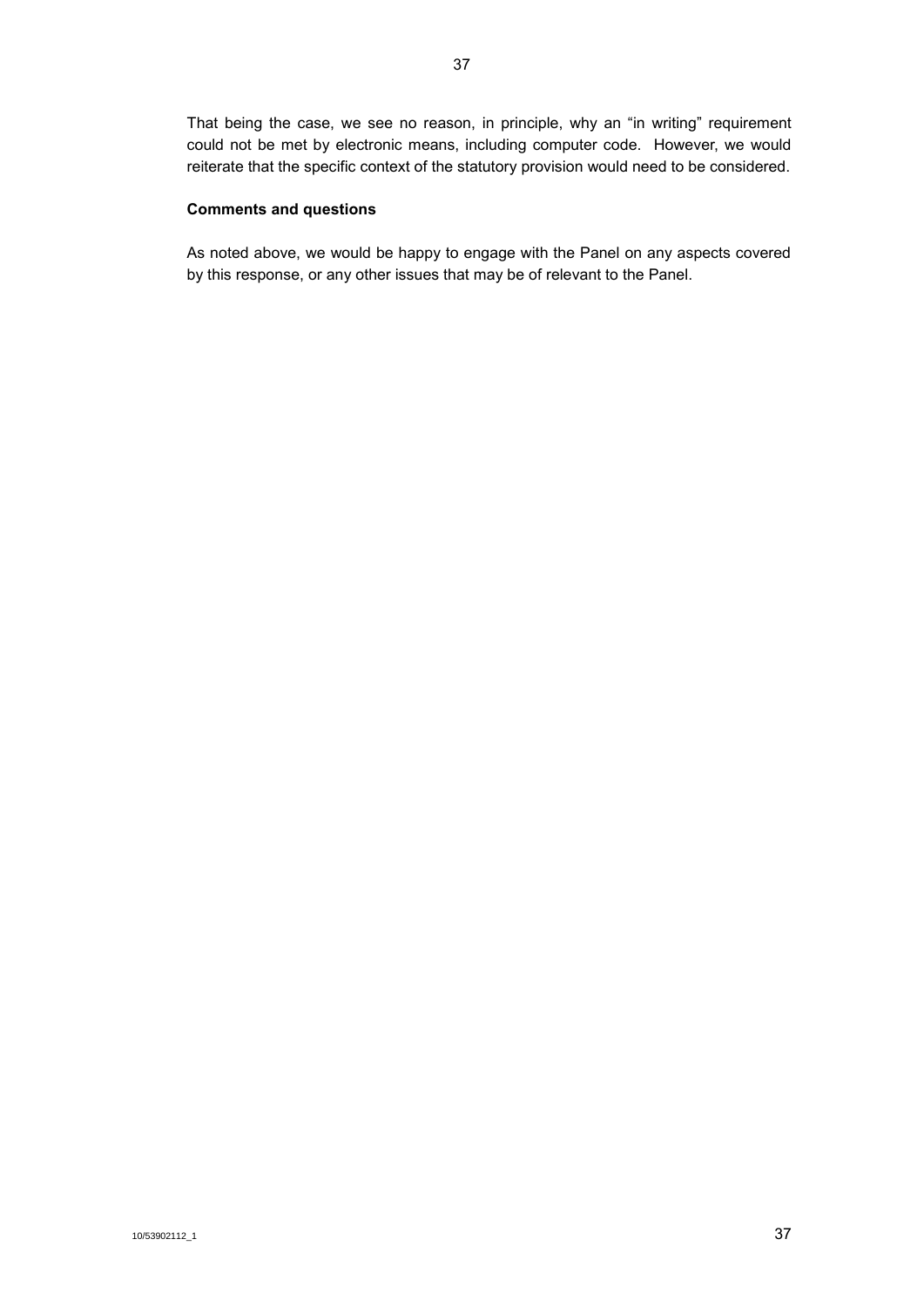#### **Annex: historical review and analysis of English personal property law**

# *Structure of Property Law*

It is a commonplace that the common law developed thorough the forms of action and that even though they were abolished by the Common Law Procedure Act 1852, following the Uniformity of Process Act 1832 and the Real Property Limitation Act 1833, the forms of action have exercised a significant effect on the substance of the common law.

Property law in England is divided into real property and personal property. This does not correspond to the Roman law classification of corporeal and incorporeal property. The origin of the distinction seems to be provided by the medieval real and personal actions.

The first distinction in personal property is to be drawn between chattels real and chattels personal. The former includes, most importantly, a term of years absolute which, following the 1925 reforms of property law, is one of the only two legal estates in land. As this is not relevant to this consultation no more will be said of chattels real. All other chattels are chattels personal. Chattels personal were known "because for the most part they belong to the person of a man or else for that they are to be recovered by the personal actions".**<sup>101</sup>** See also Les Termes de la Leye which states that Catals "Personal may be so called in two respects. The one because they belong immediately to the person of a man; as a horse, &c. The other, because when they are wrongfully detained, we have no other means for their recovery but personal actions".**<sup>102</sup>**

# *Medieval Personal Actions*

The original remedies for interference with chattels personal were appeal of larceny and *res adiratae***<sup>103</sup>**. The former was a remedy against anyone in possession of the chattels, and the result of the proceedings could restore to the owner the goods themselves and not just damages**<sup>104</sup>**. "A part of this remedy was the fresh pursuit of the thief or of the missing goods; and the action lay against any person, in whose possession the goods were found, whether he were the original thief or taker, or had acquired possession of them, honestly or dishonestly"**<sup>105</sup>**. If the owner were successful in his appeal the thief would be condemned to death for felony. The person found in possession of the goods

**<sup>101</sup>** Co. Litt. 118 b, Societie of Stationers, 1628.

**<sup>102</sup>** 1721, p. 104.

**<sup>103</sup>** Holdsworth, History of English Law, Vol 3, Methuen, p.320.

**<sup>104</sup>** Ibid.

**<sup>105</sup>** J and TC Williams, Principles of the Law of Personal Property, 17<sup>th</sup> ed., Sweet & Maxwell, 1913, p.7 citing Bracton, Fleta and Britton.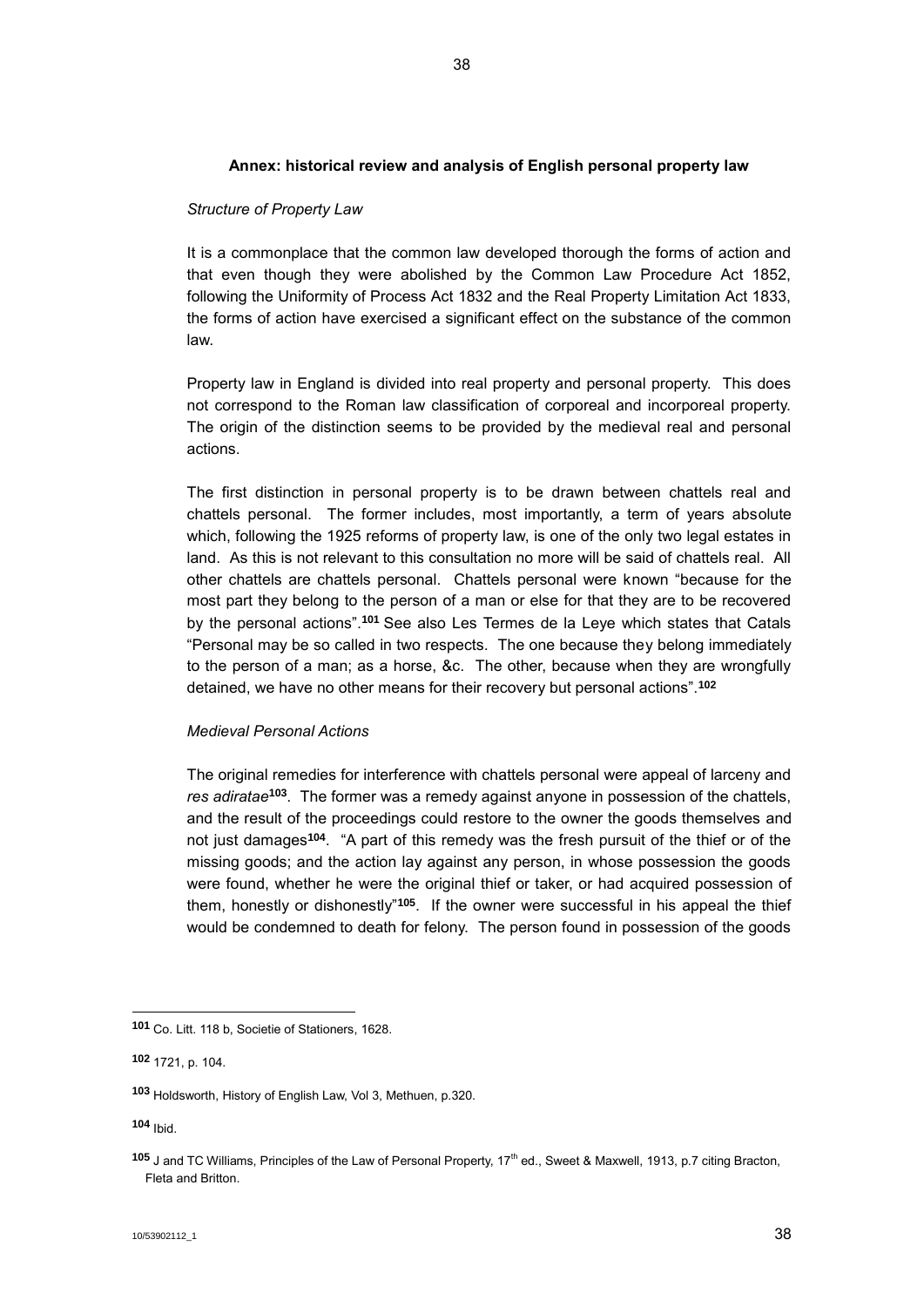might clear himself of larceny by showing he had come honestly by the goods but still had to restore them to the true owner**<sup>106</sup>** .

*Res adiratae* omitted the allegation of larceny and the gist of the action lay in wrongful detention after a request for delivery.**<sup>107</sup>** However, in this case the plaintiff had to plead the value of the goods and the defendant could avoid restoring the goods by paying their value.**<sup>108</sup>** The absence of any real action, such as was available in the case of land, for personal property is at the root of the distinction between reality and personalty that persists today.

Defects in the initial personal actions resulted in the courts developing new causes of action to provide more effective remedies. Appeal of larceny was a risky action as it involved a criminal prosecution, and if for any reason the appeal failed, and the thief were prosecuted by the Crown, the chattels were forfeit to the King.**<sup>109</sup>** "Thus it came to be considered that the restitution of the stolen goods in an appeal of larceny was made, not as of old, by virtue of the owner's title … but rather by a gracious waiver, in reward for prompt pursuit of a criminal, and of the royal right to have the goods by forfeiture. And the owner's right to recover his stolen goods in an appeal was limited to goods which the King's officer or some other had seized to the King's use".**<sup>110</sup>** This was only changed by a statute of Henry VIII which gave restitution to the owner of stolen goods after attainder for felony, although the action of appeal of larceny was not abolished until 1819.**<sup>111</sup>**

Appeal of larceny itself was replaced from the thirteenth century by trespass *de bonis asportatis*, although this action could only be bought against the actual person who had taken the chattels out of the possession of the plaintiff and lay in damages only.**<sup>112</sup>** A consequence of the reliance of the common law from the middle ages on such actions was to deny a *vindicatio<sup>113</sup>* in English law in respect of personal property similar to the real actions**<sup>114</sup>** .

# *Detinue*

*Res adiratae* seems to have fallen out of use at the same time as appeal of larceny.**<sup>115</sup>** According to Holdsworth, detinue probably took its place**<sup>116</sup>**. Detinue was originally an

-

**<sup>114</sup>** Replevin could result in specific restitution, but the process was imperfect and subject to various limitations.

**<sup>115</sup>** Holdsworth, *supra*, p.324 and J and TC Williams, *supra*, pp. 12-13.

**<sup>106</sup>** Ibid. pp. 7-8.

**<sup>107</sup>** Holdsworth, *supra*, p. 321.

**<sup>108</sup>** J and TC Williams, *supra*, p. 8 citing Bracton.

**<sup>109</sup>** Holdsworth, *supra*, p.323.

**<sup>110</sup>** J and TC Williams, *supra*, pp. 9-10.

**<sup>111</sup>** Ibid. p. 10.

**<sup>112</sup>** Holdsworth, *supra,* p.323.

**<sup>113</sup>** In Roman law an action for enforcement of ownership in a thing.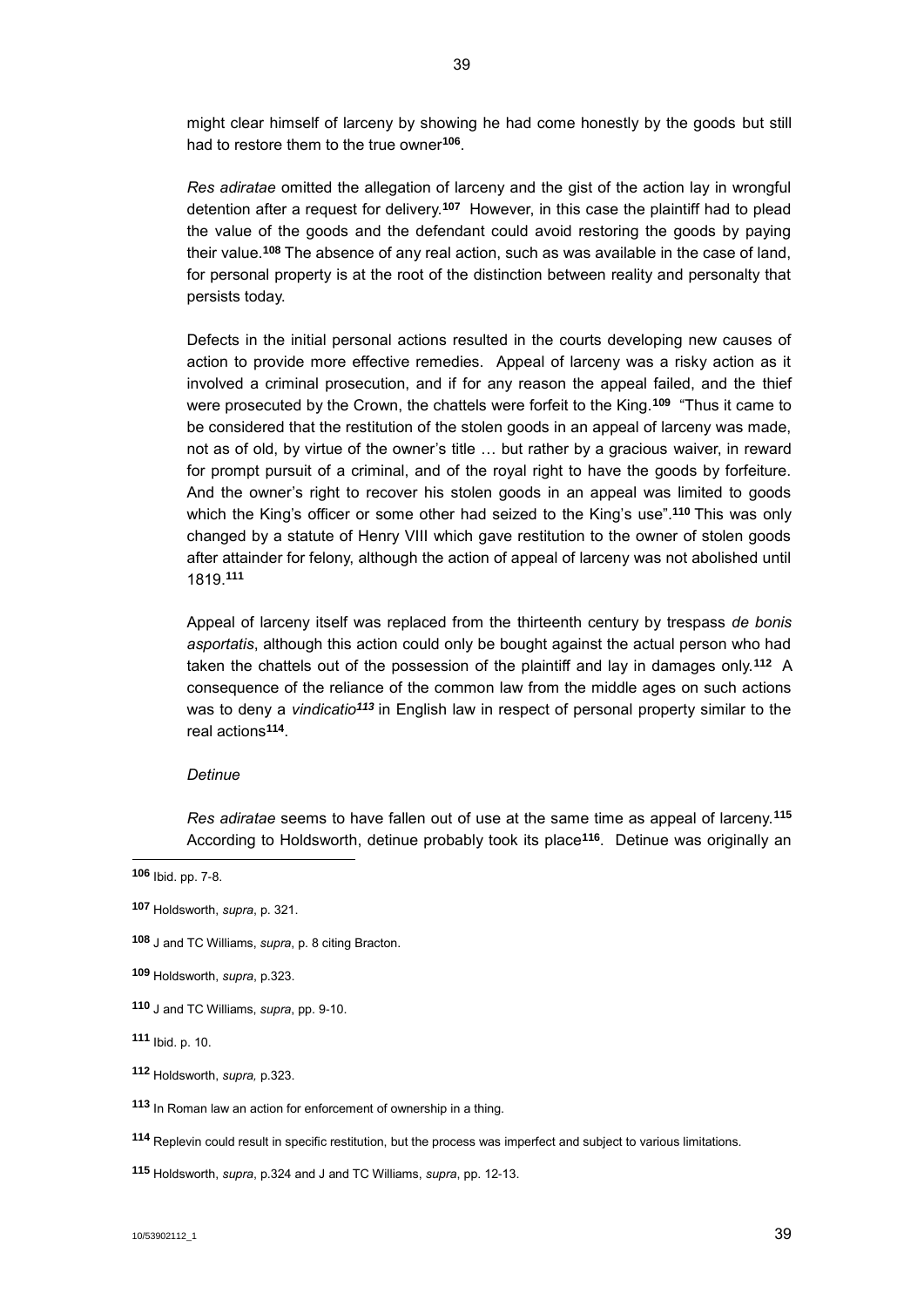action for breach of contract and lay only against the original contractor. However "[i]t was however extended to the case of the detainor of goods, by one who had gained possession of them by finding, or the finder of lost goods having no right to withhold them from their owner. And in later times detinue was allowed to be brought by the fiction of a delivery or finding against any one, who unlawfully detained goods from their owner, without regard to the means by which the defendant obtained possession of them; and it was laid down that the gist of the action is the unlawful detainer".**<sup>117</sup>** It follows that detinue could only be brought against a person in possession of the plaintiff's goods. In detinue the plaintiff could recover the goods themselves or their value. However, if the defendant failed to appear then it was not possible to recover in actions bought before 1832. Various remedies were provided in case of a failure to appear but "the plaintiff in a personal action could never obtain final judgment against the defendant in default of his appearance".**<sup>118</sup>**

#### *Trover***<sup>119</sup>**

In the sixteenth and seventeenth centuries detinue was largely superseded by the action of trover sur conversion.**<sup>120</sup>** This was due to its inherent shortcomings. In an action in detinue the defendant could wager his law, swearing that he did not possess the chattel and produce witnesses attesting to his credibility. In this case the plaintiff was denied a determination of the claim on the merits**<sup>121</sup>** as the case would not be heard and judgment entered for the defendant This was not abolished until the Civil Law Procedure Act 1833. Detinue also did not address the situation where the property was damaged, destroyed, transformed or was no longer in the possession of the defendant.**<sup>122</sup>**

"The two essential elements, then, of a conversion are, firstly, a positive act of misfeasance, and, secondly, the diversion of the use and benefit of the chattels from the plaintiff to the defendant". **123**

It is a wrong to the right of possession, as contrasted with trespass which is a wrong to actual possession. **<sup>124</sup>** There were therefore three main causes of action available: "Trespass *de bonis asportatis* lay for a wrongful taking of the plaintiff's chattels by the defendant from the plaintiff's possession; detinue lay for the wrongful detention of the plaintiffs chattels by the defendant; and trover lay for the wrongful conversion or

-

120 Holdsworth, *supra*, Vol 7, 1<sup>st</sup> ed., p.403.

**<sup>121</sup>** S Green and J Randall, The Tort of Conversion, Hart, 2009, p. 14.

**<sup>122</sup>** *Ibid*. p. 15

**<sup>116</sup>** Ibid. pp.324-325.

**<sup>117</sup>** J and TC Williams, supra, p. 16.

**<sup>118</sup>** Ibid. p. 18 fn (d).

**<sup>119</sup>** JB Ames, The History of Trover, (1897) XI Harvard Law Review 37.

**<sup>123</sup>** Holdsworth, *supra*, p. 403.

**<sup>124</sup>** Ibid.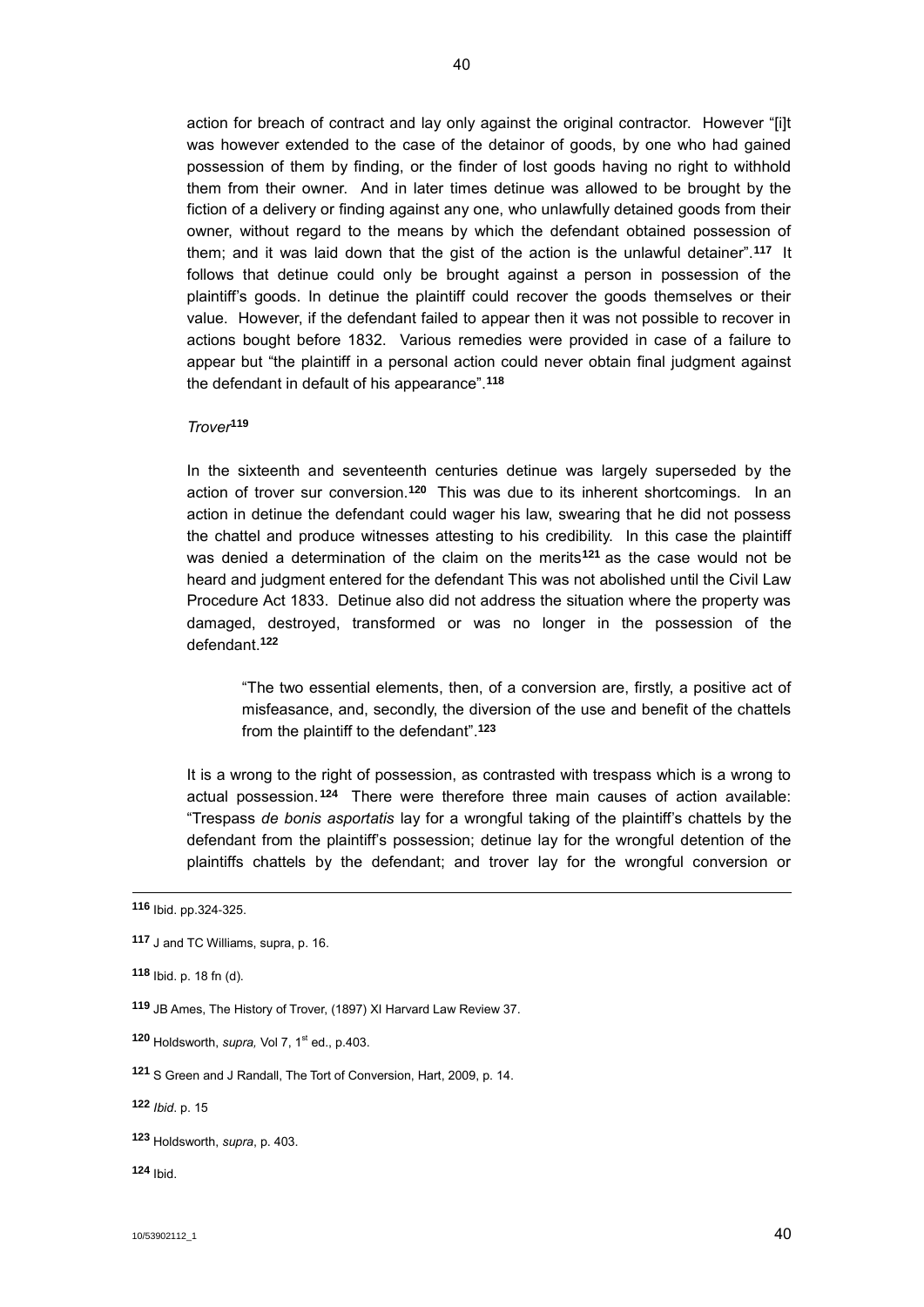disposition of the plaintiff's chattels by the defendant".**<sup>125</sup>** However, the superiority of the action of trover lead the common law courts to expand its scope to progressively supersede detinue**<sup>126</sup>** .

In trover, like trespass, only the value of the goods could be claimed. The power of the common law courts to order specific delivery was only enacted in 1854 and remains a discretionary remedy as in equity.

It will be seen that absent a *vindicatio* the common law has been content to protect ownership of chattels through various tortious actions of which the principal has become conversion. The abolition of the forms of action meant that the need for a separate tort of detinue covering the same ground as conversion lost its raison d'être and when the Law Commission considered the matter in its  $18<sup>th</sup>$  Report (Conversion and Detinue) it concluded that the only case of detinue that was not also conversion arose in the context of bailment. Section 2 of the Torts (Interference with goods) Act 1977 provides:

"2. Abolition of detinue.

(1) Detinue is abolished.

(2) An action lies in conversion for loss or destruction of goods which a bailee has allowed to happen in breach of his duty to his bailor (that is to say it lies in a case which is not otherwise conversion, but would have been detinue before detinue was abolished)".

The effect is that any claim that before 1978 would have been pleaded in detinue must now be pleaded in conversion. Trespass to goods remains a separate tort.

Conversion, in the modern law, applies to interference with an interest in chattels and not to choses in action.**<sup>127</sup>** This was established in 2008 by the House of Lords, and while academic criticism has been forthcoming, the law must currently be regarded as settled on this point. Lord Hoffmann (for the majority) said that in connection with the imposition of strict liability for conversion:

"Parliament has responded with legislation such as the Factors Act 1889 (52 & 53 Vict c 45), section 4 of the Cheques Act 1957(which protects a collecting bank against liability for conversion of a cheque to which its customer had no title) and section 234(3) of the Insolvency Act 1986, which, in the absence of negligence, protects an administrative receiver who "seizes or disposes of any property which is not property of the company" against liability. But there are no such protective provisions in relation to anything other than chattels. Why not? Obviously because Parliament thought them to be unnecessary. It would never have occurred to Parliament that strict liability for conversion could exist for anything other than chattels. The whole of the statutory modification of the law

**<sup>125</sup>** Ibid.

**<sup>126</sup>** Ibid p.405.

**<sup>127</sup>** *OBG Ltd v. Allan* [2008] 1 A.C. 1, 67.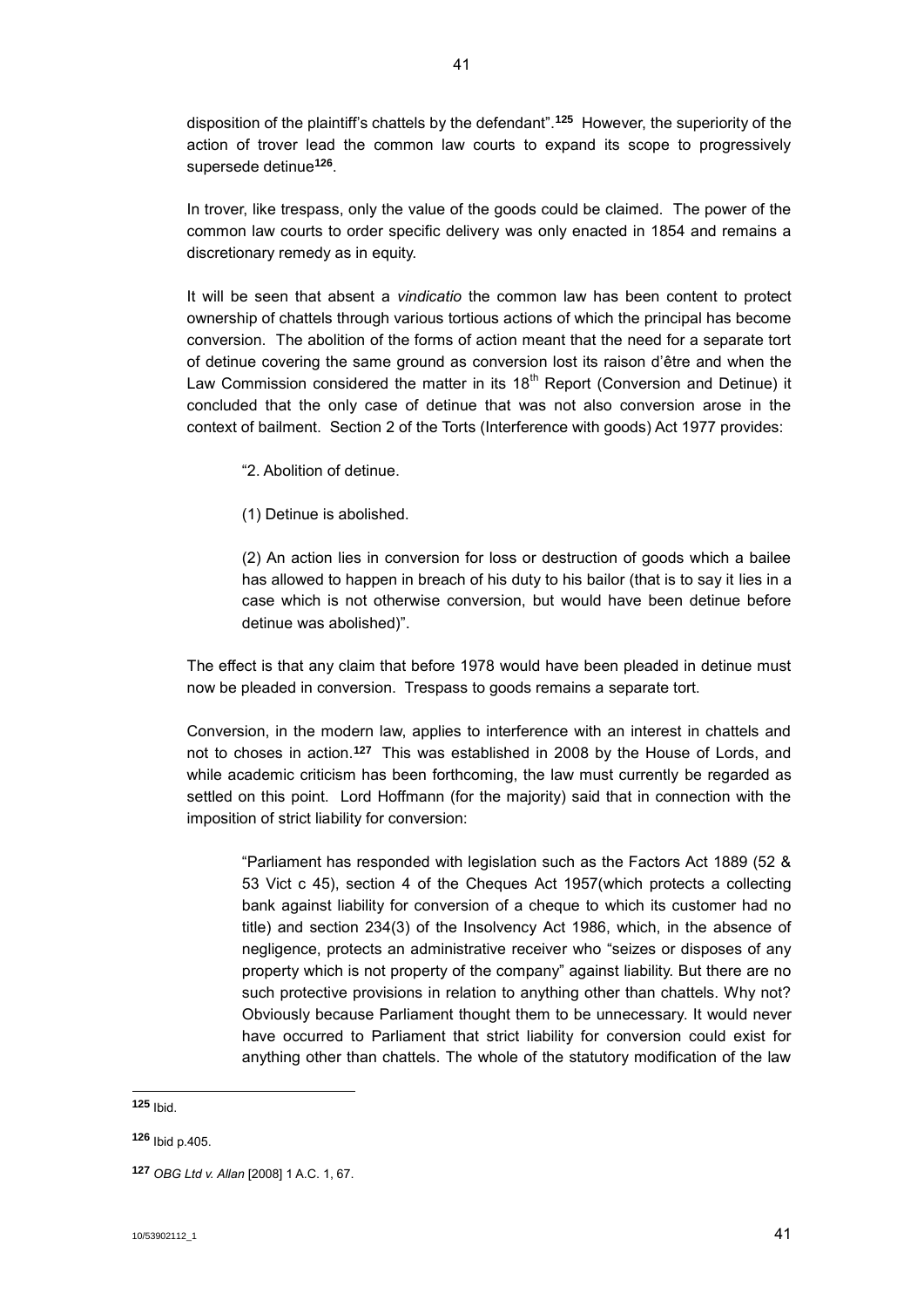of conversion has been on the assumption that it applies only to chattels. There has been no discussion of the question of whether an extension of conversion to choses in action would require a corresponding or even greater degree of protection for people acting in good faith" para [97].

Lord Hoffmann referred to the absence of any precedent for applying conversion or trover to personal property other than goods or chattels: para [100].

Lord Walker considered the extension of the tort of conversion to things in action:

"The reshaping would be inconsistent with the basis on which Parliament enacted the Torts (Interference with Goods) Act 1977, after long consideration by the Law Revision Committee. It would have far-reaching consequences which this House is not in a position to explore or assess fully. This is an area in which reform must come from Parliament, after further consideration by the Law Commission" para [271].

Lord Brown considered the suggestion that conversion should apply to things in action was:

"no less than the proposed severance of any link whatever between the tort of conversion and the wrongful taking of physical possession of property (whether a chattel or document) having a real and ascertainable value. Indeed, I respectfully question whether such a proposed development in the law ought in any event to be welcomed. I recognise, of course, that the tort has long since been extended to encompass a variety of documents, not merely documents of title and negotiable instruments but also any business document which in fact evidences some debt or obligation. But to my mind there remains a logical distinction between the wrongful taking of a document of this character and the wrongful assertion of a right to a chose in action which properly belongs to someone else. One (the document) has a determinable value as at the date of its seizure. The other, as so clearly demonstrated by this very case [OBG], does not. It is one thing for the law to impose strict liability for the wrongful taking of a valuable document; quite a different thing now to create strict liability for, as here, wrongly (though not knowingly so) assuming the right to advance someone else's claim." Para [321].

Lord Nicholls and Lady Hale dissented considering there to be no principled distinction between rights embodied in a document and other contractual rights. However, the reasoning of the majority was that to bring an action in conversion the personal property had to be capable of possession.

As for what constitutes a chattel for these purposes, Blackstone writes:

"Chattels persons are, properly and strictly speaking, things *moveable*; which may be annexed to or attendant on the person of the owner, and carried about with him from one part of the world to another. Such are animals, household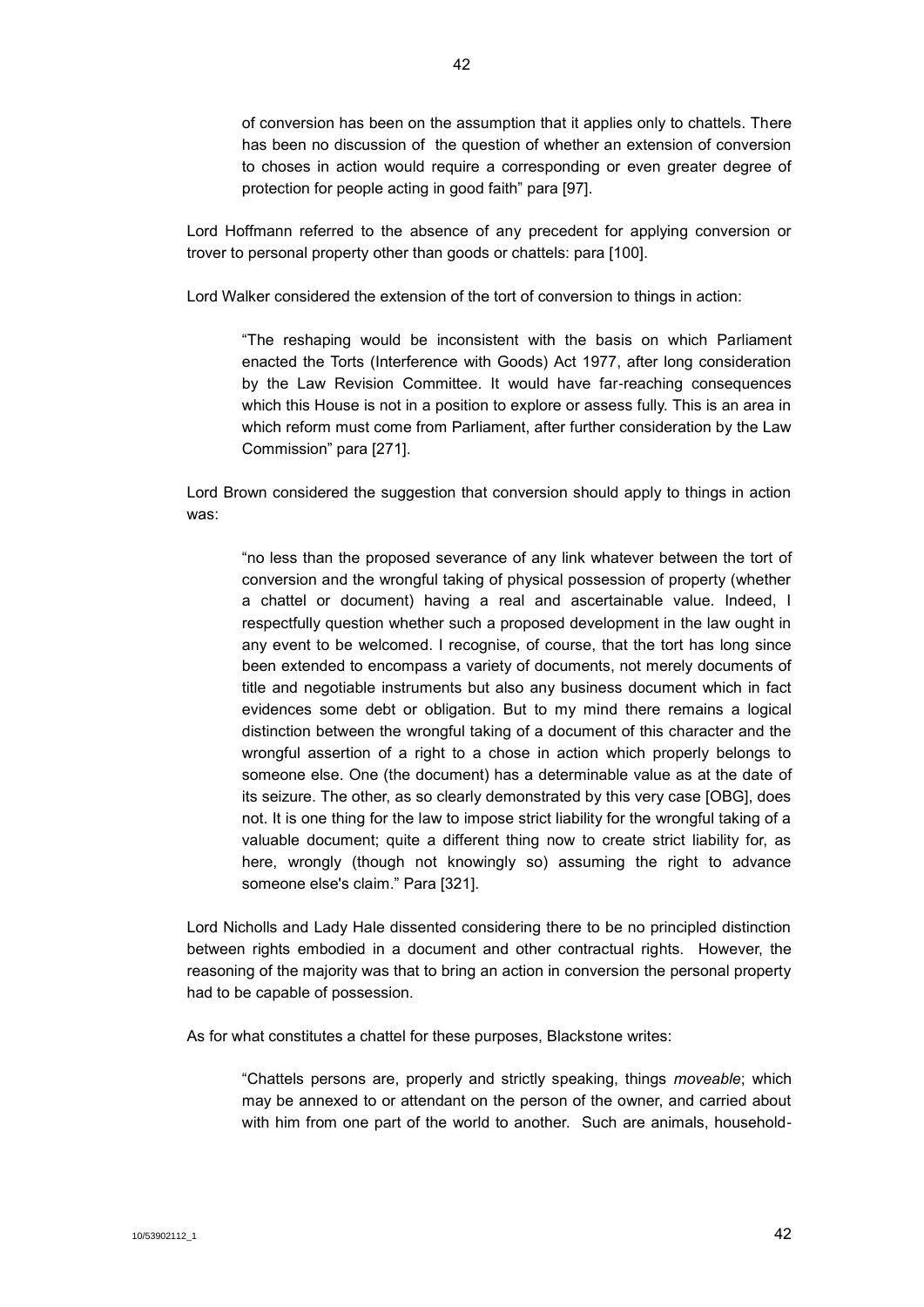stuff, money, jewels, corn, garments, and everything else that can properly be put in motion, and transferred from place to place".**<sup>128</sup>**

Halsbury's Laws of England**<sup>129</sup>** follows Blackstone.

Goodeve, the Modern Law of Personal Property**<sup>130</sup>** writes:

"Corporeal goods and chattels, or 'choses in possession,' include all things which, being themselves capable of motion or of being moved, may be perceived by the senses – seen, touched, taken possession of: as ships, household furniture; goods and effects of all kinds; farm stock and implements; horses, cattle, and other animals; corn, money, jewels, wearing apparel, &c; in short, live stock or dead, manufactured goods or raw material, everything capable of touch and not fixed to the soil".**<sup>131</sup>**

*Choses in Action*

The second category of personal property currently known to English law constitutes choses in action. This class of property is generally marked by two characteristics, although their importance has changed over time: First, they are incapable of physical possession; second, the rights embodied in in the chose can only be enforced by action. This is brought out by the definition in les Termes de la Leye**<sup>132</sup>**: "Thing in action is, when a man hath Cause, or may bring an Action for some Duty due to him; as an Action of Debt upon an Obligation, Annuity, or Rent, Action of Covenant, or Ward, or Trespass of goods taketh away, Beating or such like: and because they are things whereof a Man is not possessed, but for Recovery of them they are called Things in Action".**<sup>133</sup>**

Blackstone refers to choses in action as:

"Property in *action*, or thing in question; the possession whereof may however be recovered by a suit or action at law: from whence the thing so recoverable is called a thing, or *chose*, in action".**<sup>134</sup>**

Cowell's The Interpreter states that "*Chose in action*, may also be called *Chose in suspense*, because it hath no reall existence or being, neither can it be properly said to be in our possession".**<sup>135</sup>**

**<sup>128</sup>** Commentaries on the Laws of England, Book II, pp. 387 (W Prest ed., OUP, 2016). Cowell, The Interpreter, William Sheares, 1637, "Cattals" writes that the definition "commeth of the Normans … But as is used in our common law, it comprehendeth all goods moveable & immovable, but such as are in the nature of freehold".

**<sup>129</sup>** 5 th ed., Vol. 80, Butterworths, 2013, para 806.

**<sup>130</sup>** W Maxwell & Son, 1887.

**<sup>131</sup>** Ibid., p. 8

**<sup>132</sup>** "Chose in action", 1721.

**<sup>133</sup>** P. 126.

**<sup>134</sup>** Commentaries on the Laws of England, Book II, pp. 396-397 (W Prest ed., OUP, 2016).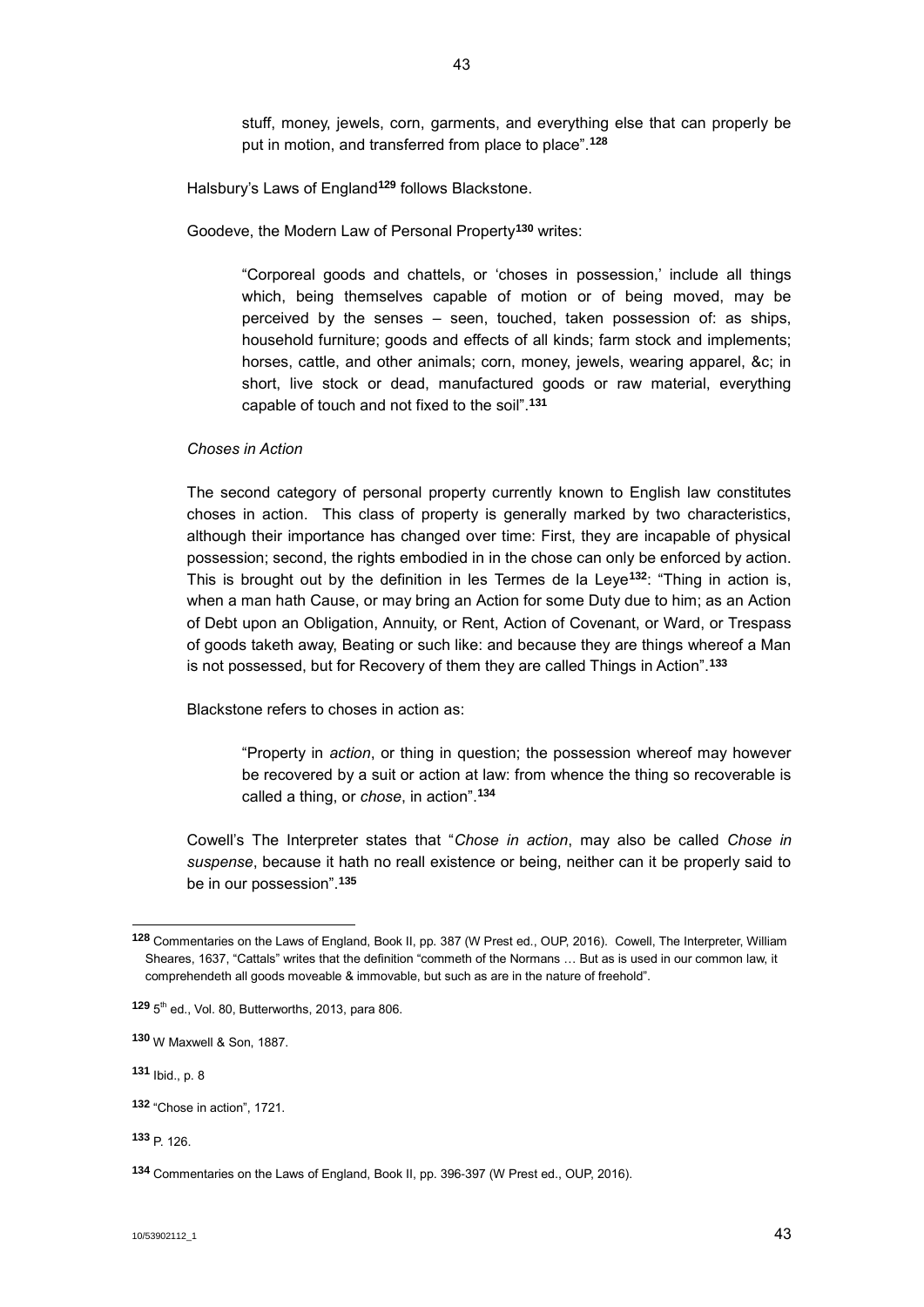Blount's Law Dictionary**<sup>136</sup>** refers to a chose in action as "a thing incorporeal and only a right; as an Annuity, Obligation for Debt, a Covenant, Voucher by Warranty, and generally all Causes of Suit for any Debt or Duty, Trespass or Wrong".

A more modern definition was provided by Channel J. in *Torkington v. Magee***<sup>137</sup>**:

""Chose in action" is a known legal expression used to describe all personal rights of property which can only be claimed or enforced by action, and not by taking physical possession".

According to J and TC Williams, The Law of Personal Property**<sup>138</sup>**: "The term *choses in action* appears to have been applied to things, to recover or realize which if wrongfully withheld, an action must have been brought; things in respect of which a man had no actual possession or enjoyment, but a mere right enforceable by action".**<sup>139</sup>**

Holdsworth states:

""chose in action" includes all rights which are enforceable by action - rights to debts of all kinds, and rights of action on a contract or a right to damages for its breach; rights arising by reason of the commission of tort or other wrong; and rights to recover the ownership or possession of property real or personal. It was extended to cover the documents, such as bonds, which evidenced or proved the existence of such rights of action. This led to the inclusion in this class of things of such instruments as bills, notes, cheques, shares in companies, stock in the public funds, bills of lading, and policies of insurance. But many of these documents were in effect documents of title to what was in substance an incorporeal right of property. Hence it was not difficult to include in this category things which were even more obviously property of an incorporeal type, such as patent rights and copyrights. Further accessions to this long list were made by the peculiar division of English law into common law and equity. Uses, trusts, and other equitable interests in property, though regarded by equity as conferring proprietary rights analogous to the rights recognized by law in hereditaments or in chattels, were regarded by the common law as being merely choses in action".**<sup>140</sup>**

It should be noted that the treatment of intellectual property rights as choses in action has been seen by some as controversial as they do not confer any right against anyone but an infringer, and as they may never be infringed there may not be any cause for an action to be brought. Perhaps for this reason section 30(1) Patents Act 1977 provides

**<sup>138</sup>** 17th ed., 1913.

**<sup>139</sup>** Ibid, p. 29.

**<sup>135</sup>** "Chose", William Shears, 1637.

**<sup>136</sup>** Nomo Lexikon, J. Martin & H. Herringman, 1670.

**<sup>137</sup>** [1902] 2 K.B. 427, 430 approved in *Murangaru v. Secretary of State for the Home Department* [2009] I.N.L.R. 180. .

**<sup>140</sup>** Holdsworth, The History of the Treatment of *Choses* in Action by the Common Law (1920) XXXIII Harvard Law Review 997-998.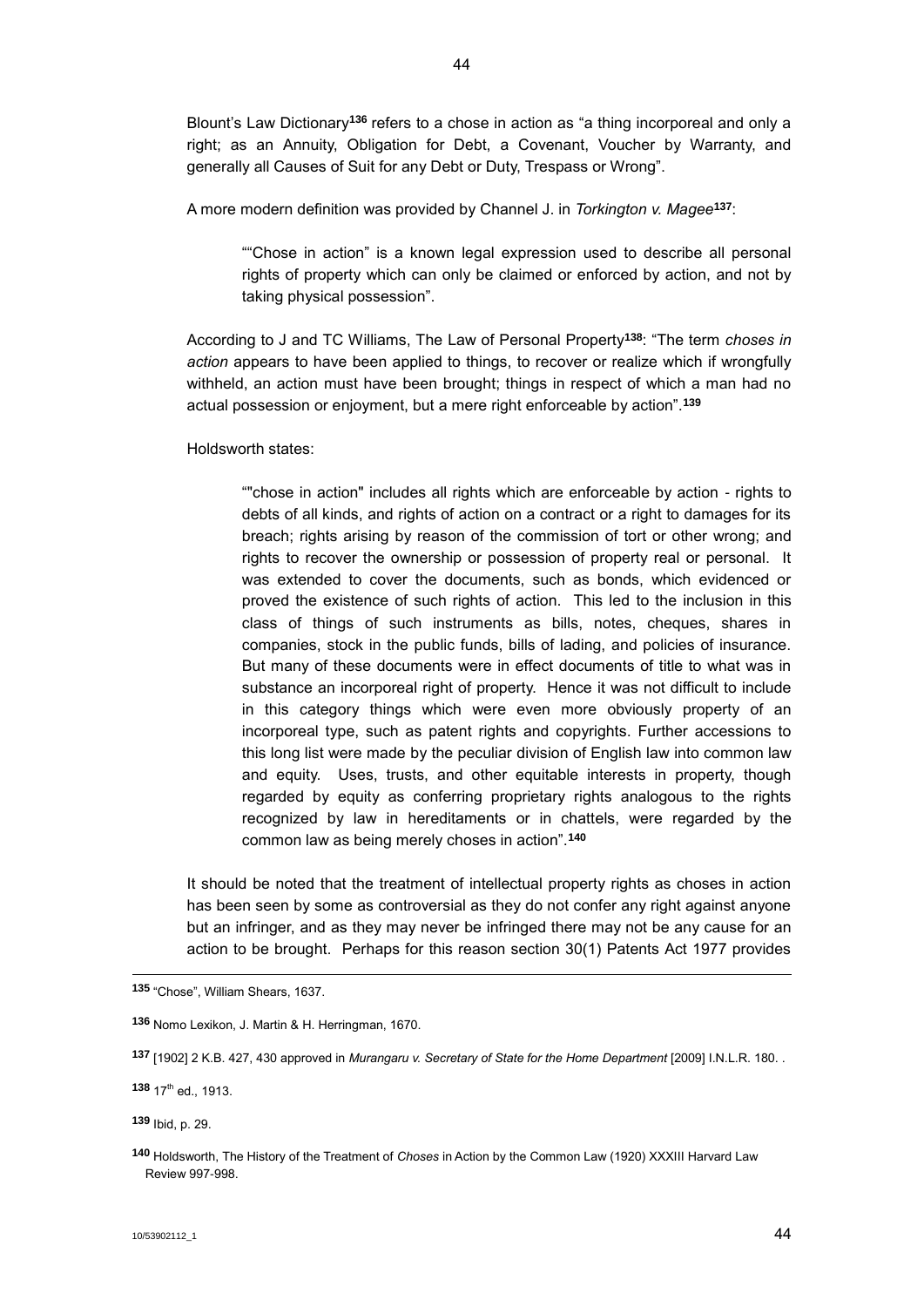that "Any patent or application for a patent is personal property (without being a thing in action)". It is therefore no longer a thing in action but remains personal property.

Halsbury's Laws of England**<sup>141</sup>** lists the following as choses in action:

debts;

rights under a contract;

rights or causes of action;

shares, stock in the public funds, stock;

certain intellectual property rights; and

equitable rights.

However, an export quota or a carbon trading allowance is not a chose in action**<sup>142</sup>**, nor are certain other rights and remedies.

It is clear that the reason for the classification of such a heterogeneous variety of rights can only be justified on historical grounds. Holdsworth attributes the rise of choses in action to personal actions, such as debt, detinue or trespass.**<sup>143</sup>** Although, from the sixteenth century it is extended to cover rights under real actions, the roots of which lay in claims arising out of obligations: contract and tort.**<sup>144</sup>** During the sixteenth century, the concept of a chose in action was extended to documents which were necessary evidence for such a right.**<sup>145</sup>** Holdsworth states:

"in I535 a bond was said to be a chose in action; and in I584 in Calye's case it was said that charters and evidences concerning freehold or inheritance, obligations, and other deeds and specialities, all came under this head. When the law had reached this point it was inevitable that the many new documents which the growth of the commercial jurisdiction of the common-law courts was bringing to the notice of the common lawyers should be classed in this category. Thus during the seventeenth, eighteenth, and nineteenth centuries such documents as negotiable instruments, stock, shares, policies of insurance, and bills of lading were declared to be choses in action; and this classification was

**<sup>145</sup>** Ibid., p. 1011.

<sup>141</sup> Volume 13, 5<sup>th</sup> ed, Butterworths, 2017, para 5-10.

**<sup>142</sup>** *Attorney-General of Hong Kong v. Nai-Keung* [1987] 1 W.L.R. 1339 and *Armstrong DLW GmbH v. Winnington Networks Lt*d [2013] Ch 156, 177.

**<sup>143</sup>** Holdsworth, The History of the Treatment of Choses in Action by the Common Law (1920) XXXIII Harvard Law Review, p. 1001.

**<sup>144</sup>** Ibid, p. 1002-1003.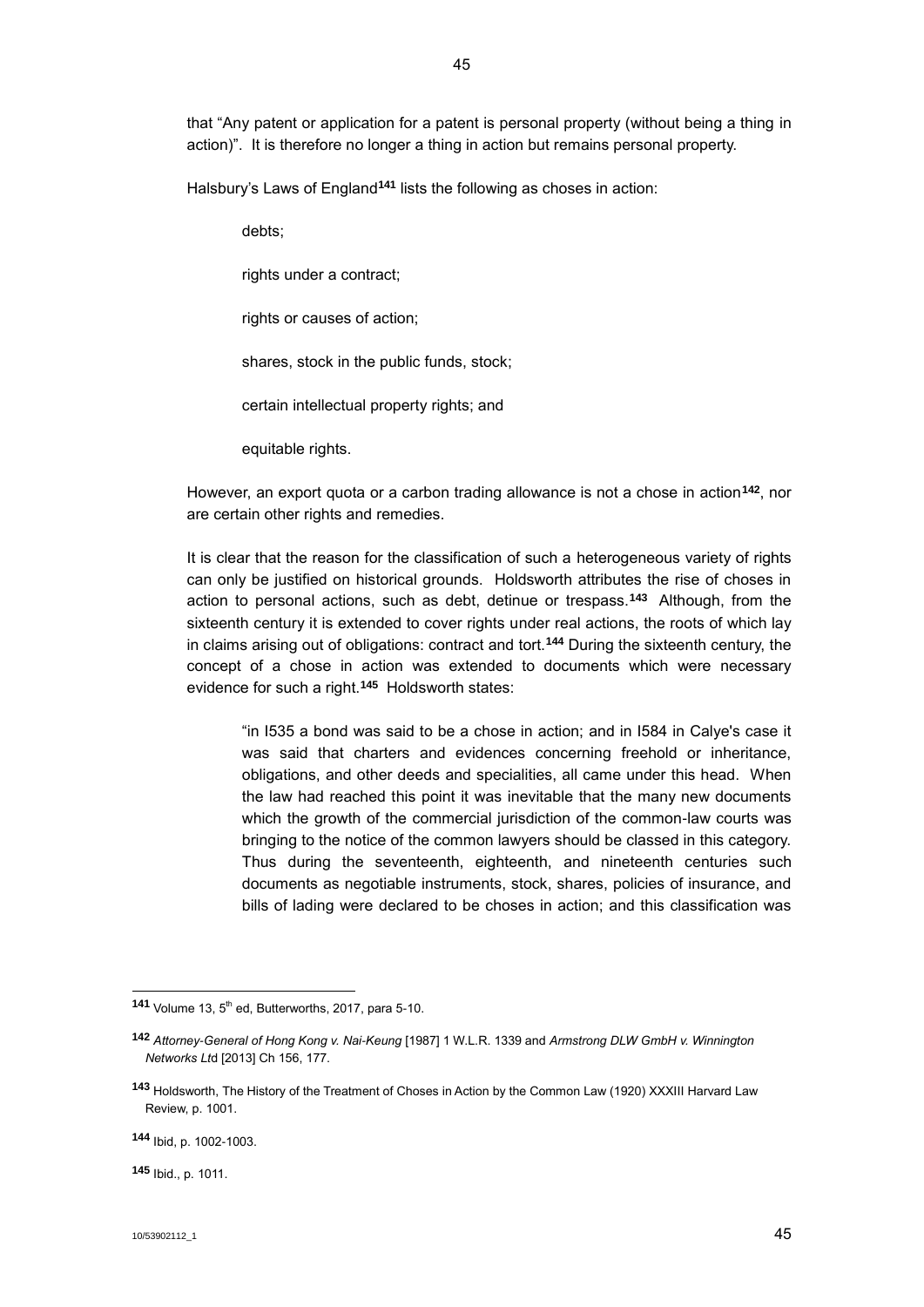sometimes recognised by the legislature when it provided that, though choses in action, their legal incidents should be in some respects varied".**<sup>146</sup>**

It follows that the concept of chose in action has been stretched to cover cases where there is no immediate right to bring an action. For example, a debt payable *in futuro* is a chose in action: "A chose in action is no less a chose in action because it is not immediately recoverable by action" **<sup>147</sup>** . The same applies to a share, where the entitlement to repayment of capital is realisable only in a winding up and where the declaration of dividends is at the discretion of the directors.

#### *Other Personal Property?*

Does English law recognise a residual category of other personal property that is not a chose in possession or a chose in action? In *Colonial Bank v. Whinney***<sup>148</sup>** Fry LJ. stated categorically "all personal things are either in possession or in action. The law knows no *tertium quid* between the two".**<sup>149</sup>** On appeal to the House of Lords Lord Blackburn agreed:

"I think it was hardly disputed that, in modern times, lawyers have accurately or inaccurately used the phrase "choses in action" as including all personal chattels that are not in possession".**<sup>150</sup>**

On the basis of these dicta, it has been accepted that the categories of choses in action and in possession are mutually exclusive, and that there is no intermediate category of property. Lord Blackburn cited no authority for his proposition so we propose to concentrate on the analysis of the dissenting judgment of Fry LJ. in the Court of Appeal that was upheld in the House of Lords.

Fry LJ. cites *Fulwood's Case***<sup>151</sup>** and *Ryall v. Rolle***<sup>152</sup>** in support of the binary distinction. The former case was concerned with an assignment of real property, and no personalty was involved. Coke reports that:

"eight points were unanimously resolved by Sir Christopher Wray, Chief Justice, and the whole Court. 1. That whereas it was objected that in case of a sole corporation or body politic, be it created by charter or prescription, as bishop, parson, vicar, master of an hospital, &c. no (a) *chattel, either in action or possession, shall go in succession*, but the executors or administrators of the bishop, parson, &c. shall have them, no more than the heir of a private man can

**<sup>146</sup>** Ibid.

**<sup>147</sup>** *Kwok Chi Leung Karl v. Commissioner of Estate Duty* [1988] 1 W.L.R. 1035, 1040 per Lord Oliver of Aylmerton.

**<sup>148</sup>** (1885) 30 Ch.D. 261.

**<sup>149</sup>** Ibid. p. 285.

**<sup>150</sup>** (1886) 11 App. Cas. 426, 440.

**<sup>151</sup>** (1590) 4 Co Rep 64b.

**<sup>152</sup>** (1749) 1 Atk 165.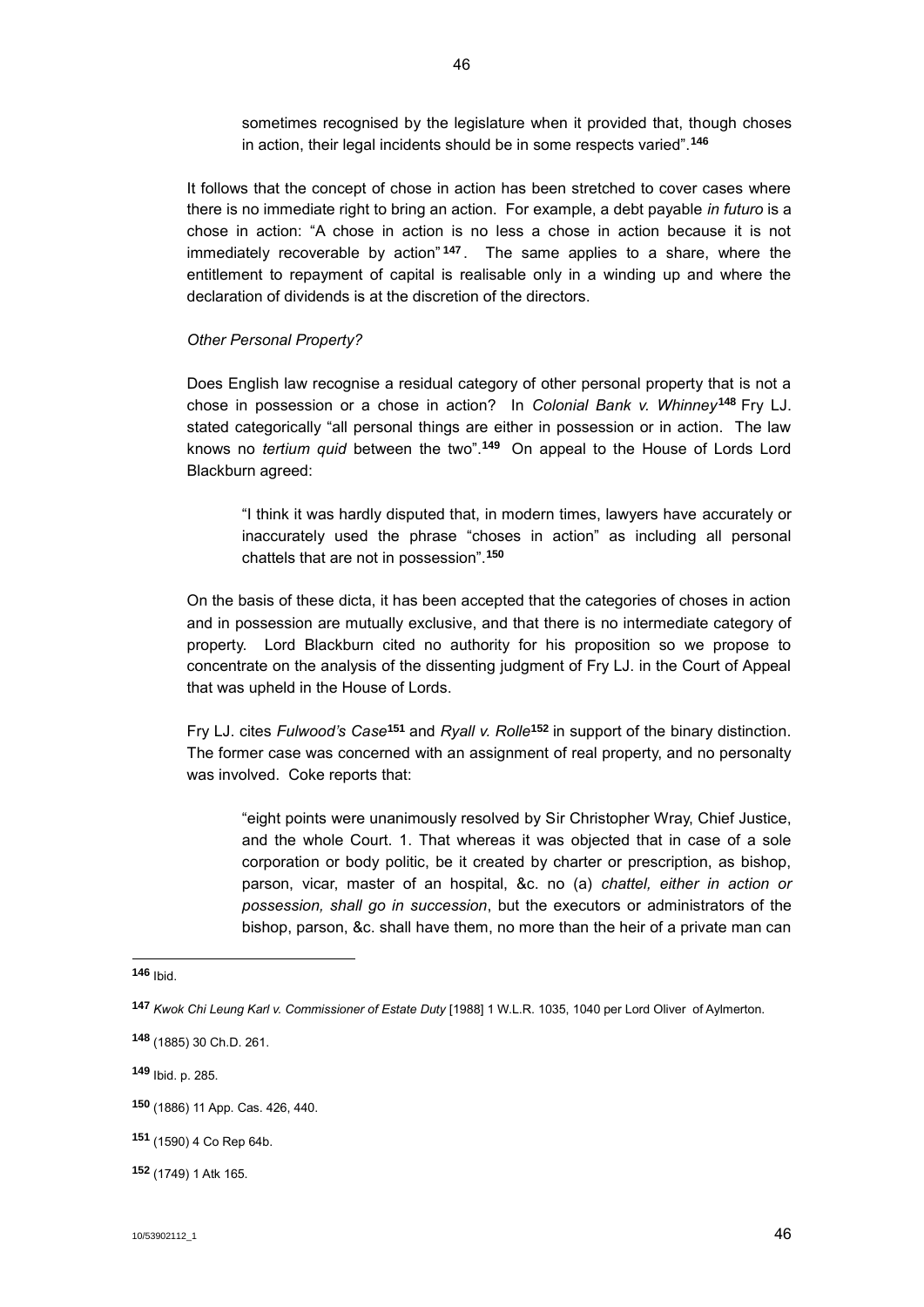have them; for succession in a body politic is inheritance in case of a body private. But otherwise it is in case of a corporation …".**<sup>153</sup>** .

From this Fry LJ. states that the references to chattels in action or in possession is "as if the two alternatives were the only possible ones".**<sup>154</sup>**

*Ryall v. Rolle* was a bankruptcy case concerned with advances on a conditional sale of goods without delivery. Lord Hardwicke had to consider whether any mortgage or conditional disposition or conveyance of any goods was within the proviso to 21 *Jac.* c. 19 ss  $10-11$ . He stated:

"1st , If the enacting clause extends to all goods in the custody of the bankrupt, whether his own originally or not, or whether it is to be restrained by the preamble, to goods only, that were originally the bankrupt's.

Or, 2dly , Whether choses in action are within the clause?".**<sup>155</sup>**

Lord Hardwicke concluded that:

"choses in action are properly within the description of goods and chattels in this clause".**<sup>156</sup>**

Fry LJ. states that Lord Hardwicke "speaks of personal property whether in possession or in action only, as equivalent to all kinds of personal property".**<sup>157</sup>**

Whether Coke CJ or Hardwicke LC actually intended to draw the distinction that Fry LJ. drew may be doubted. The question before the court of whether the law knew a *tertium quid* was not before the court and in *Ryall v. Rolle* the question was whether choses in action were within the scope of the reputed ownership clause. Doubtless neither judge referred to other personal property as such did not yet exist, and care must be taken applying inconclusive dicta to classes of assets that did not exist at the time the cases were decided.

Fry LJ. also relied on Volume 2 of Blackstone's Commentaries where he writes:

"Property in chattels personal, may be either in *possession*; which is where a man hath not only the right to enjoy, but hath the actual enjoyment of, the thing: or else it is in *action*; where a man hath only a bare right, without any occupation or enjoyment".**<sup>158</sup>**

**<sup>153</sup>** (1590) 4 Co Rep 64b-65a.

**<sup>154</sup>** (1885) 30 Ch.D. 285.

**<sup>155</sup>** 1 Atk 182.

**<sup>156</sup>** Ibid.

**<sup>157</sup>** (1885) 30 Ch.D. 286.

**<sup>158</sup>** Commentaries on the Laws of England, Book II, p. 389 (W Prest ed., 2016).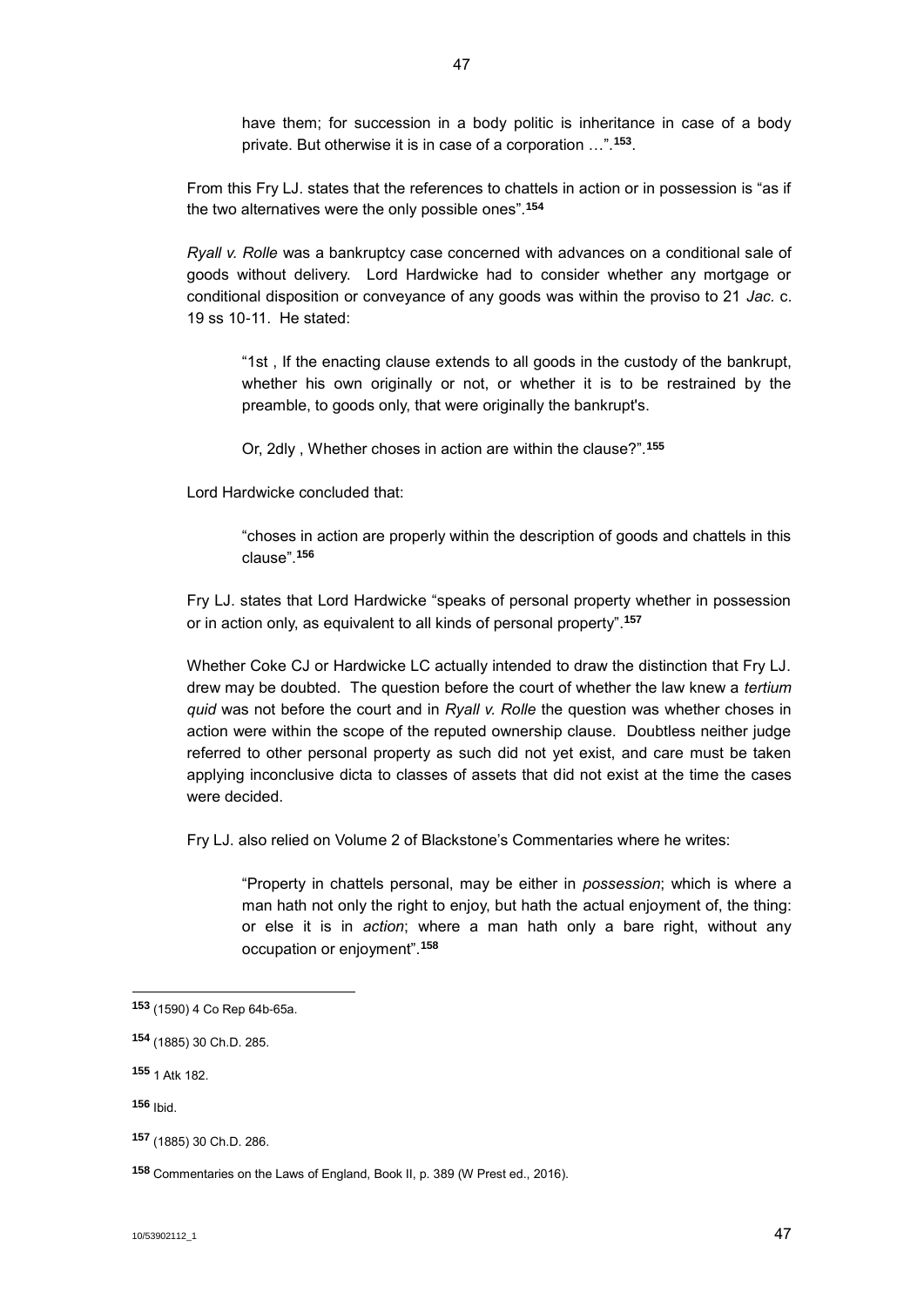Although Blackstone adopts a binary taxonomy, the point may be made that these were the only forms of personal property existing at the time he wrote. It has also been argued that "Blackstone's argument had more to do with the nature and enforcement of property in tangible objects than the larger categorization of things in which property might exist".**<sup>159</sup>** This is predicated on the view that all 'chattels personal' "were tangible objects ultimately capable of physical possession"**<sup>160</sup>**. This certainly was not the case at the time that Blackstone wrote and the Commentaries instantiate debts, bonds, covenants and contracts.**<sup>161</sup>**

Fry LJ.'s categorisation was approved by Slesser LJ. in *Allgemeine Versicherungs-Gesellschaft Helvetia v. Administrator of German Property***<sup>162</sup>** where the Lord Justice referred to:

"The equally well known observations on this subject made by Fry L.J. in *Colonial Bank v. Whinney* and by Lord Blackburn in the same case clearly show how the two conditions of chose in action and chose in possession are antithetical and how there is no middle term".**<sup>163</sup>**

Fry LJ.'s exposition has been accepted by later writers as authoritative and is stated as representing the law by almost all modern writers on the subject.

Halsbury's Laws of England states "Property in chattels may be in possession or in action. It is in possession where the possessor has not only the right to enjoy, but the actual enjoyment of, the chattels, the chattels being in that case sometimes called 'corporeal chattels'. Where only a bare right to enjoy exists, the property is said to be 'in action', and the chattels are called 'incorporeal'"**<sup>164</sup>**. See also Goodeve, The Modern Law of Personal Property**<sup>165</sup>**, Gleeson, Personal Property Law**<sup>166</sup>**, Smith and Leslie, The Law of Assignment**<sup>167</sup>**, Bridge, Personal Property Law**<sup>168</sup>** and Bridge et al, the Law of

**<sup>159</sup>** D Fox, Cryptocurrencies in the Common Law of Property para 6.37 in D Fox and S Green, Cryptocurrencies in Public and Private Law, OUP, 2019.

**<sup>160</sup>** Ibid., para 6.36.

**<sup>161</sup>** Commentaries on the Laws of England, Book II, p. 397 (W Prest ed., OUP, 2016). Blackstone did not accept, unlike earlier writers, that actions in tort were choses in action, but nothing turns on this for the purposes of the argument.

**<sup>162</sup>** [1931] 1 K.B. 672.

**<sup>163</sup>** Ibid. p. 704.

<sup>164</sup> Vol. 80, 5<sup>th</sup> ed., 2013, para 806.

**<sup>165</sup>** W Maxwell & Son, 1887.

**<sup>166</sup>** FT Law and Tax, 1997, p. 30.

**<sup>167</sup>** 3 rd ed., OUP, 2018, paras 2.53 and 2.54, although noting "that a limited number of exceptions to this traditional approach have developed in recent years". Fn 66 referencing this text refers to patents, and certain types of statutory licence or quota. All these rights arise from legislation and, as mentioned above, Parliament is able to expand the common law notion of property.

**<sup>168</sup>** 4 th ed., OUP, 2015, pp. 13-14.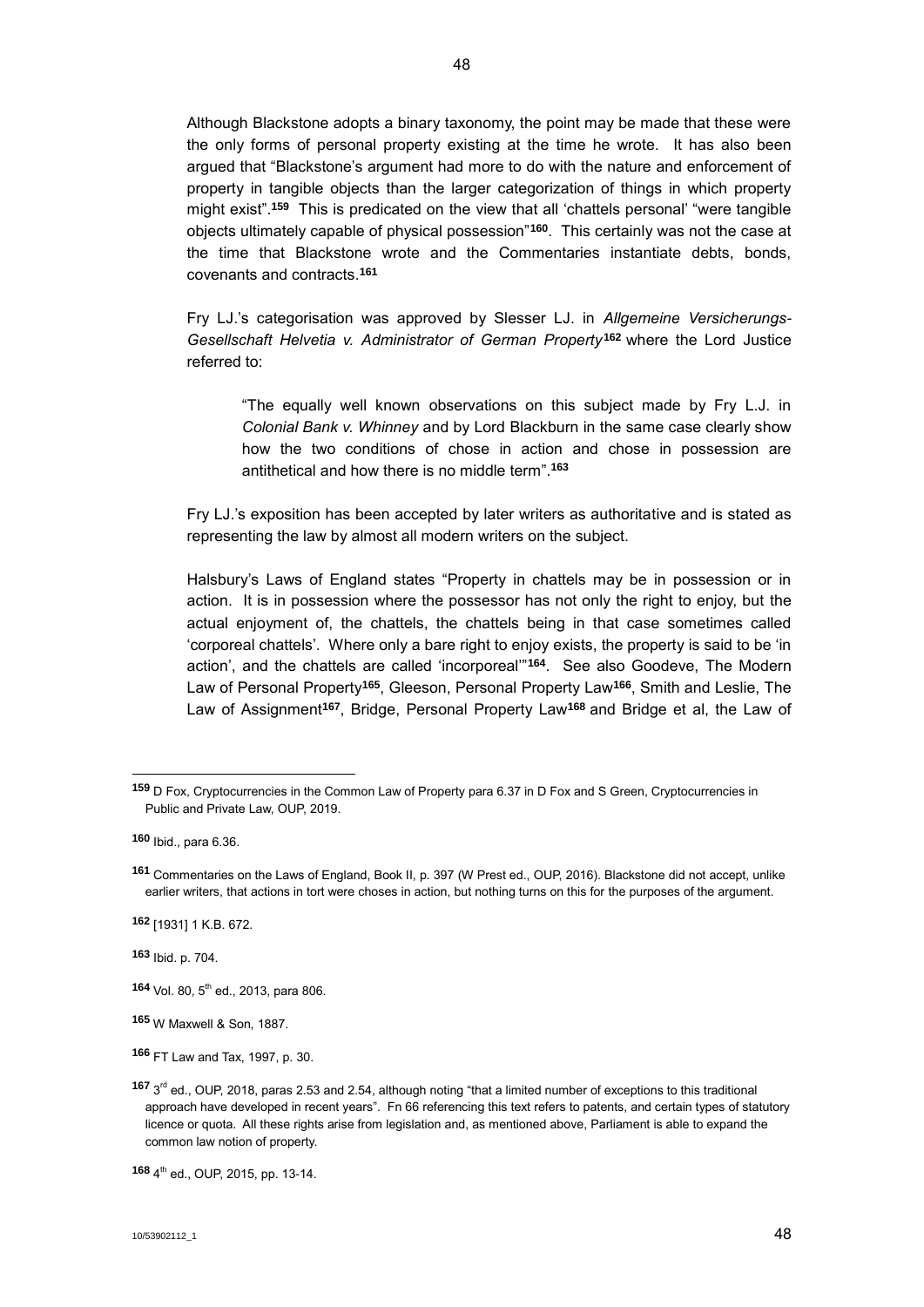Personal Property**<sup>169</sup>**. Crossley Vaines' Personal Property**<sup>170</sup>** states that "All chattels personal are in possession or in action".**<sup>171</sup>**

The only clear dissent from Fry LJ.'s analysis is by Marshall, The Assignment of Choses in Action**<sup>172</sup>**. Marshall**<sup>173</sup>** Cites Co Litt 351 as authority for the proposition that a chose may be partly in possession and partly in action. Coke's commentary concerned chattels real which being land may be capable of possession despite their historical categorisation as personalty. This tells us nothing as to whether there is a third class of other personal property. Marshall's second example is a judgment debt which he argues is not solely a chose in action as it may be enforced by levying execution.**<sup>174</sup>** However, the fact that a judgment debt may be enforced by execution does not make it a chose in possession, although the fruits, if paid by cash, would be. Thirdly, Marshall refers to the rule that at common law a judgment debt owing to a feme sole did not become her husband's upon marriage but only on execution. **<sup>175</sup>** We derive no assistance from the examples cited by Marshall.

It should be noted that other personal property as a category has been accepted in different contexts. The Theft Act 1968 defines property as including "money and all other property, real or personal, including things in action *and other intangible property*" (emphasis added).**<sup>176</sup>** It follows that intangible property not constituting a chose in possession or action can be stolen.**<sup>177</sup>** A similar definition applies to the Fraud Act 2006**<sup>178</sup>**, and the definition of "property" for the purposes of the Proceeds of Crime Act 2002 includes "all forms of property, real or personal, heritable or moveable and … things in action and other intangible or incorporeal property".**<sup>179</sup>**

#### *Recent Developments*

There have been a number of recent cases that have characterised as property rights under UK or EU statutory schemes that actually or implicitly eschew the distinction between choses in possession and choses in action. We will first refer to the cases and then consider whether the cases are capable of modifying the traditional understanding of the common law in *Colonial Bank v. Whinney*.

-

**<sup>172</sup>** Pitman, 1950.

**<sup>173</sup>** Ibid, p. 2.

**<sup>174</sup>** Ibid. pp. 2-3.

**<sup>176</sup>** Section 4(1).

**<sup>178</sup>** Section 5(2).

**<sup>179</sup>** Section 326(9).

**<sup>169</sup>** 2 nd ed., Sweet & Maxwell, 2018, paras 1-15, 1-18 and 1-19.

<sup>170 4&</sup>lt;sup>th</sup> ed., Butterworths, 1967.

**<sup>171</sup>** Ibid., p. 11

**<sup>175</sup>** Ibid., p. 3.

**<sup>177</sup>** *Attorney-General for Hong Kong v, Nai-Keung* [1987] 1 W.L.R. 1339, 1342-1343.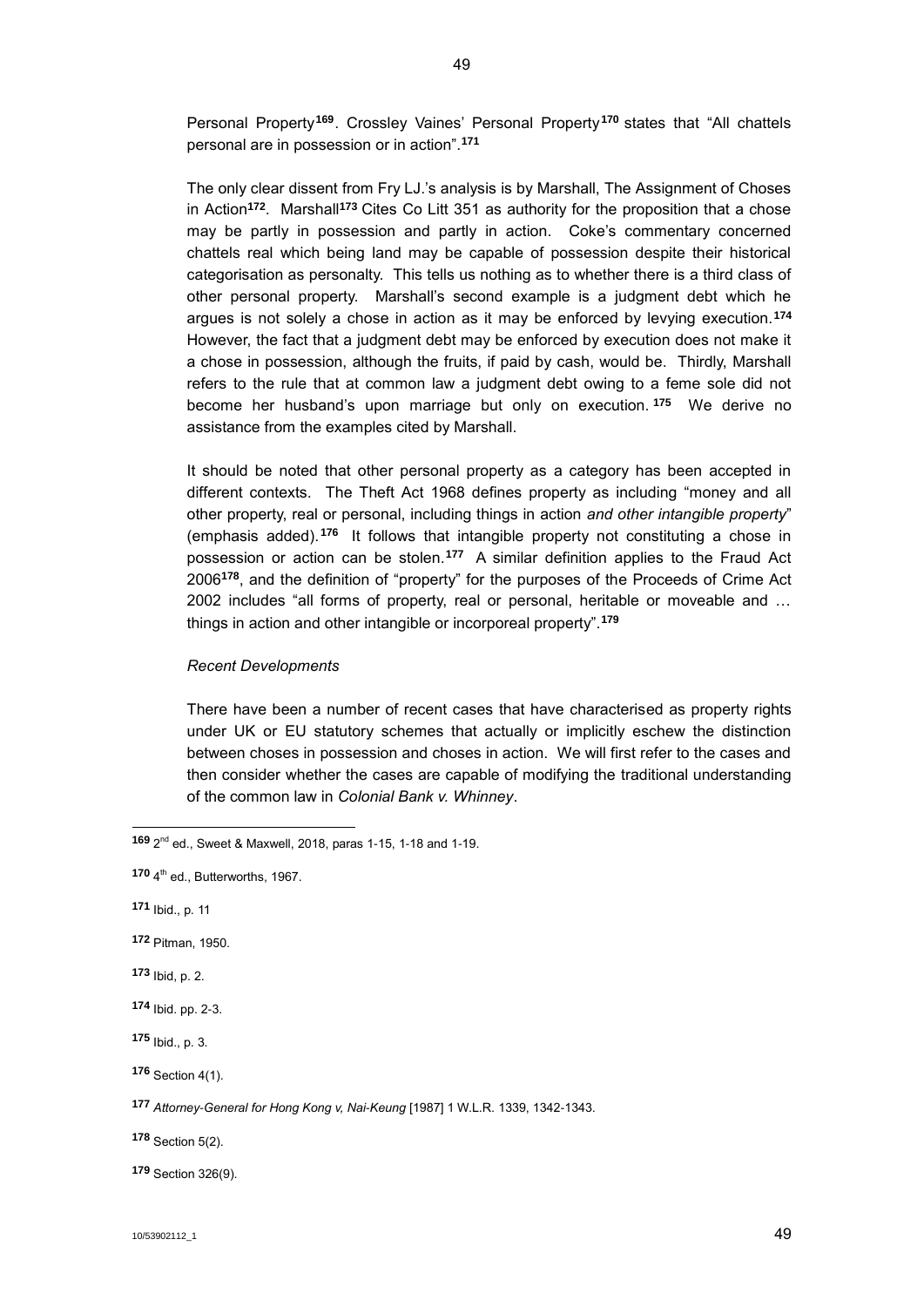In *Re Celtic Extraction Ltd***<sup>180</sup>** the Court of Appeal held that a waste management licence was property for the purposes of section 436 Insolvency Act 1986 notwithstanding that it had to be attached to land. Section 436 Insolvency Act 1986 states:

""property" includes money, goods, things in action, land and every description of property wherever situated and also obligations and every description of interest, whether present or future or vested or contingent, arising out of, or incidental to, property".

## Morritt L.I said:

"First, there must be a statutory framework conferring an entitlement on one who satisfies certain conditions even though there is some element of discretion exercisable within that framework: *Attorney General of Hong Kong v Nai-Keung* [1987] 1 WLR 1339; *In re Rae* [1995] BCC 102; *Commonwealth of Australia v WMC Resources Ltd* 194 CLR 1. This condition is satisfied by the provisions of sections 35(2), 36(3) and 43 of the Environmental Protection Act 1990. Second, the exemption must be transferable: *National Provincial Bank Ltd v Hastings Car Mart Ltd* [1965] AC 1175; *Attorney General of Hong Kong v Nai-Keung* [1987] 1 WLR 1339; *Commonwealth of Australia v WMC Resources Ltd* 194 CLR 1; *de Rothschild v Bell* [2000] 2 QB 33. This is satisfied by the terms of section 40(1) of the 1990 Act. The requirement that the transferor and transferee should join in the application demonstrates the transferability of the waste management licence even though it takes the form of a surrender and regrant by the agency. Third, the exemption or licence will have value: *Attorney General of Hong Kong v Nai-Keung* [1987] 1 WLR 1339; *In re Rae* [1995] BCC 102; Commonwealth of Australia v WMC Resources Ltd 194 CLR 1. In *In re Mineral Resources Ltd* [1999] 1 All ER 746, 753, Neuberger J commented that there is a market in waste management licences. There was no evidence to that effect in these cases and the agency did not agree that there was any market. However it was common ground that money does change hands as between transferor and transferee. Further the very substantial fees the agency is entitled to charge and in fact receives is a good indication of the substantial value a waste management licence possesses for the owners or occupants of the land to which it relates".**<sup>181</sup>**

In *Swift v. Dairywise Farms Ltd***<sup>182</sup>** Jacob J. likewise held that a milk quota was property for the purposes of section 436 Insolvency Act 1986 notwithstanding that it had to be attached to land. Jacob J. concluded that the tests laid down by Morritt LJ in *Celtic Extraction* were all met.

We consider that although these cases are binding on the construction of section 436 Insolvency Act 1986 they do not compel a departure from the traditional taxonomy of the

**<sup>180</sup>** [2001] Ch. 475.

**<sup>181</sup>** Ibid., p. 489.

**<sup>182</sup>** [2000] 1 W.L.R. 1177; affirmed [2001] 1 B.C.L.C. 672.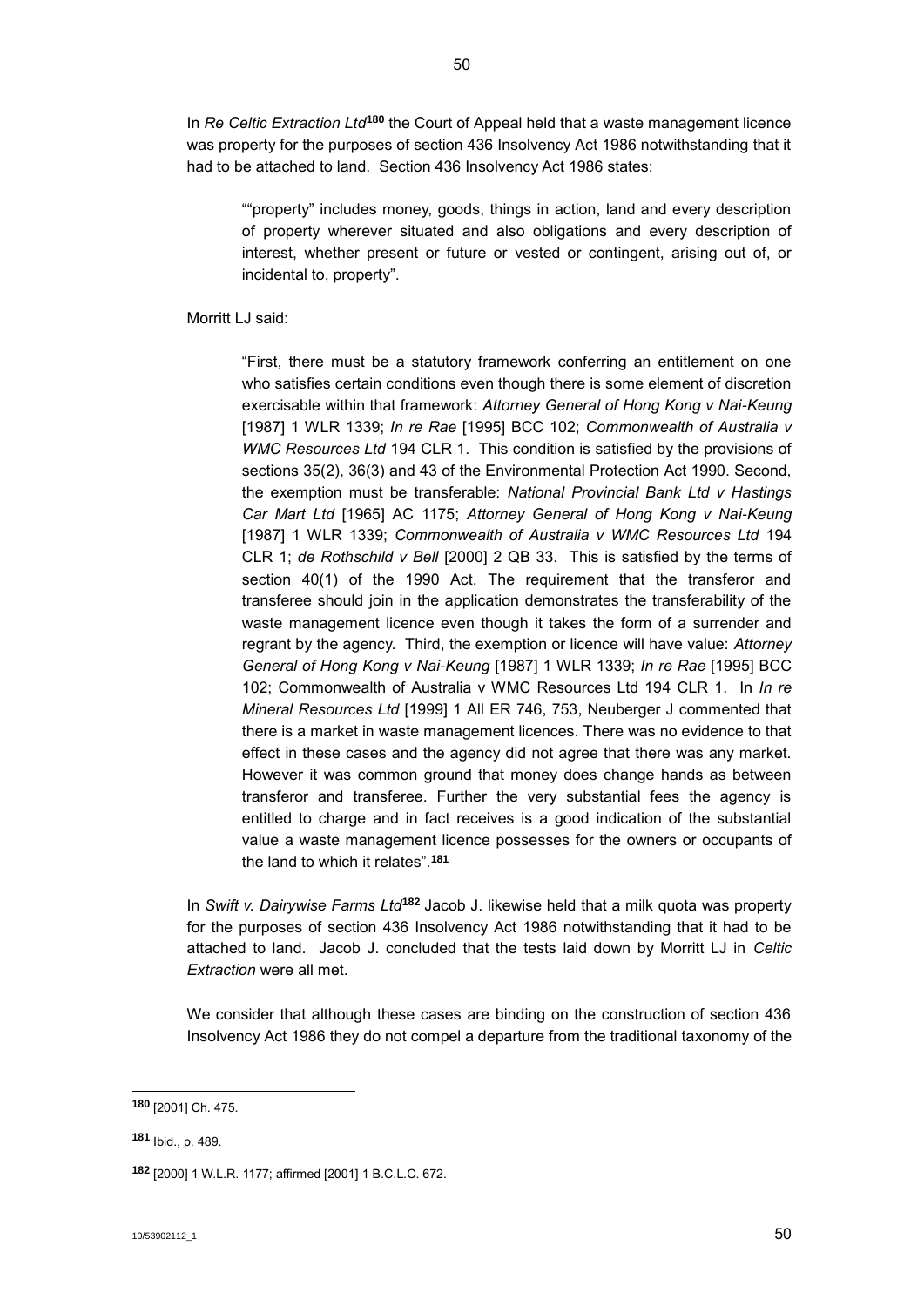common law. In neither case was *Colonial Bank v. Whinney* cited by the court or counsel.

Of more relevance is *Armstrong DLW GmbH v Winnington Networks Ltd***<sup>183</sup>**. The case concerned whether EU emissions allowances were property rights capable of being subject to a constructive trust. *Colonial Bank v. Whinney* was not cited and neither party argued that an emissions allowance was not property **<sup>184</sup>**. It follows that the discussion of property rights in Armstrong is *obiter dicta*.

Stephen Morris QC took as his starting point Lord Wilberforce's statement in *National Provincial Bank v. Ainsworth***<sup>185</sup>**:

"On any division, then, which is to be made between property rights on the one hand, and personal rights on the other hand, however broad or penumbral the separating band between these two kinds of rights may be, there can be little doubt where the wife's rights fall. Before a right or an interest can be admitted into the category of property, or of a right affecting property, it must be definable, identifiable by third parties, capable in its nature of assumption by third parties, and have some degree of permanence or stability".**<sup>186</sup>**

This is a negative and not a positive definition and was given in explaining why a deserted wife's rights to live in the conjugal home were personal and not proprietary in nature. Lord Wilberforce is therefore setting out a necessary but not a sufficient condition for a right to be considered as property. It therefore cannot be taken as a definition of what constitutes property under English law but of what is not property.

Applying the test laid down in *National Provincial Bank* the judge considered that an emissions allowance was property:

"As a matter of substance, I do not consider that the holder of an EUA has a "right" which he or she can enforce by way of civil action. It is not a "right" (in the Hohfeldian sense) to which there is a correlative obligation vested in another person. It does not give the holder a "right" to emit CO2 in this sense. Rather it represents at most a permission (or liberty in the Hohfeldian sense) or an exemption from a prohibition or fine. But for the entitlement to the EUA, the holder would either be prohibited from emitting CO2 beyond a certain level or at least would be required to pay a fine if he did so. In this way, the holding of the EUA exempts the holder from the payment of that fine.

An EUA is a creature of the ETS. As a matter of form an EUA exists only in electronic form. It is transferable automatically by electronic means within the registry system. Under the ETS legislation it is transferable under the terms of the ETS Directive. It has economic value, first because it can be used to avoid

**<sup>183</sup>** [2013] Ch. 156.

**<sup>184</sup>** Ibid. p. 170.

**<sup>185</sup>** [1965] A.C. 1175.

**<sup>186</sup>** Ibid., pp. 1247-48.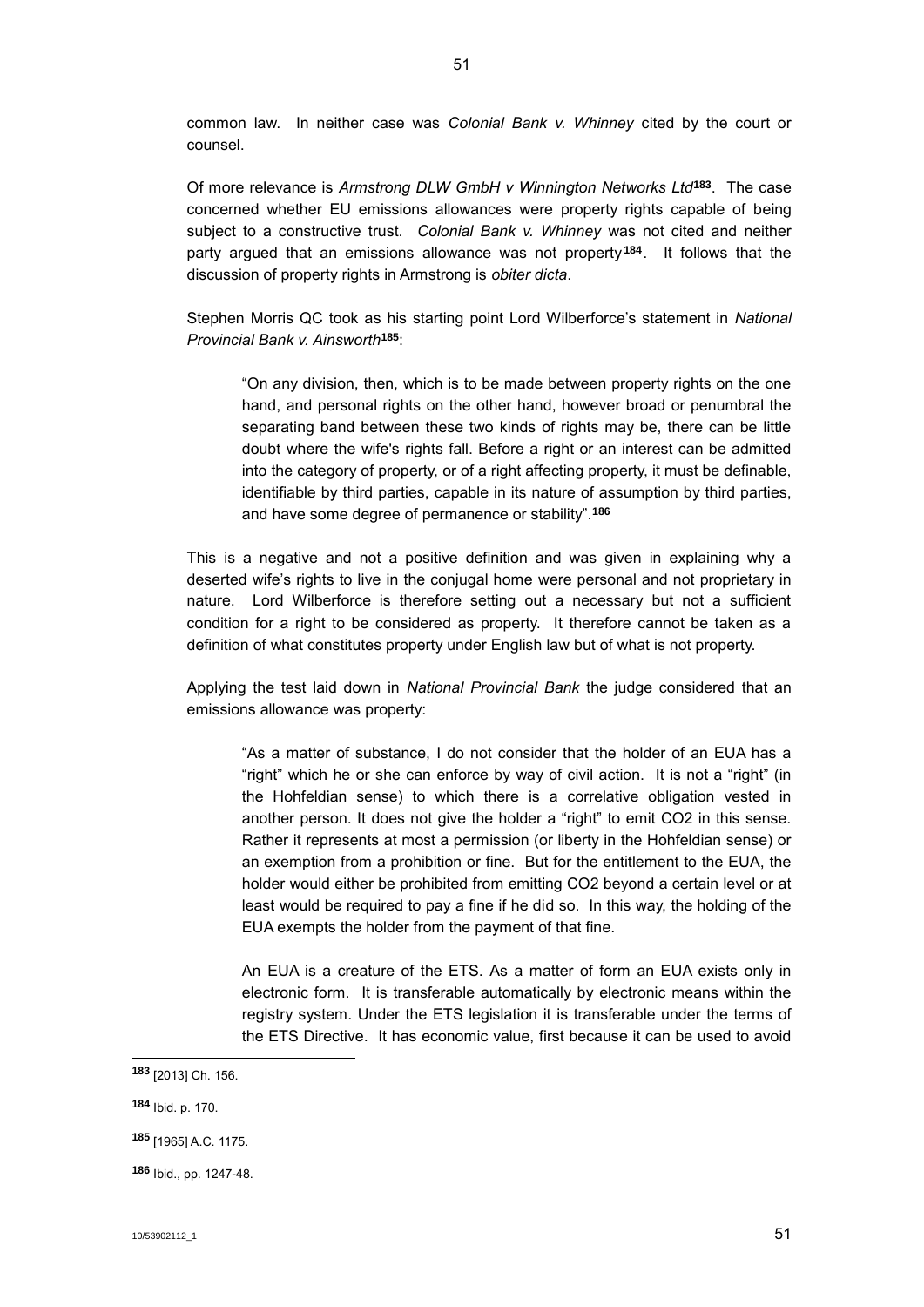a fine, and secondly, because there is an active market for trade in EUAs. The evidence before me establishes that substantial amounts of money change hands between a transferor and a transferee. Each EUA has its own unique number and can be located by reference to that number.

Applying the test enunciated by Lord Wilberforce in *National Provincial Bank Ltd v Hastings Car Mart Ltd* [1965] AC 1175, in my judgment, an EUA is "property" at common law. It is definable, as being the sum total of rights and entitlements conferred on the holder pursuant to the ETS. It is identifiable by third parties; it has a unique reference number. It is capable of assumption by third parties, as under the ETS, an EUA is transferable. It has permanence and stability, since it continues to exist in a registry account until it is transferred out either for submission or sale and is capable of subsisting from year to year".**<sup>187</sup>**

As for the precise type of property, Stephen Morris QC rejected the idea that the rights were a chose in possession, stating:

"Whilst there has been debate in the context of electronic bills of lading and other electronic documents, the current state of the law has not developed to the point where something which exists in electronic form only is to be equated with a physical thing of which actual possession is possible".**<sup>188</sup>**

The judge concluded that the emissions allowances were intangible property applying Morritt LJ.'s three part test in *Celtic Extraction*:

"in my judgment, applying the three-fold test identified by Morritt LJ in In re *Celtic Extraction Ltd* [2001] Ch 475 leads to the conclusion that an EUA is certainly "property" and intangible property under the statutory definition there in place. First, there is, here, a statutory framework which confers an entitlement on the holder of an EUA to exemption from a fine. Secondly, the EUA is an exemption which is transferable, and expressly so, under the statutory framework. Thirdly the EUA is an exemption which has value".**<sup>189</sup>**

This was sufficient to dispose of the point.

However, *obiter*, Stephen Morris QC continued:

"Whilst the cited case law concerned the meaning of "property" as specifically defined in various statutes, in my judgment, the reasoning of Morritt LJ applies equally to the characteristics of property at common law. Indeed, Morritt LJ himself relied upon *National Provincial Bank Ltd v Hastings Car Mart Ltd* [1965] AC 1175. Moreover the terms used in statutory definitions are themselves derived from common law concepts—for example in *In re Celtic Extraction Ltd*, the section 436 statutory definition refers to "things in action" and "every

**<sup>187</sup>** *Armstrong DLW GmbH v Winnington Networks Ltd* [2013] Ch. 172-173.

**<sup>188</sup>** Ibid. p. 173.

**<sup>189</sup>** Ibid., p. 176.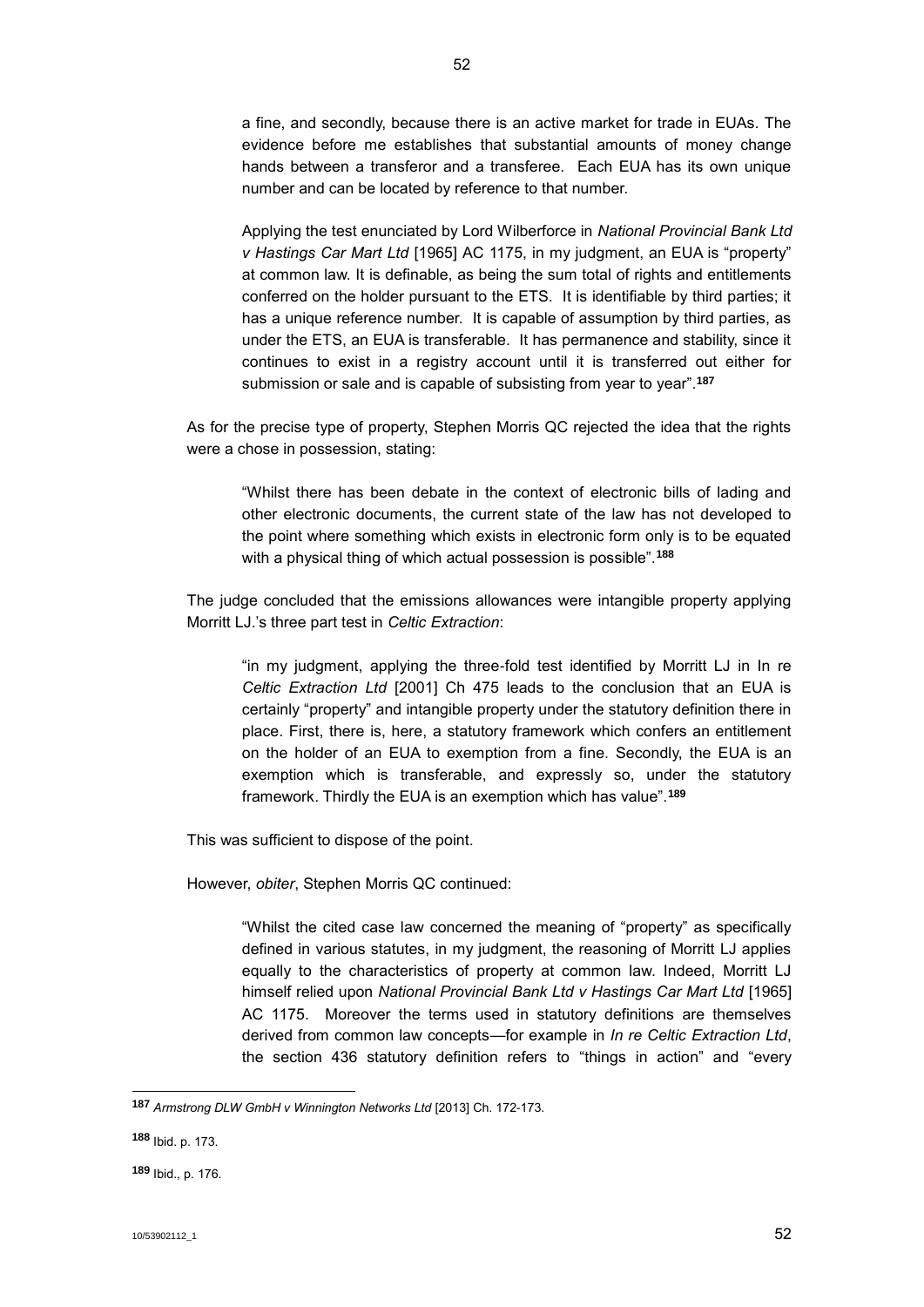description of property"; the meaning of these terms, in turn, must be derived from the common law notion of "property". Further, applying the reasoning of Jacob J in the *Swift* case [2000] 1 WLR 1177, an EUA is also capable of fanning the subject matter of a trust and thus something in which equitable ownership can be held. There is a close analogy between the exemption conferred by milk quota and the exemption conferred by an EUA. Accordingly an EUA constitutes "property" and it is "intangible property".**<sup>190</sup>**

Stephen Morris QC added that an emission allowance was not a chose in action "in the narrow sense, as it cannot be claimed or enforced by action. However to the extent that the concept encompasses wider matters of property, then it could be so described".**<sup>191</sup>**

We consider that whilst authority on the nature of property under a statutory scheme, the case cannot be regarded in the same light under the common law. Firstly, both parties to the litigation agreed that the ETS constituted property. Secondly, the relevant earlier case law was not cited. Thirdly, *National Provincial Bank* was a wrong starting point for a definition of property. Fourthly, the fact that the various statutory definitions use common law concepts does not mean that those concepts have the same meaning in the context of the statutory scheme as in a statutory scheme it is the intention of Parliament that prevails. Fifthly, irrelevant case law was cited.**<sup>192</sup>**

*Your Response Ltd v Datateam Business Media Ltd***<sup>193</sup>** concerned whether there could be a common law lien over a computer database. The Court of Appeal held that the concept of possession in the hitherto accepted sense had no meaning in relation to intangible property; that, therefore, since a common law lien consisted of a right to retain possession of goods, it was not possible for such a lien to exist over intangible property and that the fact that the transfer of the defendant's data to the claimant had resulted in a physical alteration to the claimant's systems did not mean that the electronic database could be regarded as tangible property. Therefore the claimant was not entitled to exercise a common law lien over the electronic database.

The leading judgment was given by Moore-Bick LJ. He observed that "In the protection of rights of personal property the common law historically drew a distinction between tangible and intangible property. Tangible property, usually referred to as chattels but sometimes as choses in possession, could be the subject of physical possession and thereby physical control, whereas intangible property, consisting of rights to benefits obtainable only by action (and thus known as choses in action), could not".**<sup>194</sup>** Moore-Bick LJ. added:

-

**<sup>191</sup>** Ibid.

**<sup>193</sup>** [2015] Q.B. 41.

**<sup>194</sup>** Ibid, p. 48.

**<sup>190</sup>** Ibid.

**<sup>192</sup>** See e.g. *F.C. Jones & Sons v. Jones* [1997] Ch. 159 and *Lipkin Gorman v. Karpnale Ltd.* [1997] 2 A.C. 548 which both concerned money.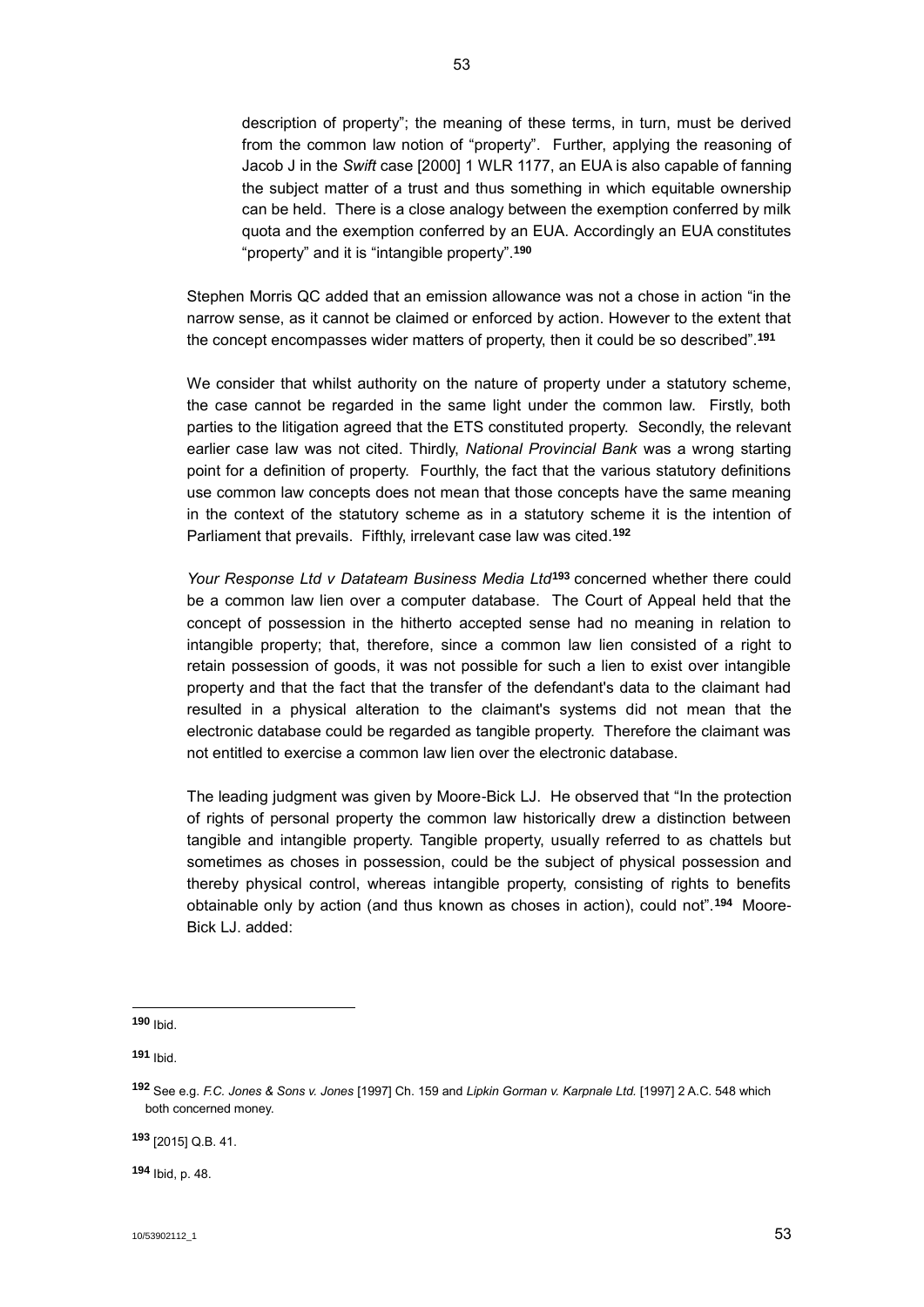"the claimant was unable to identify any case in which a right to exercise a lien over intangible property has been recognised. The reason is not difficult to find: whereas it is possible to transfer physical possession of tangible property by simple delivery, it is not possible to deal with intangible property in the same way. Although it is now possible by virtue of statutory provisions to transfer the legal title to choses in action, it is not possible to transfer possession of them in any physical sense".**<sup>195</sup>**

And:

"Although an analogy can be drawn between control of a database and possession of a chattel, I am unable to accept Mr Cogley's argument. It is true that practical control goes hand in hand with possession, but in my view the two are not the same. Possession is concerned with the physical control of tangible objects; practical control is a broader concept, capable of extending to intangible assets and to things which the law would not regard as property at all".**<sup>196</sup>**

Moore-Bick LJ. referred to the taxonomy of property under English common law:

"Mr Cogley's fourth argument was that, if the database cannot be regarded as a physical object for these purposes, it is a form of intangible property different from a chose in action. As such, it is capable of being possessed and wrongful interference with it will constitute the tort of conversion. I am unable to accept that. In *Colonial Bank v Whinney* 30 Ch D 261, the court had to decide whether shares in a joint stock company were to be classified as choses in action for the purposes of the proviso to section 44(iii) of the Bankruptcy Act 1883 (46 & 47 Vict c 52), by which property in the order or disposition of the bankrupt in his trade or business with the consent of the true owner, other than choses in action, was made available for the satisfaction of his debts. In the Court of Appeal the case provoked a great deal of learned debate about the history and nature of choses in action, much of it contrasting choses in action with choses in possession. In the end Cotton and Lindley LJJ held that shares were not choses in action for the purposes of the statute, although they both regarded them as a form of intangible personal property. Fry LJ dissented. In his view "all personal things are either in possession or in action. The law knows no *tertium quid* between the two". He therefore held that shares were choses in action.

The view of Fry LJ was subsequently preferred by the House of Lords (1886) 11 App Cas 426. Lord Blackburn, who gave the principal speech, noted that there had always been a difference between personal property, which was capable of being stolen, taken, and carried away, and thus the subject of larceny at common law, and other kinds of personal property which could not be the subject of larceny or be taken in execution, because they could not be seized. In my view that decision makes it very difficult to accept that the common law recognises the existence of intangible property other than choses in action

**<sup>195</sup>** Ibid., p. 49.

**<sup>196</sup>** Ibid, p. 51.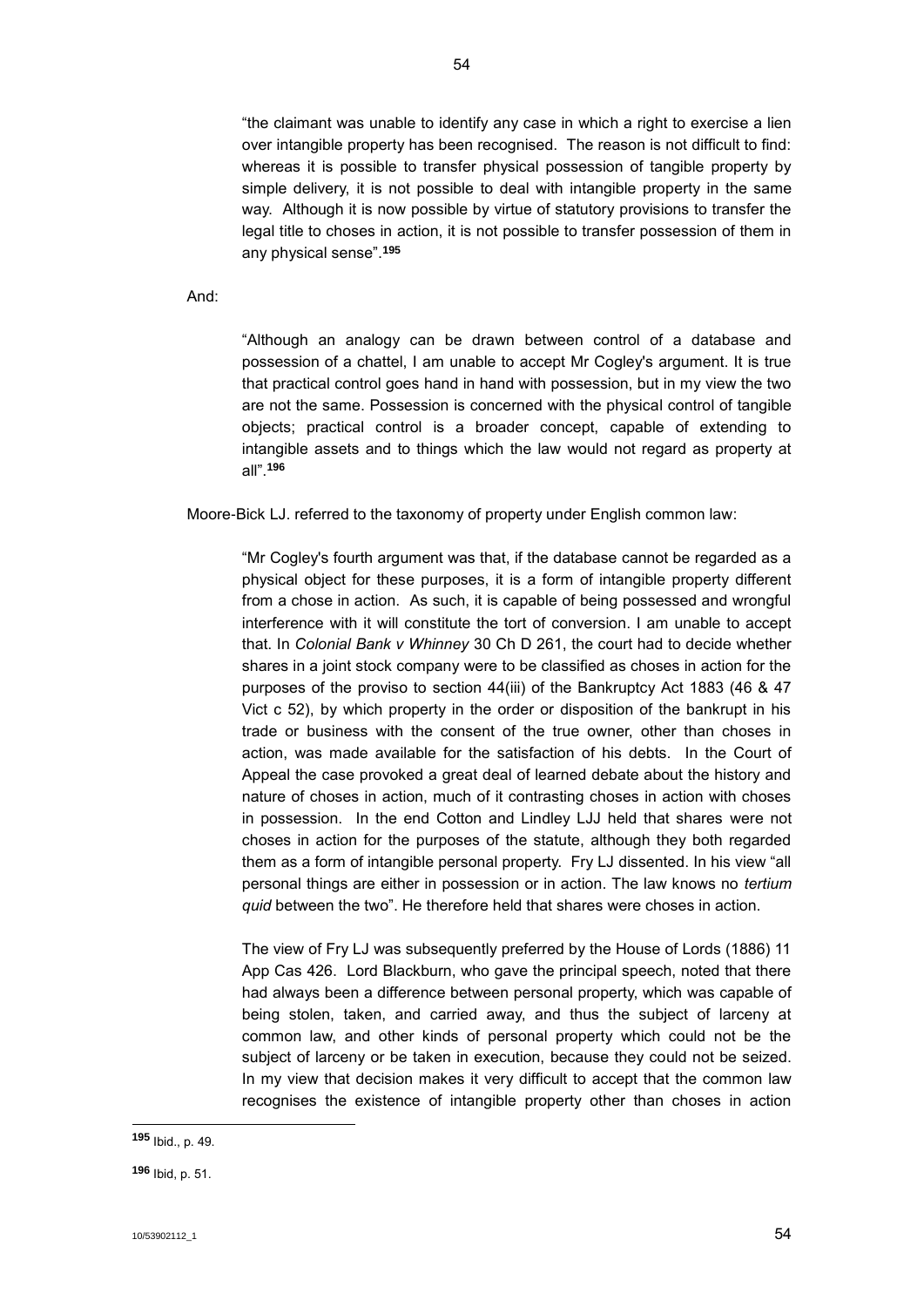(apart from patents, which are subject to statutory classification), but even if it does, the decision in OBG Ltd v Allan [2008] AC 1 prevents us from holding that property of that kind is susceptible of possession so that wrongful interference can constitute the tort of conversion. It follows, in my view, that it is equally not susceptible to the exercise of a possessory lien".**<sup>197</sup>**

Floyd LJ. added a further reason for rejecting the argument that a database was intangible property capable of possession:

"I would add only one observation in connection with the wider implications of Mr Cogley's submission that the electronic database was a type of intangible property which, unlike choses in action, was capable of possession and thus of being subject to a lien. An electronic database consists of structured information. Although information may give rise to intellectual property rights, such as database right and copyright, the law has been reluctant to treat information itself as property. When information is created and recorded there are sharp distinctions between the information itself, the physical medium on which the information is recorded and the rights to which the information gives rise. Whilst the physical medium and the rights are treated as property, the information itself has never been. As to this, see most recently per Lord Walker of Gestingthorpe in *OBG Ltd v Allan* [2008] AC 1, para 275, where he is dealing with the appeal in *Douglas v Hello! Ltd* (No 3) and the discussion of this topic in Green & Randall, The Tort of Conversion (2009), pp 141–144. If Mr Cogley were right that the database could be possessed and could be the subject of a lien and that its possession could be withheld until payment and released or transferred on payment, one would be coming close to treating information as property".**<sup>198</sup>**

The most recent case is *The Queen on the application of Monarch Airlines Limited (in administration) v. Airport Coordination Limited*. **<sup>199</sup>** At issue was the ability of an airline in administration to exchange airline landing slots for less valuable slots so as to realise a profit for the benefit of the creditors in the administration. The case turned on the construction of Council Regulation (EEC) No 95/93 and no question of whether slots were property rights at common law arose.

#### © CITY OF LONDON LAW SOCIETY 2019

All rights reserved. This paper has been prepared as part of a consultation process.

Its contents should not be taken as legal advice in relation to a particular situation or transaction.

**<sup>197</sup>** Ibid., p. 52.

**<sup>198</sup>** Ibid., p. 56.

**<sup>199</sup>** [2017] EWCA Civ 1892.